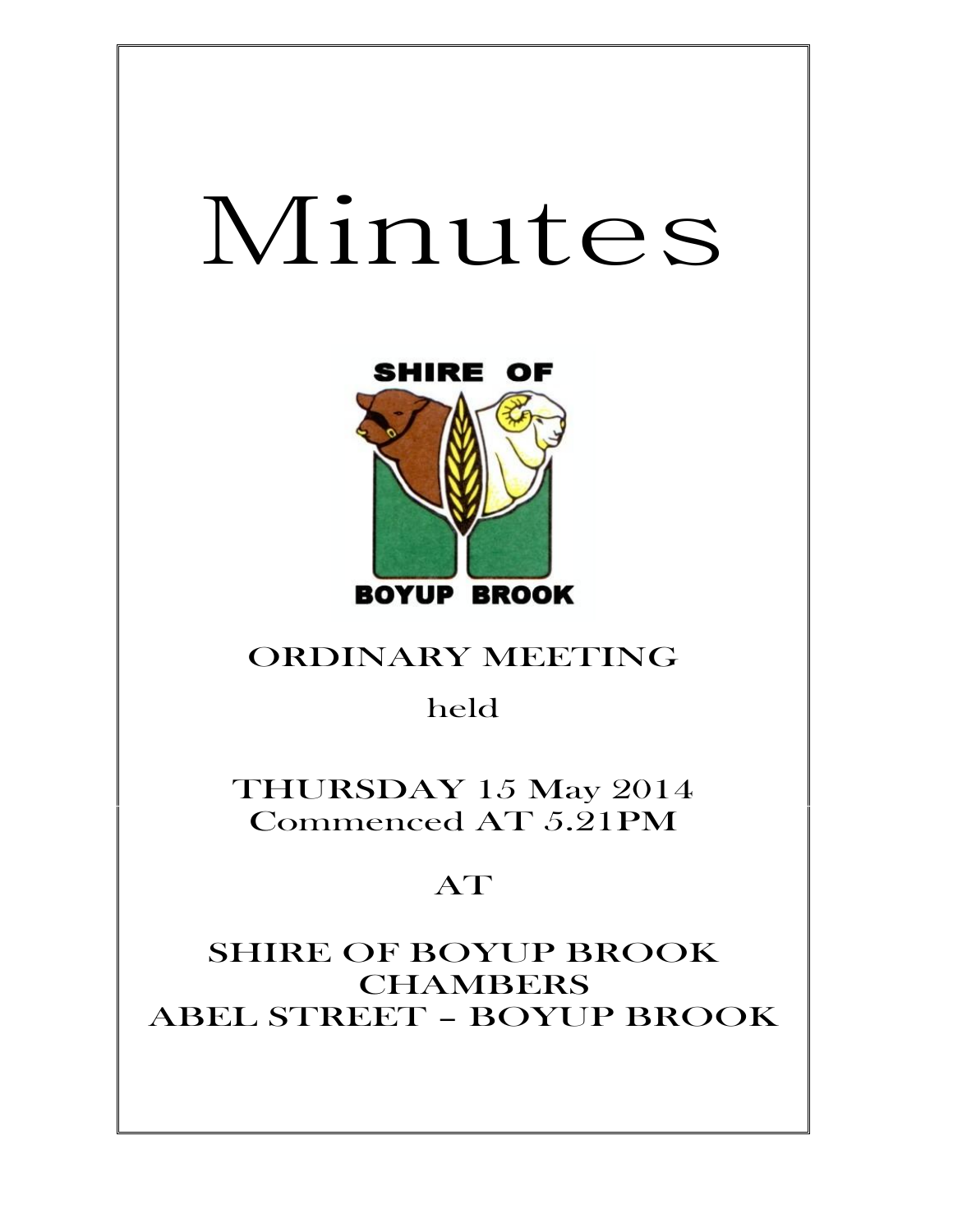## **TABLE OF CONTENTS**

|              | RECORD OF ATTENDANCE/APOLOGIES/LEAVE OF ABSENCE PREVIOUSLY                                           |  |
|--------------|------------------------------------------------------------------------------------------------------|--|
|              |                                                                                                      |  |
|              |                                                                                                      |  |
| 1.3          |                                                                                                      |  |
| $\mathbf{2}$ |                                                                                                      |  |
| 2.1          |                                                                                                      |  |
| 2.2          |                                                                                                      |  |
| 3            |                                                                                                      |  |
| 4            |                                                                                                      |  |
| 5            |                                                                                                      |  |
| 6            |                                                                                                      |  |
| 7            |                                                                                                      |  |
|              |                                                                                                      |  |
|              | 8.1.1 Approval to spend non budgeted expenses - Rubbish transfer Site and North Boyup Landfill Site5 |  |
|              |                                                                                                      |  |
|              |                                                                                                      |  |
|              |                                                                                                      |  |
|              |                                                                                                      |  |
|              |                                                                                                      |  |
|              |                                                                                                      |  |
|              |                                                                                                      |  |
|              |                                                                                                      |  |
| 9            |                                                                                                      |  |
|              |                                                                                                      |  |
|              |                                                                                                      |  |
|              | 10.1                                                                                                 |  |
| 11           | URGENT BUSINESS BY APPROVAL OF THE PRESIDENT OR A MAJORITY OF COUNCILLORS PRESENT  41                |  |
|              |                                                                                                      |  |
|              |                                                                                                      |  |
|              |                                                                                                      |  |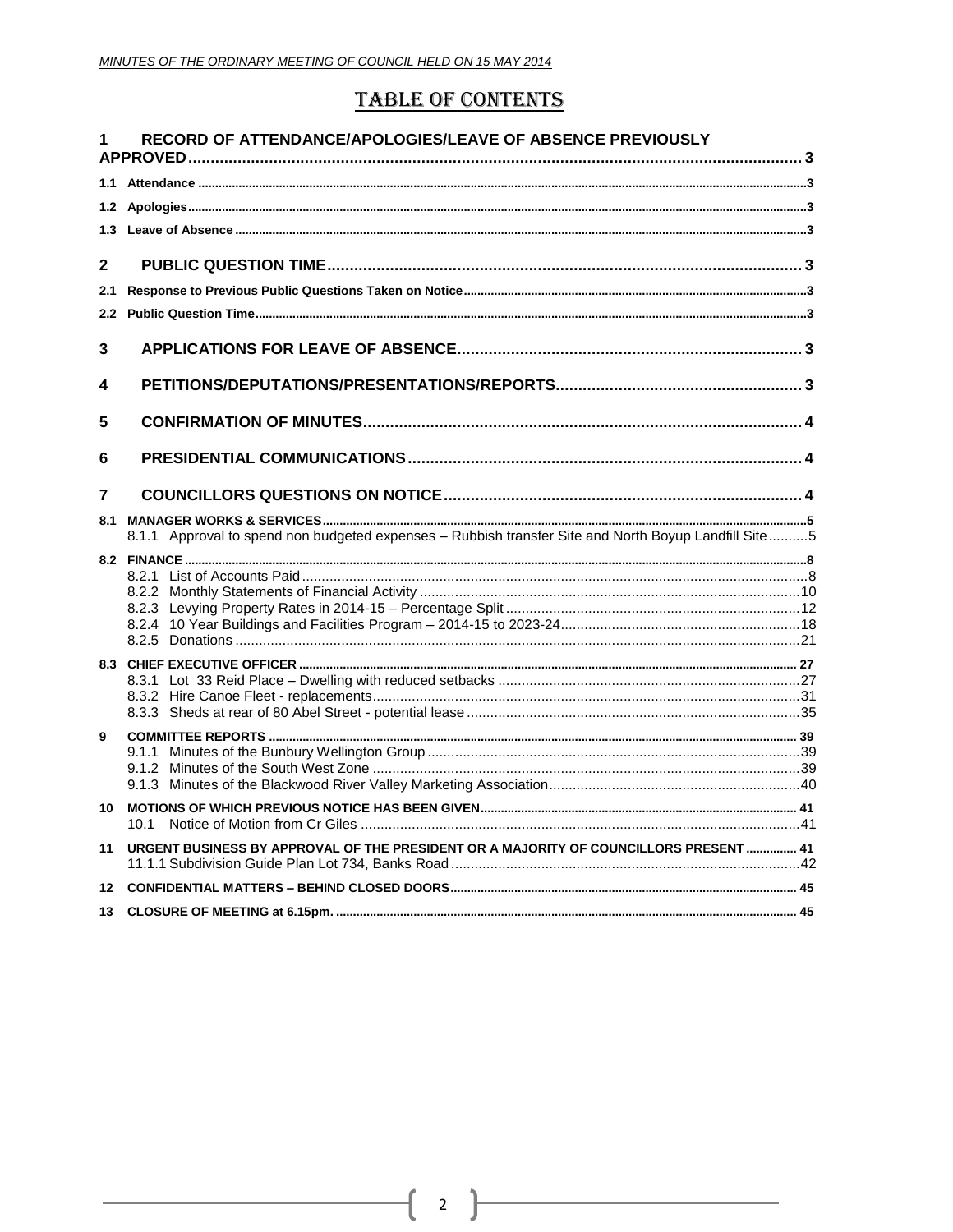#### <span id="page-2-0"></span>**1 RECORD OF ATTENDANCE/APOLOGIES/LEAVE OF ABSENCE PREVIOUSLY APPROVED**

#### <span id="page-2-1"></span>**1.1 Attendance**

Cr M Giles – Shire President Cr G Aird – Deputy Shire President Cr N Blackburn Cr J Imrie Cr P Kaltenrieder Cr K Moir Cr B O'Hare Cr T Oversby Cr R Walker

STAFF: Mr Alan Lamb (Chief Executive Officer) Mr Rob Staniforth-Smith (Manager of Works & Services) Mrs Maria Lane (Executive Assistant) PUBLIC: Nil

# <span id="page-2-2"></span>**1.2 Apologies**

Nil

<span id="page-2-3"></span>**1.3 Leave of Absence** Nil

#### <span id="page-2-4"></span>**2 PUBLIC QUESTION TIME**

#### <span id="page-2-5"></span>**2.1 Response to Previous Public Questions Taken on Notice**

Nil

#### <span id="page-2-6"></span>**2.2 Public Question Time**

#### <span id="page-2-7"></span>**3 APPLICATIONS FOR LEAVE OF ABSENCE**

Nil

#### <span id="page-2-8"></span>**4 PETITIONS/DEPUTATIONS/PRESENTATIONS/REPORTS**

Cr Oversby attended the Blackwood River Valley Marketing Association meeting on 5<sup>th</sup> May 2014 and they passed the constitution.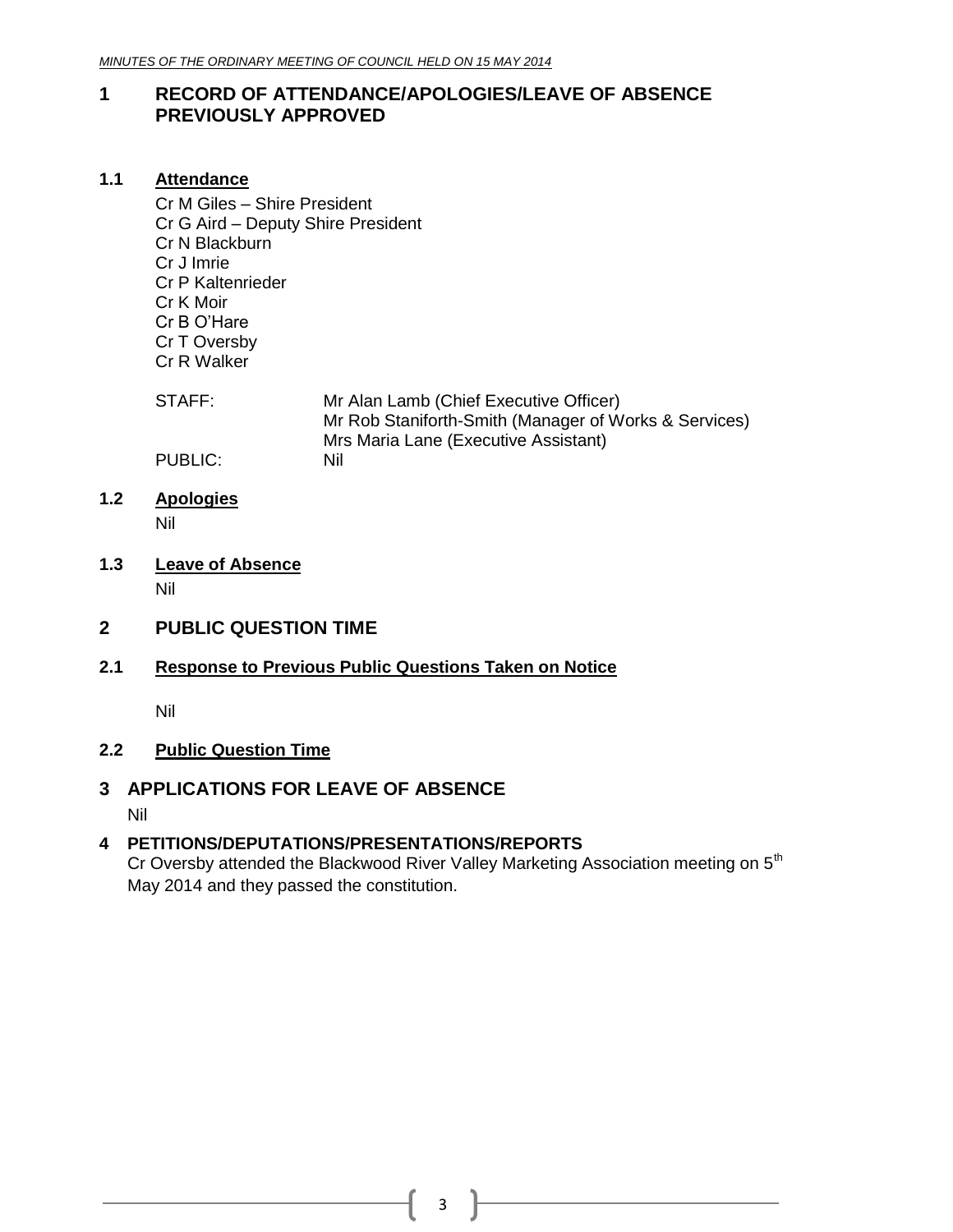#### <span id="page-3-0"></span>**5 CONFIRMATION OF MINUTES**

#### **5.1 Ordinary Meeting of Council - Thursday 17 April 2014**

#### **COUNCIL DECISION & OFFICER RECOMMENDATION**

**MOVED: Cr Aird SECONDED: Cr Walker**

**That the minutes of the Ordinary Meeting of Council held on Thursday 17 April, 2014 be confirmed as an accurate record.**

**Carried 9/0 Res 52/14**

#### <span id="page-3-1"></span>**6 PRESIDENTIAL COMMUNICATIONS**

Attended the Anzac Day Service held on 25<sup>th</sup> April 2014.

Attended the Bushfire Advisory Committee meeting held on 13<sup>th</sup> May 2014.

New permits to set fire to the bush have been issued by DFES and distributed amongst the brigade.

#### <span id="page-3-2"></span>**7 COUNCILLORS QUESTIONS ON NOTICE**

Nil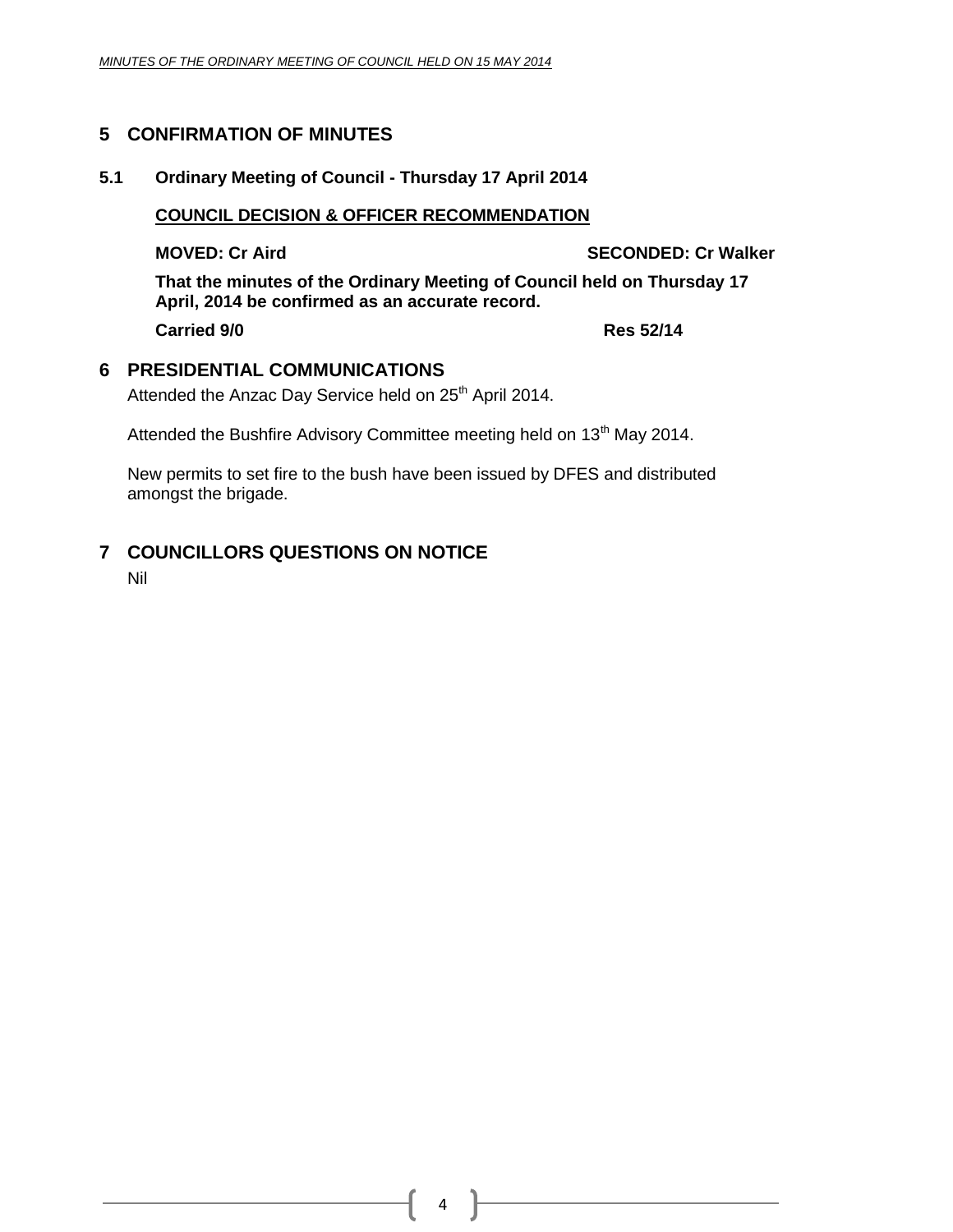### <span id="page-4-0"></span>**8 REPORTS OF OFFICERS**

#### <span id="page-4-1"></span>**8.1 MANAGER WORKS & SERVICES**

| Approval to spend non budgeted expenses – Rubbish transfer Site and North<br><b>Boyup Landfill Site</b> |                             |  |
|---------------------------------------------------------------------------------------------------------|-----------------------------|--|
| Location:                                                                                               | N/A                         |  |
| <b>Applicant:</b>                                                                                       | N/A                         |  |
| <b>File:</b>                                                                                            |                             |  |
| Disclosure of Officer Interest:                                                                         | Nil                         |  |
| Date:                                                                                                   | 8 April 2014                |  |
| <b>Author:</b>                                                                                          | Rob Staniforth-Smith - MWKS |  |
| <b>Authorizing Officer:</b>                                                                             | N/A                         |  |
| Attachments:                                                                                            | Nil                         |  |

#### **SUMMARY**

This item recommends that Council approve the spending of non-budgeted expenditure to allow the Boyup Brook Shire Transfer Station and North Boyup Brook Land Fill site to remain open.

#### **BACKGROUND**

#### **Transfer Station**

The Boyup Brook Shire Transfer Station accepts green waste from Shire of Boyup Brook residents. Currently the Shire does not charge for this greenwaste disposal. Department of Environmental Regulation (DER) rules for the operation of the transfer station do not allow for the burying or burning of any waste, including green waste, on the Landfill Site. This means that green waste must either be transferred or mulched. The cost of mulching will be in the order of \$20,000 to mulch 1 years (approx. 900m3) volume of green waste. Failure to reduce/remove the green waste could result in the DER removing the Shires license to operate the transfer facility.

#### **Landfill Site**

The current landfill site is exhausted in terms of having space to excavate additional pits to take rubbish, and current pits are expected to last until September. The Shire has been granted permission to clear an additional 1.8 hectares of native vegetation on Reserve R36605 (current transfer station site), however they have stipulated that the clearing must take place in the months of April, May and June – meaning that the clearing must be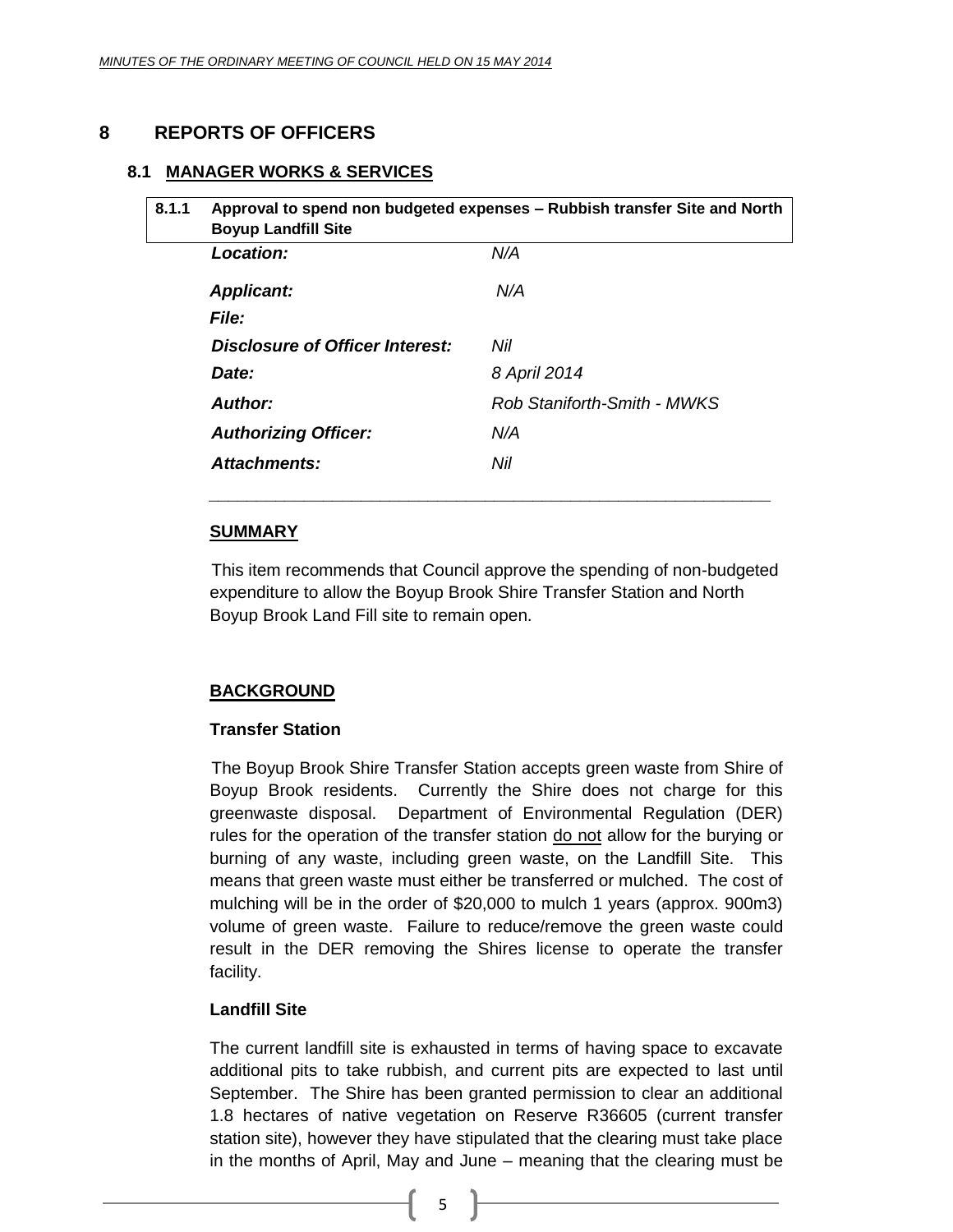done in the next 7 weeks if we are to use the land for additional rubbish pits in September (following clearing, the area will need to be fenced, however this will be placed in the 2014/2015 budget). Clearing cost estimated at \$5,000.

#### **COMMENT**

Rubbish collection and disposal is becoming more regulated and as such, the Council needs to ensure that it's maintaining the conditions of its licences to ensure that they are not revoked. The volume of rubbish per ratepayer/occupant also seems to be increasing per annum which means that our rubbish disposal pits are filling up at a quicker rate.

Both the approval to mulch the green waste at the Transfer Station and to clear the additional 1.8 hectares of Native Vegetation at the North Boyup Landfill Site is imperative to allow the Shire of Boyup Brook to continue to handle and dispose of the Shires rubbish.

#### **CONSULTATION**

Chief Executive Officer

Manager of Corporate Services

Work Supervisor

#### **STATUTORY OBLIGATIONS**

Nil

#### **POLICY IMPLICATIONS**

Nil

#### **BUDGET/FINANCIAL IMPLICATIONS**

It is identified that there is a need to review the transfer station, and other relevant waste charges, as part of the current budget process. The current budget predicted that costs, for dealing with refuse, would exceed income by \$82,533. Adding these newly identified costs results in the shortfall being over \$100,000.

The additional funds requested would come from the surplus that was identified at the annual budget review plus any savings that might be made between now and 30 June 2014.

6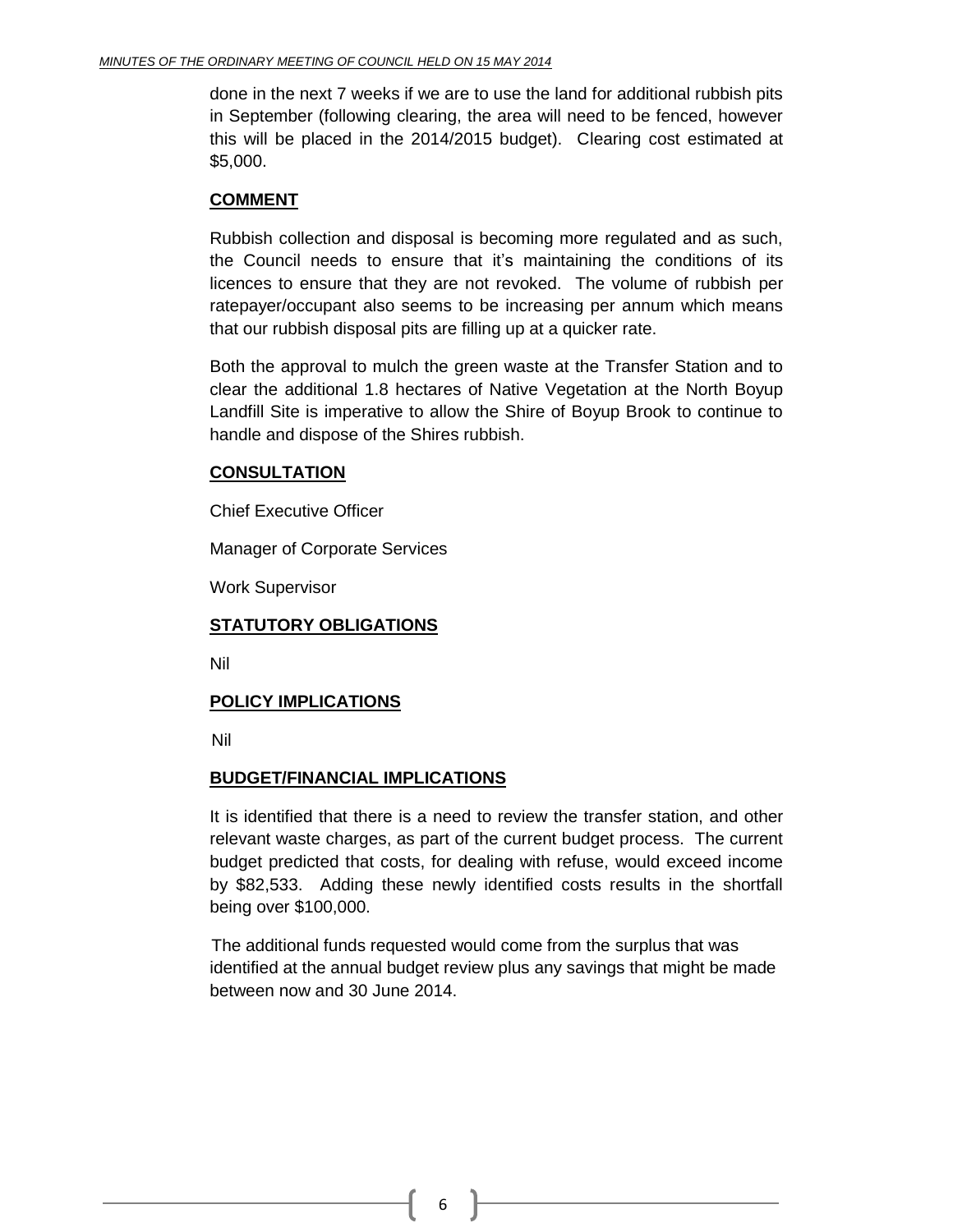#### **STRATEGIC IMPLICATIONS**

If the mulching of the Transfer Station green waste is not approved, then the approval to accept rubbish at the Transfer Station may be revoked.

If the approval to clear the additional 1.8 hectares of native vegetation is not approved then the Shire will have to look at trucking its rubbish to alternate facilities.

#### **VOTING REQUIREMENTS**

Absolute Majority

#### **COUNCIL DECISION & OFFICER RECOMMENDATION**

#### **MOVED: Cr Kaltenrieder SECONDED: Cr Imrie**

**That the Council approve the following unbudgeted expenditure:**

- **1. \$20,000 - Mulching of the green waste at the transfer station.**
- **2. \$5,000 - Clearing of 1.8 hectares of native vegetation at the North Boyup tip site.**

**Carried by Absolute Majority 9/0 Res 53/14**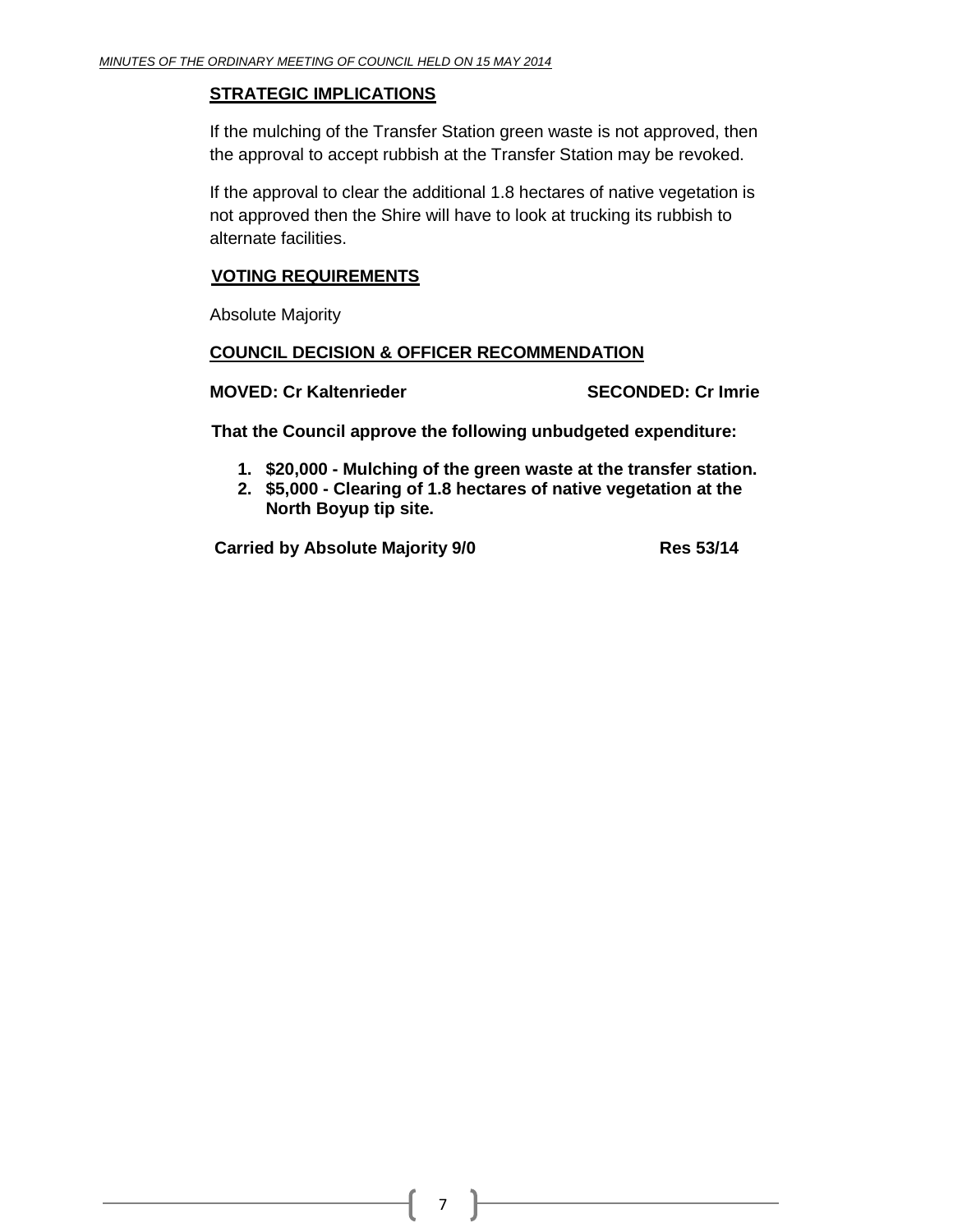<span id="page-7-1"></span><span id="page-7-0"></span>**8.2.1 List of Accounts Paid**

#### **8.2 FINANCE**

| Location:                       | Not applicable                      |
|---------------------------------|-------------------------------------|
| <b>Applicant:</b>               | Not applicable                      |
| File:                           | FM/1/002                            |
| Disclosure of Officer Interest: | None                                |
| Date:                           | 6 May 2014                          |
| Author:                         | Carolyn Mallett - Finance Officer   |
| <b>Authorizing Officer:</b>     | Alan Lamb - Chief Executive Officer |
| Attachments:                    | Yes – List of Accounts Paid         |

#### **SUMMARY**

In accordance with the Local Government (Financial Management) Regulations the list of accounts paid is presented to Council.

#### **BACKGROUND**

Invoices received for the supply of goods and services, salaries and wages and the like have been paid during the period.

#### **COMMENT**

The attached listing represents accounts paid by cheque and by electronic means during the period 8 April to 30 April 2014.

#### **CONSULTATION**

Nil

#### **STATUTORY OBLIGATIONS**

Local Government (Financial Management) Regulations 1996, Regulations 12 and 13 apply and are as follows:

12. Payments from municipal fund or trust fund

*(1) A payment may only be made from the municipal fund or the trust fund —*

*(a) if the local government has delegated to the CEO the exercise of its power to make payments from those funds — by the CEO; or*

*(b) otherwise, if the payment is authorised in advance by a resolution of the council.*

 *(2) The council must not authorise a payment from those funds until a list prepared under regulation 13(2) containing details of the accounts to be paid has been presented to the council.*

#### *13. Lists of accounts*

8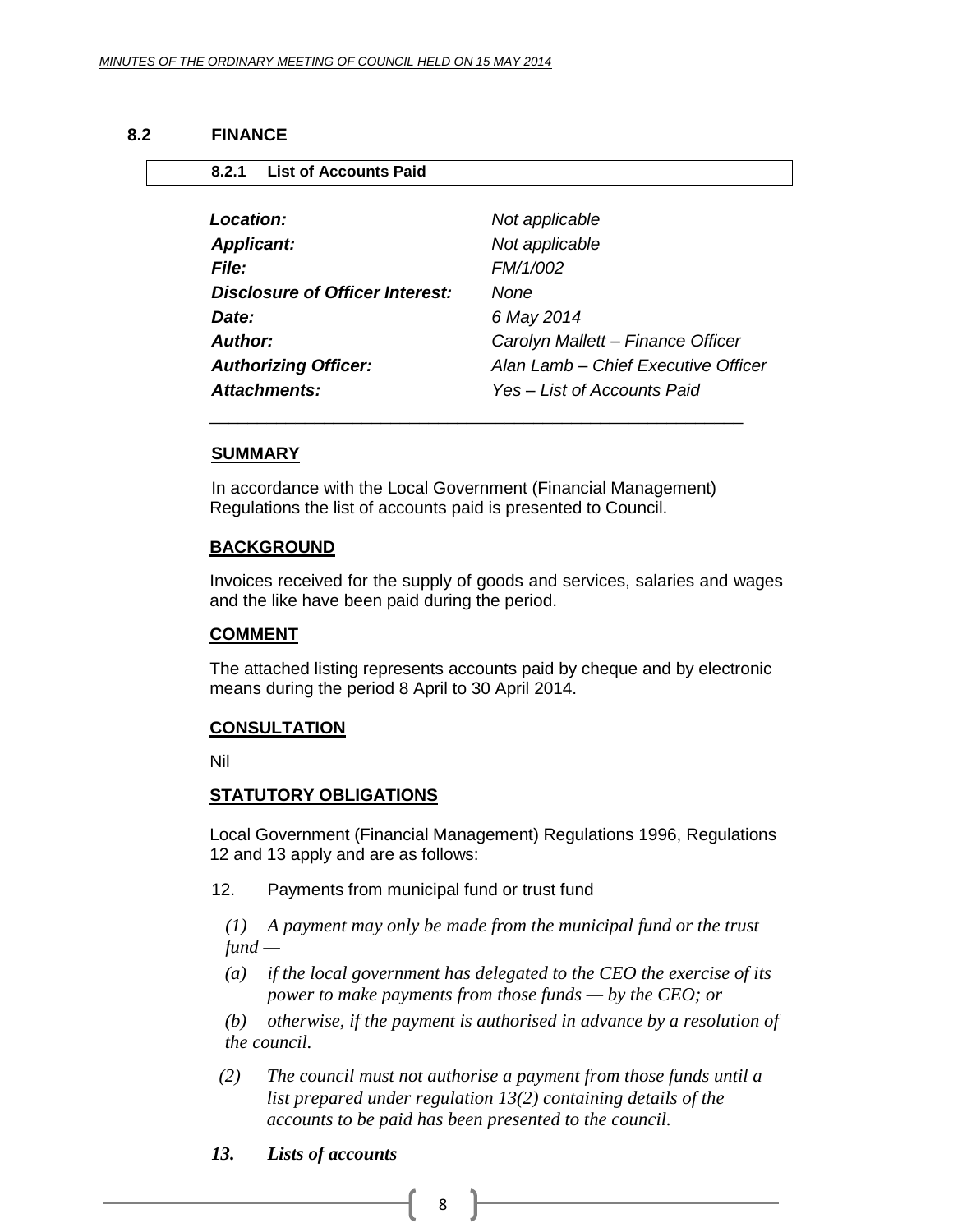- *(1) If the local government has delegated to the CEO the exercise of its power to make payments from the municipal fund or the trust fund, a list of accounts paid by the CEO is to be prepared each month showing for each account paid since the last such list was prepared —*
- *(a) the payee's name;*
- *(b) the amount of the payment;*
- *(c) the date of the payment; and*
- *(d) sufficient information to identify the transaction.*
- *(2) A list of accounts for approval to be paid is to be prepared each month showing —*

*(a) for each account which requires council authorisation in that month —*

- *(i) the payee's name;*
- *(ii) the amount of the payment; and*
- *(iii) sufficient information to identify the transaction; and*

*(b) the date of the meeting of the council to which the list is to be presented.*

- *(3) A list prepared under sub regulation (1) or (2) is to be —*
	- *(a) presented to the council at the next ordinary meeting of the council after the list is prepared; and*
	- *(b) recorded in the minutes of that meeting.*

#### **POLICY IMPLICATIONS**

Council's Authority to Make Payments Policy has application.

#### **BUDGET/FINANCIAL IMPLICATIONS**

Account payments are in accordance with the adopted budget for 2013/14 or authorised by separate resolution.

#### **STRATEGIC IMPLICATIONS**

Nil

#### **VOTING REQUIREMENTS**

Simple Majority

#### **COUNCIL DECISION & OFFICER RECOMMENDATION – Item 8.2.1**

#### **MOVED: Cr O'Hare SECONDED: Cr Aird**

**That the list of accounts paid in April 2014 as presented totalling \$259,133.38 and as represented by cheque voucher numbers 19538 - 19551 totalling \$24,534.95 and accounts paid by direct electronic payments through the Municipal Account totalling \$234,598.43 be received. Cheque voucher number 2042 for \$80.00 was paid through the Trust Account. Carried 9/0 Res 54/14**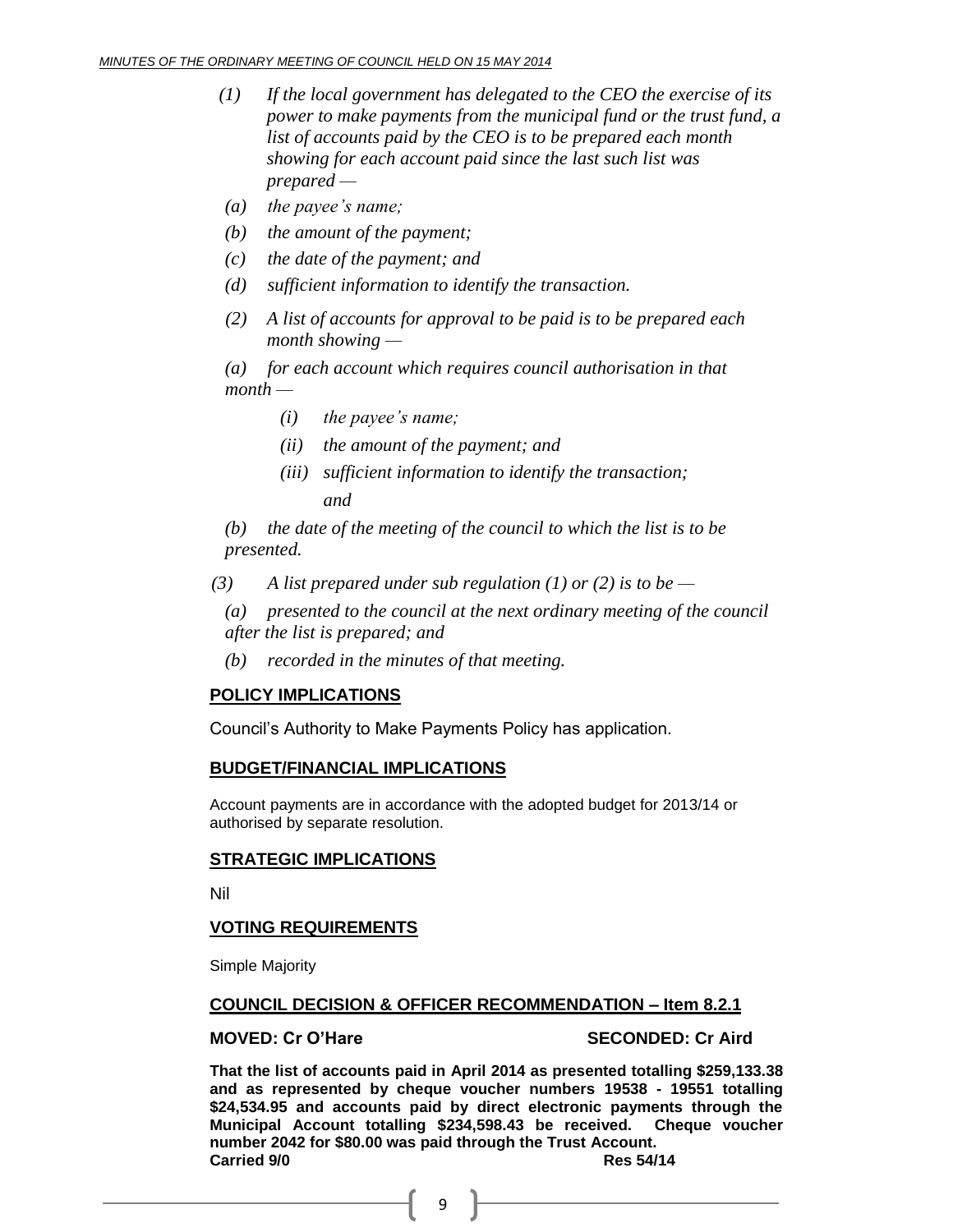#### <span id="page-9-0"></span>**8.2.2 Monthly Statements of Financial Activity**

| <b>Location:</b>                | Not applicable                         |
|---------------------------------|----------------------------------------|
| <b>Applicant:</b>               | Not applicable                         |
| <b>File:</b>                    | FM/10/003                              |
| Disclosure of Officer Interest: | <b>None</b>                            |
| Date:                           | 5 May 2014                             |
| <b>Author:</b>                  | Consultant-Darren Long                 |
| <b>Authorizing Officer:</b>     | Alan Lamb - Chief Executive<br>Officer |
| Attachments:                    | Yes - Financial Reports                |

#### **SUMMARY**

Report recommends Council receive the Statement of Financial Activities and the Net Current Assets for the month ended 30 April 2014.

*\_\_\_\_\_\_\_\_\_\_\_\_\_\_\_\_\_\_\_\_\_\_\_\_\_\_\_\_\_\_\_\_\_\_\_\_\_\_\_\_\_\_\_\_\_\_\_\_\_\_\_\_\_\_\_\_\_\_\_\_\_\_\_\_\_\_*

#### **BACKGROUND**

Section 6.4 of the Local Government Act 1995 places financial reporting obligations on local government operations.

Regulation 34 (1)–(4) of the Local Government (Financial Management) Regulations 1996 requires the local government to prepare a 'Monthly Statement of Financial Activity'.

The regulations also prescribe the content of the reports. Details of items of Material Variances are also listed.

The various data are included as separate attachments.

#### **COMMENT**

It is a statutory requirement that the Financial Activities Report be presented for every month.

#### **CONSULTATION**

Nil

#### **STATUTORY OBLIGATIONS**

Local Government (Financial Management) Regulations 1996, s34 (1) (a)

Local Government (Financial Management) Regulations 1996, s34 (2) (a) (b)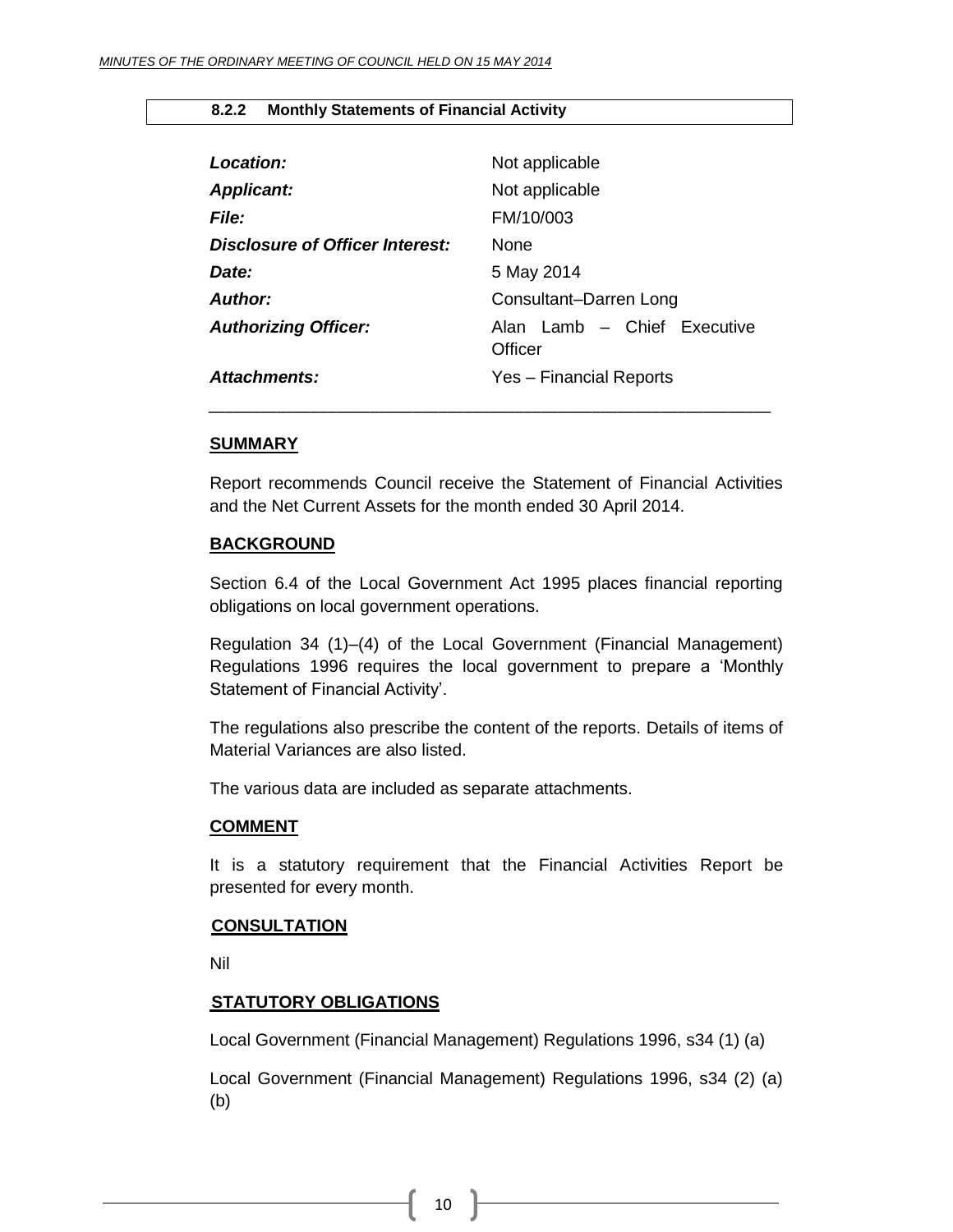#### **POLICY IMPLICATIONS**

Nil

#### **BUDGET/FINANCIAL IMPLICATIONS**

As listed on the attached reports

#### **STRATEGIC IMPLICATIONS**

Nil

#### **VOTING REQUIREMENTS**

Simple Majority

#### **COUNCIL DECISION & OFFICER RECOMMENDATION – Item 8.2.2**

**MOVED: Cr Imrie SECONDED: Cr Aird**

**(a) That the April 2014 Monthly Statements of Financial Activity and Statement of Net Current Assets as presented, be received.**

**(b) That the amounts listed as material variances be authorised.**

**Carried 9/0 Res 55/14**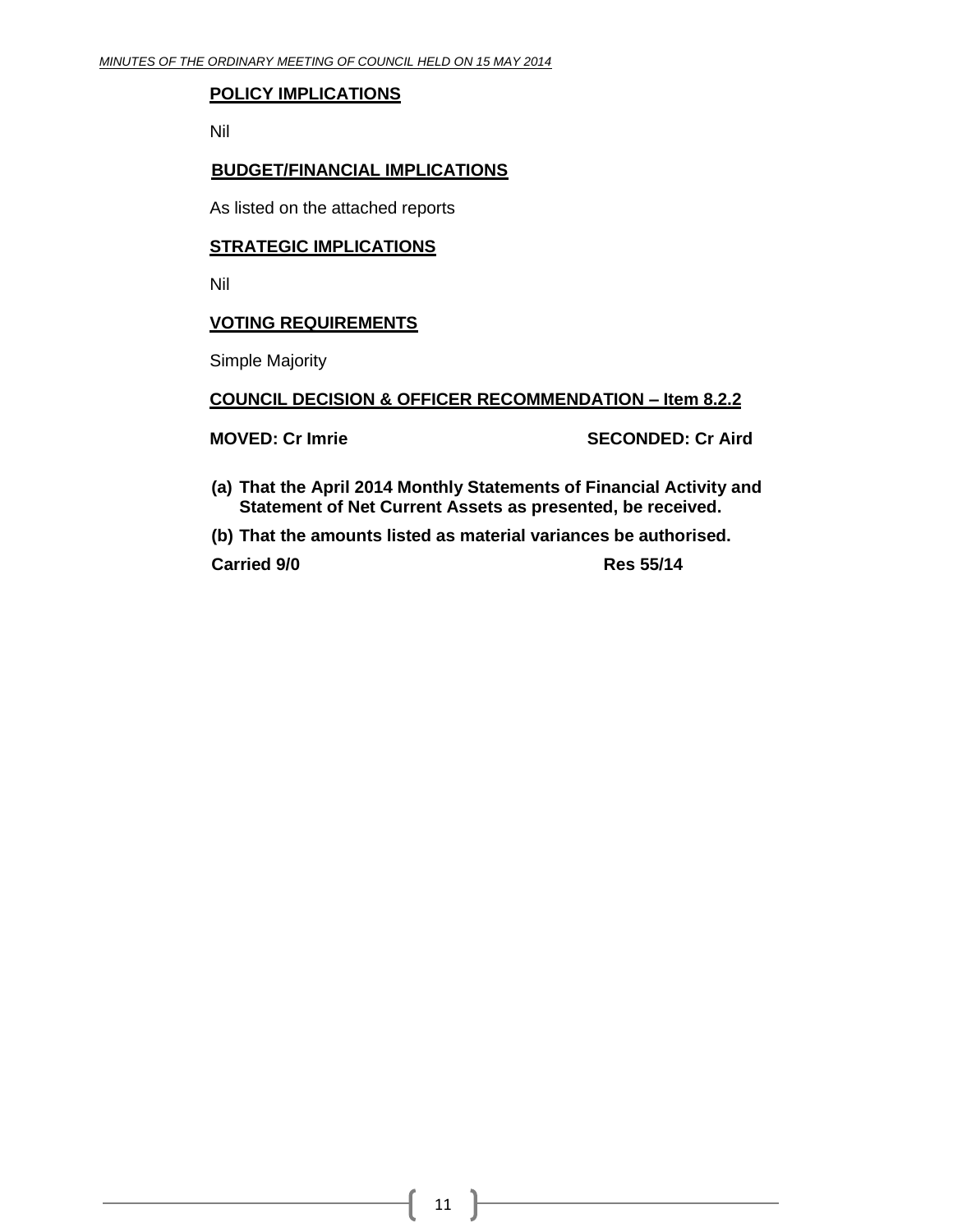#### <span id="page-11-0"></span>**8.2.3 Levying Property Rates in 2014-15 – Percentage Split**

| Location:                       | N/A                                                                                                      |
|---------------------------------|----------------------------------------------------------------------------------------------------------|
| <b>Applicant:</b>               | N/A                                                                                                      |
| <b>File:</b>                    |                                                                                                          |
| Disclosure of Officer Interest: | None                                                                                                     |
| Date:                           | 5 May 2014                                                                                               |
| Author:                         | <b>Stephen Carstairs - MCS</b>                                                                           |
| <b>Authorizing Officer:</b>     | Alan Lamb – Chief Executive Officer                                                                      |
| Attachments:                    | <b>Excerpt from WA Local Government</b><br>Commission – Financial<br>Grants<br>Assistance Grants 2013/14 |

#### **SUMMARY**

This matter is brought before the Council for information, for Council to give staff direction as to how rates will be levied equitably in 2014-15 among and between Gross Rental Value (GRV) and Rural and Mining Unimproved Value (UV) services in the district.

\_\_\_\_\_\_\_\_\_\_\_\_\_\_\_\_\_\_\_\_\_\_\_\_\_\_\_\_\_\_\_\_\_\_\_\_\_\_\_\_\_\_\_\_\_\_\_\_\_\_\_\_\_\_\_\_\_\_\_

#### **BACKGROUND**

The imposition of rates by a local government (LG) in any one year is a process comprising of two parts. In the first instance a LG might determine how it is to draw rate revenue equitably from among the various classes of properties in its district. Council has established a rating structure which comprises the following elements:

- Gross Rental Value (GRV) @ \$0.1275 in the dollar in 2013-14;
- Rural Unimproved Value (UV) @ \$0.005854 in the dollar; and
- $\bullet$  Mining UV @ \$0.005854 in the dollar in 2014-15.

Note that in 2013-14 Rural UV and Mining UV properties were levied at the same rate in the dollar (\$0.005854). Council may collect more or less rated from one of these classes, by raising or lowering its rate in the dollar relative to the other class i.e. differentially rate the classes ( and see Section 6.32 in the Statutory Obligations section below).

Secondly the LG would determine by how much it needs to increase or decrease (i.e. the collective % increase/decrease) the overall amount of rates collected so as to make up its budget deficiency. In the financial years ending June 2012 to 2014 this shire determined that it needed to increase the overall amount of rates collected as follows: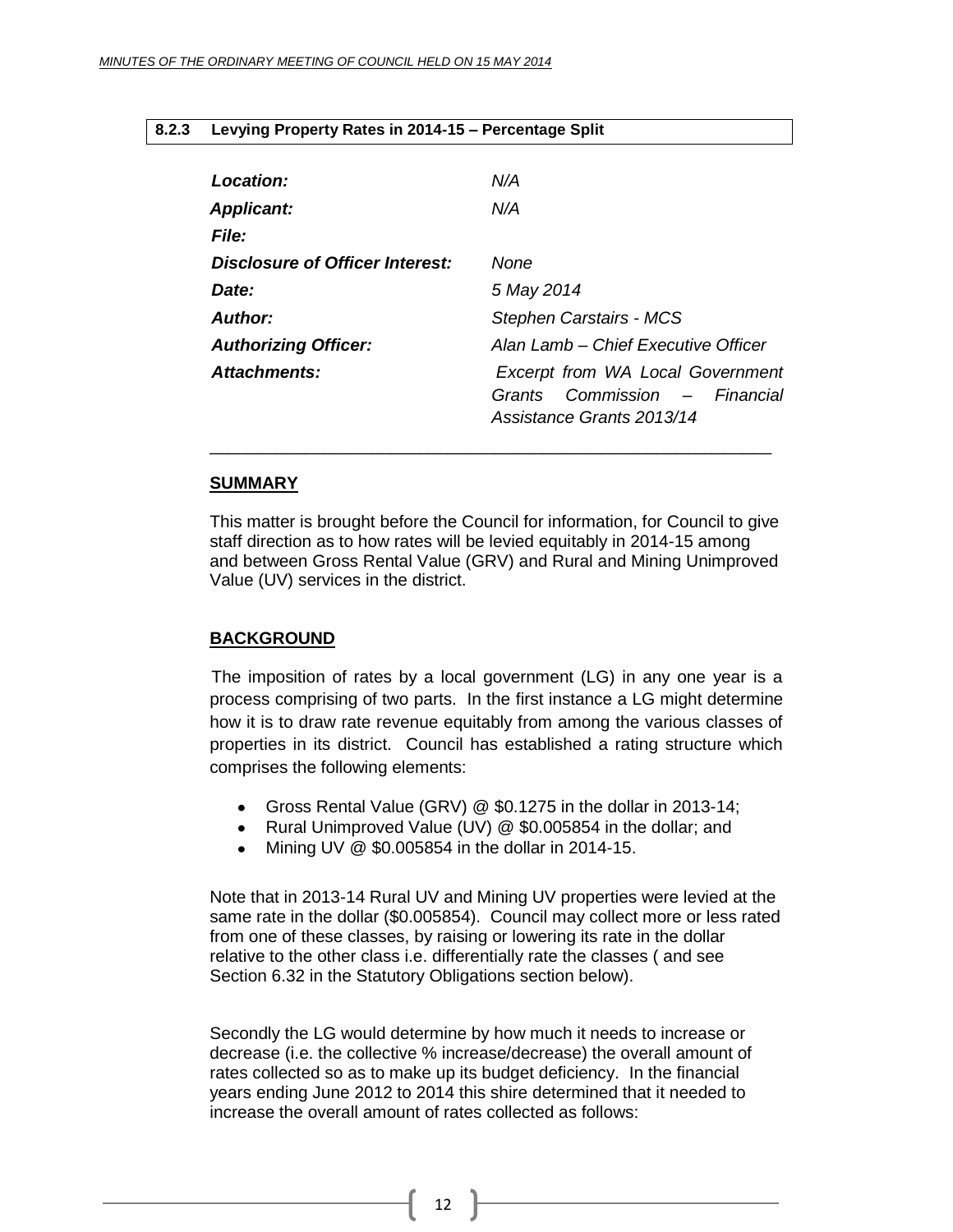| 2012 | $3.1\%$   |
|------|-----------|
| 2013 | 5.2%; and |
| 2014 | $5.2\%$ . |

This report focuses on how in 2014-15 Council will distribute the rate load equitably among the three classes of properties in the shire.

In 2013-14 the WA Local Government Grants Commissions (WALGGC) reported rates data which indicated that the shire's percentage split of rates levied was approaching the following:

|                 | Actual (3 yr Ave) % Split | <b>WALGGC Assessed % Split</b> |  |
|-----------------|---------------------------|--------------------------------|--|
| <b>GRV</b>      | 17.60                     | 16.39                          |  |
| <b>Rural UV</b> | 81.93                     | 80.91*                         |  |
| Mining UV       | 0.47                      | 2.69                           |  |

\* includes a very small % of Pastoral UV valuations

and see Attachment 8.2.3 excerpt from the WA Local Government Grants Commission (the Commission) Financial Assistance Grants 2013-14 report for details of dollar amounts.

In comparing the actual 3 year average % split for GRV (17.6%) and Rural UV (81.93%) with the Commission's assessed % split (16.39% and 80.91% respectively), it is apparent that they do not differ appreciably. Contrasting with this, the Commission has assessed that in the financial years ending 2011 through 2013, the shire might have reasonably collected some 5.27 times more Mining UV rates (2.69%) than it actually collected (0.47%).

In deriving its dollar amounts for Boyup Brook and the other local governments, the Commission's Mining Standard used revenue data from Information Returns. So as to provide a more stable result the Commission used a three year average.

Landgate provided the Commission with information on the number of mining assessments (leases etc), valuations and area for each local government, and again the Commission averaged the data over a three year period. The Commission's Mining Standard totalled \$40,588,456 for the 2013/14 grant determinations which was made up of 21,774 mining assessments, aggregate valuations of \$268,459,725 and a total area of 90,986,685 ha.

The Commission then used regression analysis to determine the best mathematical fit, and adjusted the formula to accommodate the unique circumstances of WA local governments. For its 2013/14 grant determinations, the Commission used the following formula: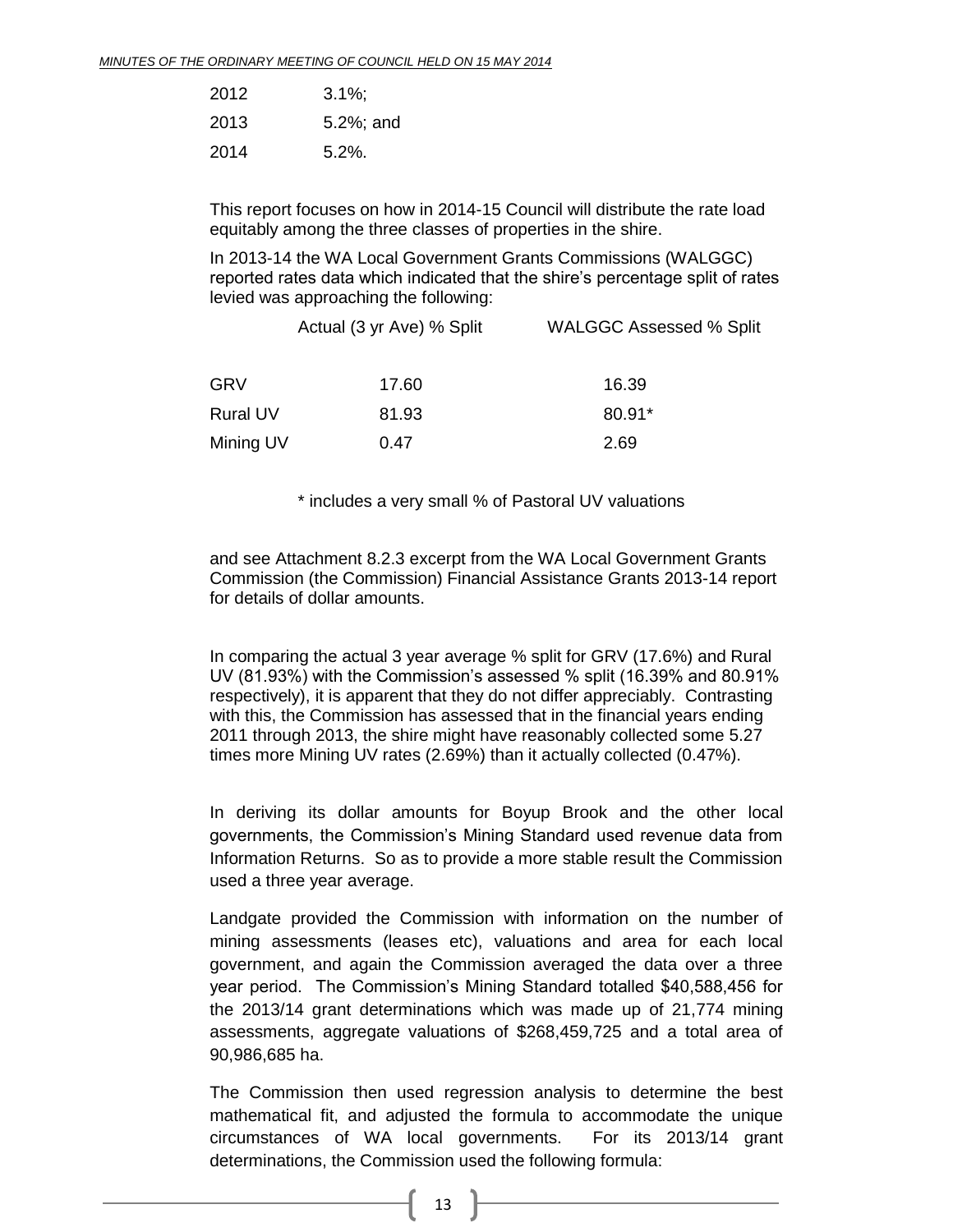$$745.62$  x assessments + 0.1338 x area +  $$0.045$  x valuations

#### **Example:**

The Shire of Boyup Brook

(\$745.62 x 23 Assessments) + ( \$0.1338 per ha x 162,374) +

 $$0.045$  in the dollar x \$351,853 Valuation) = some \$54,708 assessed revenue.

Note the Commission calculated the assessed revenue to be \$54,590.

#### **COMMENT**

It may be argued that should the Mining sector be going about its business in the Shire of Boyup Brook, much the same as the Commission assesses it does anywhere else in the state, then in the financial years ending June 2011 through 2013 the sector would have under-contributed to the shire's rate revenue by a substantial amount (some \$137,730).

To illustrate this point further, in the shire's 2013-14 Budget \$14,847 was to be collected from 21 Mining UV properties in the district. If, however, \$54,708 were collected from them, as per the Commission's assessment, then the shire would have been some \$40,000 better off without disadvantaging the other 1248 properties in the shire.

There are a number of options going forward, among them Council might determine:

- 1. to not change the way it levies rates on GRV and UV properties in the district;
- 2. to increase the Mining UV rate in the dollar so that it approaches but does not equal twice that of the Rural UV rate; or
- 3. to increase the Mining UV rate in the dollar so that the revenue recovered from the sector approaches that assessed by the Commission i.e. the Mining UV rate in the dollar would be more than twice the Rural UV rate.

Should Council determine in 2014-15 to exercise the first option, then revenue collected from GRV and Rural UV properties would approach that assessed by the Commission, but revenue collected from the Mining sector would fall well short.

Should Council determine in 2014-15 to exercise the third option, then a more equitable distribution of the rate burden and financial benefits will flow from it, and the local government would have to be mindful that it complies with Sections 6.32 and 6.33 of the *Local Government Act 1995* (the Act) as presented below. The second option would not trigger Section 6.33 (3).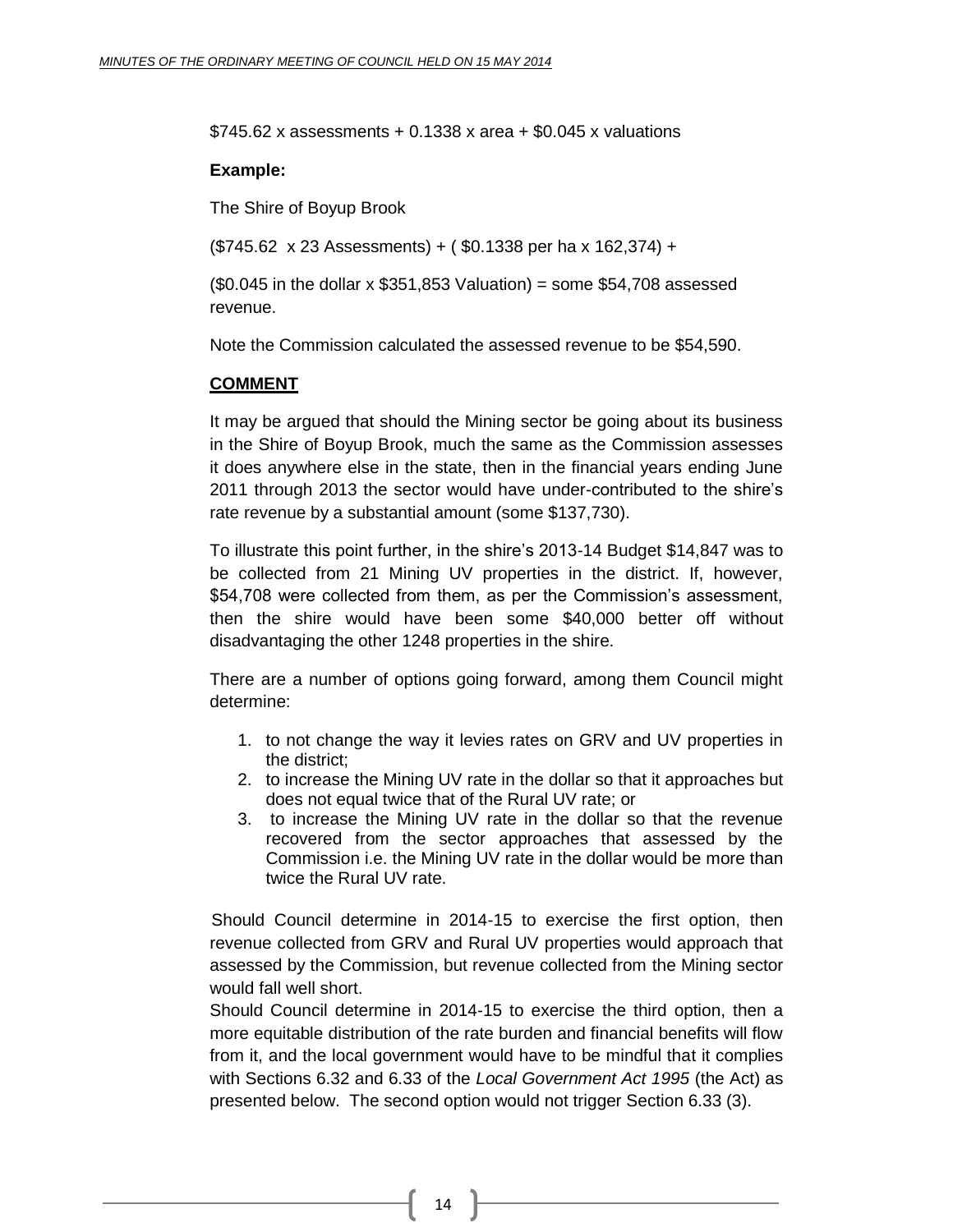#### **CONSULTATION**

Alan Lamb – Chief Executive Officer

#### **STATUTORY OBLIGATIONS**

Section 6.26 of the Act prescribes what is to be rateable land as follows:

*6.26. Rateable land*

- *(1) Except as provided in this section all land within a district is rateable land.*
- *(2) The following land is not rateable land —*
	- *(a) land which is the property of the Crown and —*
		- *(i) is being used or held for a public purpose; or*
		- *(ii) is unoccupied, except —*

*(I) where any person is, under paragraph (e) of the definition of owner in section 1.4, the owner of the land other than by reason of that person being the holder of a prospecting licence held under the Mining Act 1978 in respect of land the area of which does not exceed 10 ha or a miscellaneous licence held under that Act; or*

*(II) where and to the extent and manner in which a person mentioned in paragraph (f) of the definition of owner in section 1.4 occupies or makes use of the land; and*

*(b) land in the district of a local government while it is owned by the local government and is used for the purposes of that local government other than for purposes of a trading undertaking (as that term is defined in and for the purpose of section 3.59) of the local government; and*

*(c) land in a district while it is owned by a regional local government and is used for the purposes of that regional local government other than for the purposes of a trading undertaking (as that term is defined in and for the purpose of section 3.59) of the regional local government; and*

*(d) land used or held exclusively by a religious body as a place of public worship or in relation to that worship, a place of residence of a minister of religion, a convent, nunnery or monastery, or occupied exclusively by a religious brotherhood or sisterhood; and*

*(e) land used exclusively by a religious body as a school for the religious instruction of children; and*

*(f) land used exclusively as a non-government school within the meaning of the School Education Act 1999; and*

*(g) land used exclusively for charitable purposes; and*

*(h) land vested in trustees for agricultural or horticultural show purposes; and*

*(i) land owned by Co-operative Bulk Handling Limited or leased from the Crown or a statutory authority (within the meaning of that term in the Financial*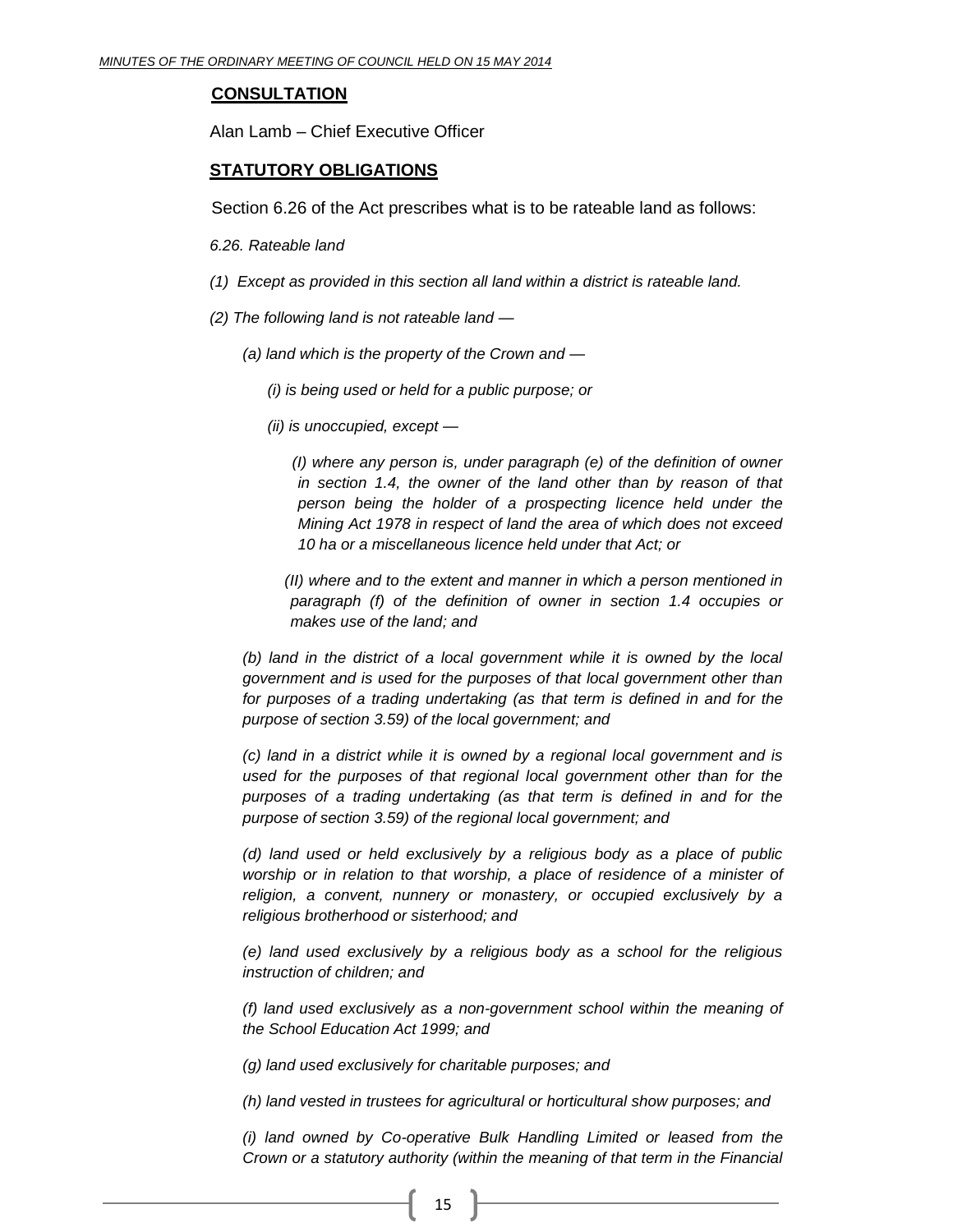*Management Act 2006) by that co-operative and used solely for the storage of grain where that co-operative has agreed in writing to make a contribution to the local government; and*

*(j) land which is exempt from rates under any other written law; and*

*(k) land which is declared by the Minister to be exempt from rates.*

Section 6.32 of the Act prescribes types of rates that can be imposed and the form in which rates will be set, as follows:

*6.32. Rates and service charges*

*(1) When adopting the annual budget, a local government — (a) in order to make up the budget deficiency, is to impose\*a general rate on rateable land within its district, which rate may be imposed either —*

*(i) uniformly; or*

*(ii) differentially; and*

*(b) may impose\* on rateable land within its district —*

*(i) a specified area rate; or*

*(ii) a minimum payment; and*

*(c) may impose\* a service charge on land within its district.*

*\* Absolute majority required.*

*(2) Where a local government resolves to impose a rate it is*

*required to —*

*(a) set a rate which is expressed as a rate in the dollar of the*

*gross rental value of rateable land within its district to be*

*rated on gross rental value; and*

*(b) set a rate which is expressed as a rate in the dollar of the*

*unimproved value of rateable land within its district to*

*be rated on unimproved value.*

Section 6.33 of the Act prescribes the conditions whereby a local government might impose differential rates, as follows:

*6.33. Differential general rates*

- *(1) A local government may impose differential general rates according to any, or a combination, of the following characteristics —*
	- *(a) the purpose for which the land is zoned, whether or not under a local planning scheme or improvement scheme in force under the Planning and Development Act 2005; or*
	- *(b) a purpose for which the land is held or used as determined by the local government; or*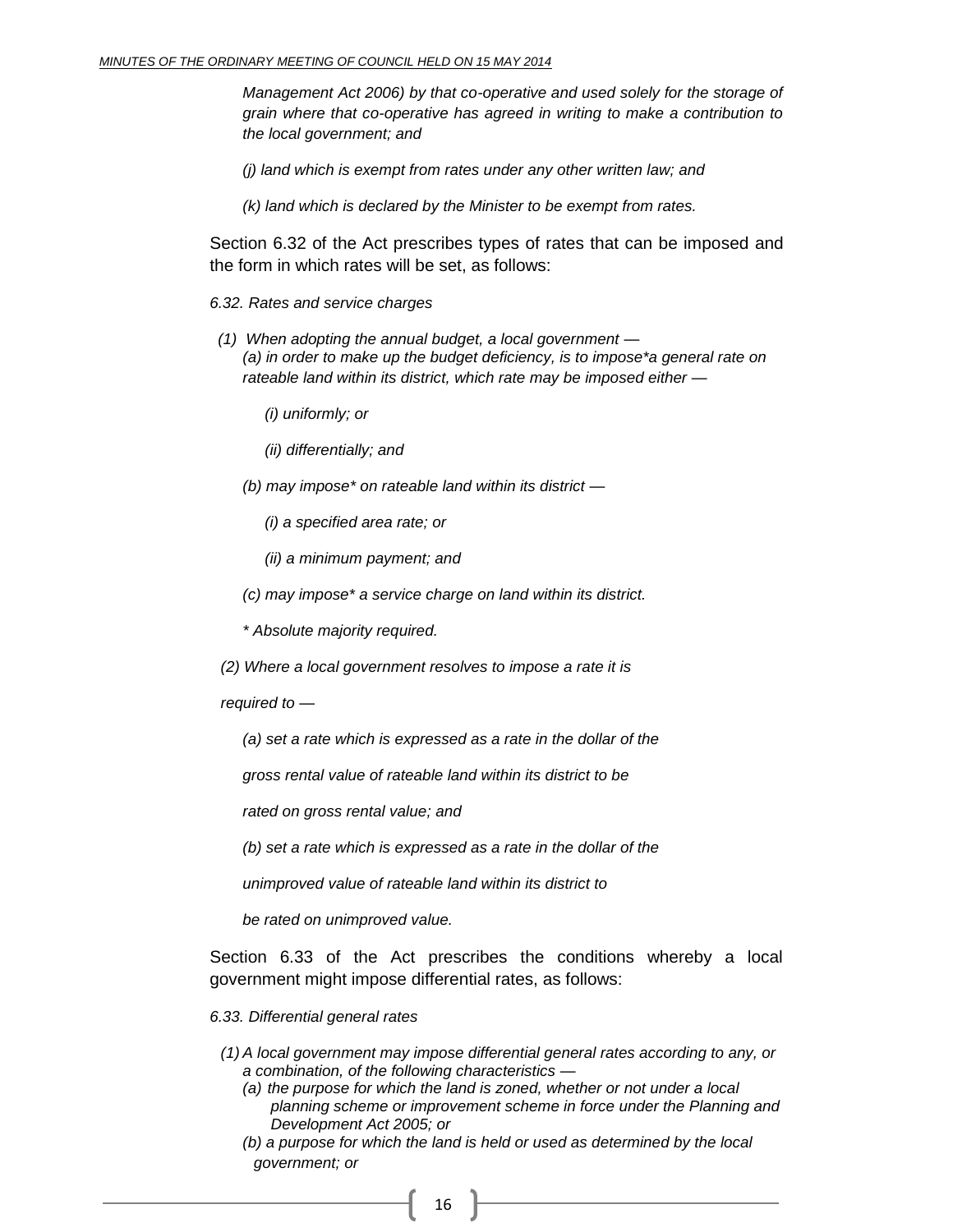*(c) whether or not the land is vacant land; or*

*(d) any other characteristic or combination of characteristics prescribed.*

- *(2) Regulations may —*
	- *(a) specify the characteristics under subsection (1) which a local government is to use; or*
	- *(b) limit the characteristics under subsection (1) which a local government is permitted to use.*
- *(3) In imposing a differential general rate a local government is not to, without the approval of the Minister, impose a differential general rate which is more than twice the lowest differential general rate imposed by it.*

#### **POLICY IMPLICATIONS**

Nil

#### **BUDGET/FINANCIAL IMPLICATIONS**

Some 31.7% of the revenue Council receives each year derives from rates.

#### **STRATEGIC IMPLICATIONS**

Striking the proper 'balance' (% split) between GRV, Rural UV and Mining UV will have the effect of distributing the rate burden equitably across residents in the Boyup Brook district.

#### **SUSTAINABILITY IMPLICATIONS**

- **Environmental** There are no known significant environmental issues.
- **Economic** There are no known significant economic issues.
- **Socia**l There are no known significant social issues.

#### **VOTING REQUIREMENTS**

Simple majority

#### **COUNCIL DECISION & OFFICER RECOMMENDATION – Item 8.2.3**

**MOVED: Cr Oversby SECONDED: Cr O'Hare**

**That Council directs the CEO to levy rates such that the percentage split approaches that assessed by the WA Local Government Grants Commission (the Commission). In 2014-15 the percentage split would be as per the Commission's 2013-14 assessment as following:**

- **16.39% GRV : 80..91% Rural UV : 2.69% Mining UV, causing the Mining UV rate in the dollar to be more than twice that of the Rural UV rate.**
- **1. That Council directs the CEO to accord with Section 6.33(3) of the Local Government Act 1995, and seek the approval of the Minister to impose a differential general rate (mining UV) which is more than twice the lowest differential general rate (Rural UV) imposed by it. Carried 9/0 Res 56/14**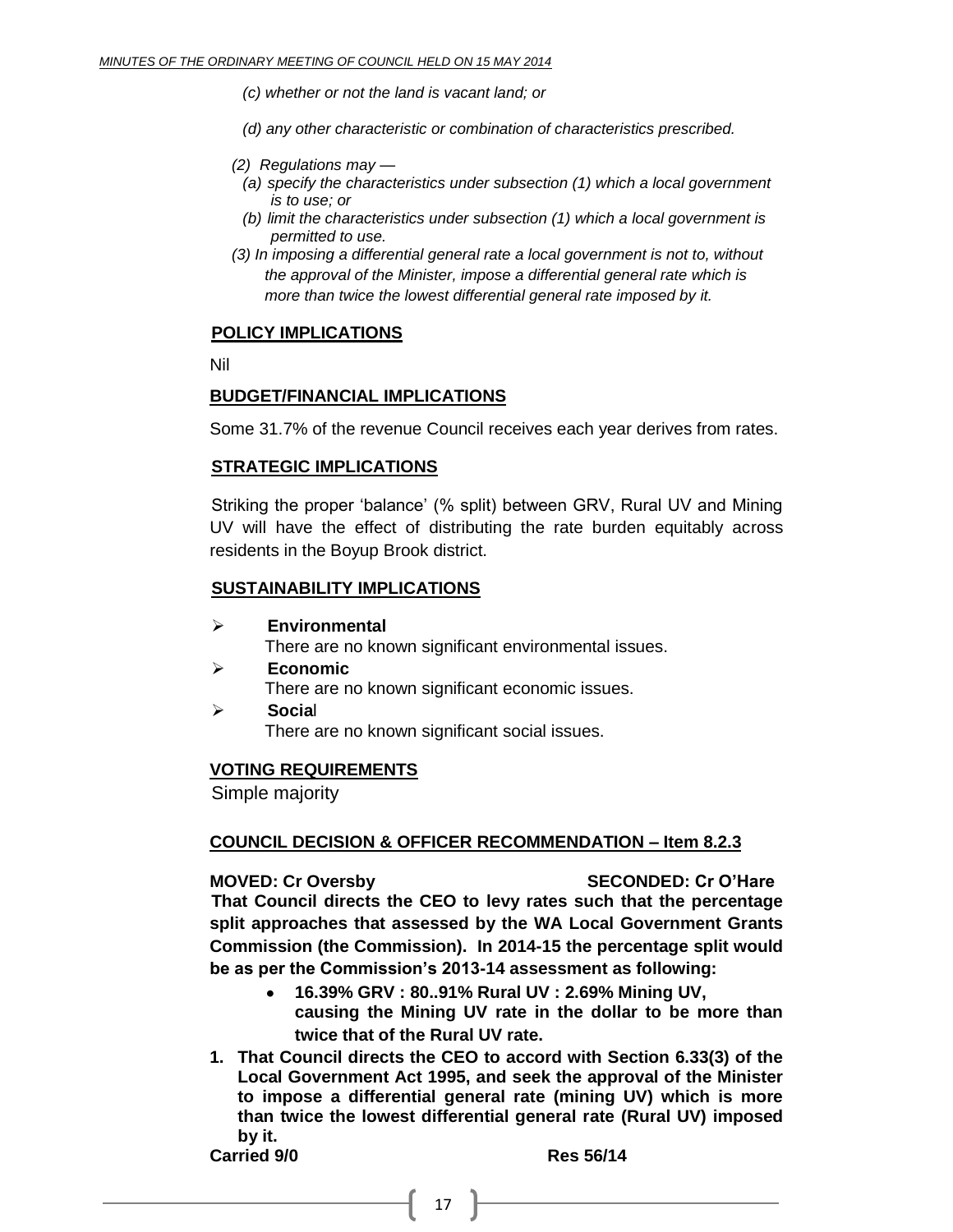| Location:<br><b>Applicant:</b>  | Shire of Boyup Brook<br>Not applicable                              |
|---------------------------------|---------------------------------------------------------------------|
| <b>File:</b>                    |                                                                     |
| Disclosure of Officer Interest: | None                                                                |
| Date:                           | 07 May 2014                                                         |
| <b>Author:</b>                  | <b>Stephen Carstairs - MCS</b>                                      |
| <b>Authorizing Officer:</b>     | Alan Lamb – Chief Executive Officer                                 |
| Attachments:                    | year Buildings and Facilities<br>10<br>Program - 2014-15 to 2023-24 |

#### <span id="page-17-0"></span>**8.2.4 10 Year Buildings and Facilities Program – 2014-15 to 2023-24**

#### **SUMMARY**

The purpose of this report is to put the *10 year Buildings and Facilities Program – 2014-15 to 2023-24* (Attachment 8.2.4) to Council for adoption. Along with the 10 Year Works Programs adopted at Council's April 2014 ordinary meeting, these programs form the basis for budget development in 2014-15, and are for inclusion in Council's wider *Integrated Planning* processes i.e. the shire's Corporate Business Plan.

#### **BACKGROUND**

In accord with Regulation 19DA (4), and having due regard for Councils 2013- - 2023 Strategic Community Plan, officers have reviewed the shire's 10 Year Buildings and Facilities Program for Council consideration. When the program is finalised, projects included in it will be transferred to the shire's corporate business plan for Council to consider and adopt at its July 2014 ordinary meeting.

#### **COMMENT**

The 10 Year Building and Facilities Program was prepared having due regard for the shire's Long Term Financial Plan, which monitor's the shire capacity to fund the projects in the program. The Long Term Financial Plan provided guidance on how to strategically time the funding and implementation of projects.

#### **CONSULTATION**

Alan Lamb - Chief Executive Officer

Rob Staniforth-Smith – Manager Works & Services

Daly Winter – Community Development Officer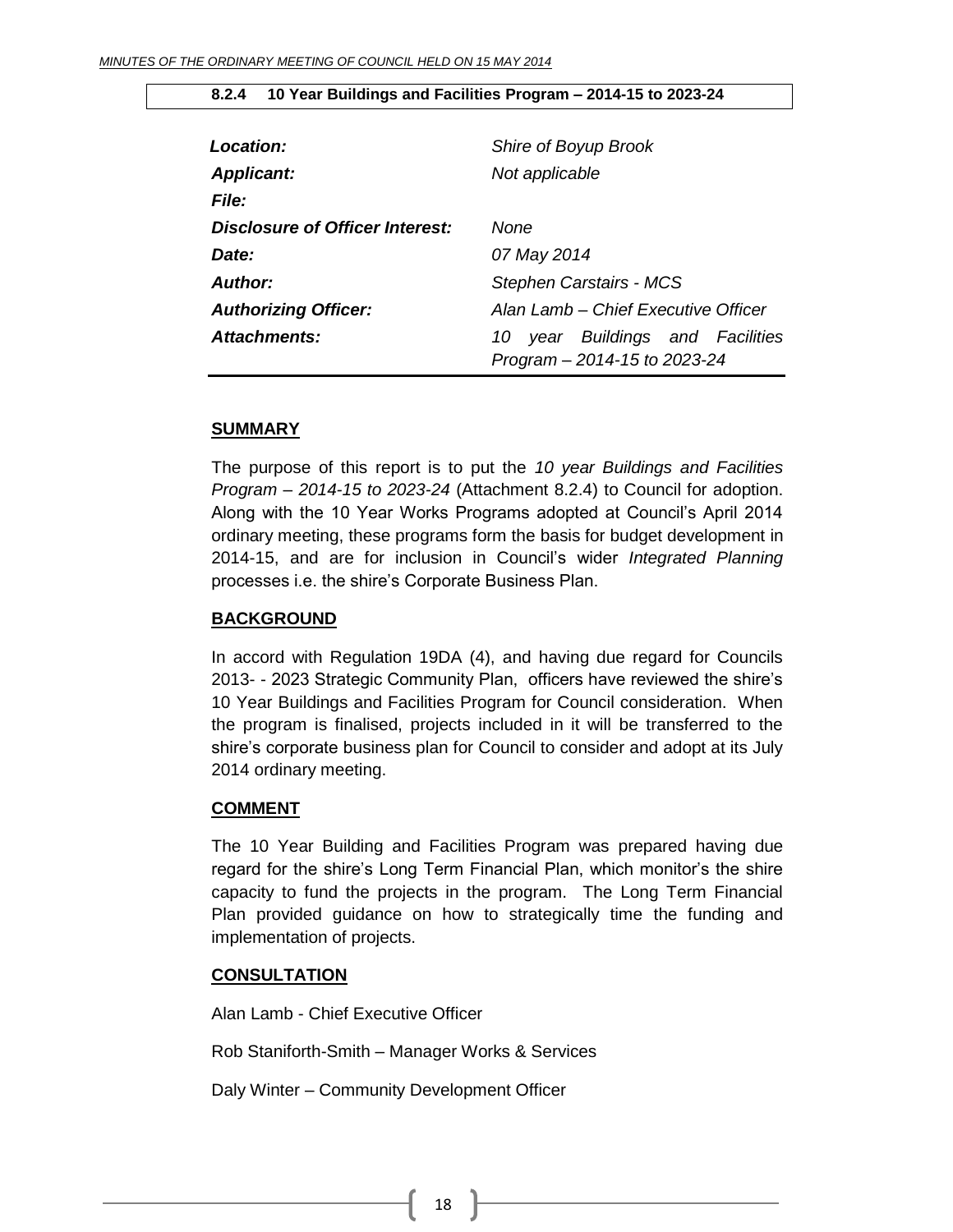#### **STATUTORY OBLIGATIONS**

Section 5.56 of the Local Government Act 1995 and Regulation 19DA of the Local Government (Administration) Regulations 1996 impact this agenda item.

Section 5.56. Planning for the future

- (1) A local government is to plan for the future of the district.
- (2) A local government is to ensure that plans made under subsection (1) are in accordance with any regulations made about planning for the future of the district.

Regulation 19DA. Corporate business plans, requirements for (Act s. 5.56)

- (1) A local government is to ensure that a corporate business plan is made for its district in accordance with this regulation in respect of each financial year after the financial year ending 30 June 2013.
- (4) A local government is to review the current corporate business plan for its district every year.

#### **POLICY IMPLICATIONS**

Nil

#### **BUDGET/FINANCIAL IMPLICATIONS**

While there will be no impact on the 2013-14 (Reviewed) Annual Budget, projects scheduled for 2014-15 of the program will be included in the draft 2014-15 Annual Budget for consideration and later adoption.

#### **STRATEGIC IMPLICATIONS**

Council is referred to the 2013 – 2023 Strategic Community Plan where the Built Environment section captures this 10 Year Buildings and Facilities Program under outcomes:

- Sustainable Infrastructure;
- Planned Development; and
- Housing needs are met.

#### **SUSTAINABILITY IMPLICATIONS**

#### **Environmental**

As they relate to projects in the program, environmental considerations will be addressed prior to project implementation.

#### **Economic**

As they relate to projects in the program, economic considerations will be addressed prior to project implementation.

#### **Social**

As they relate to projects in the program, social considerations will be addressed prior to project implementation.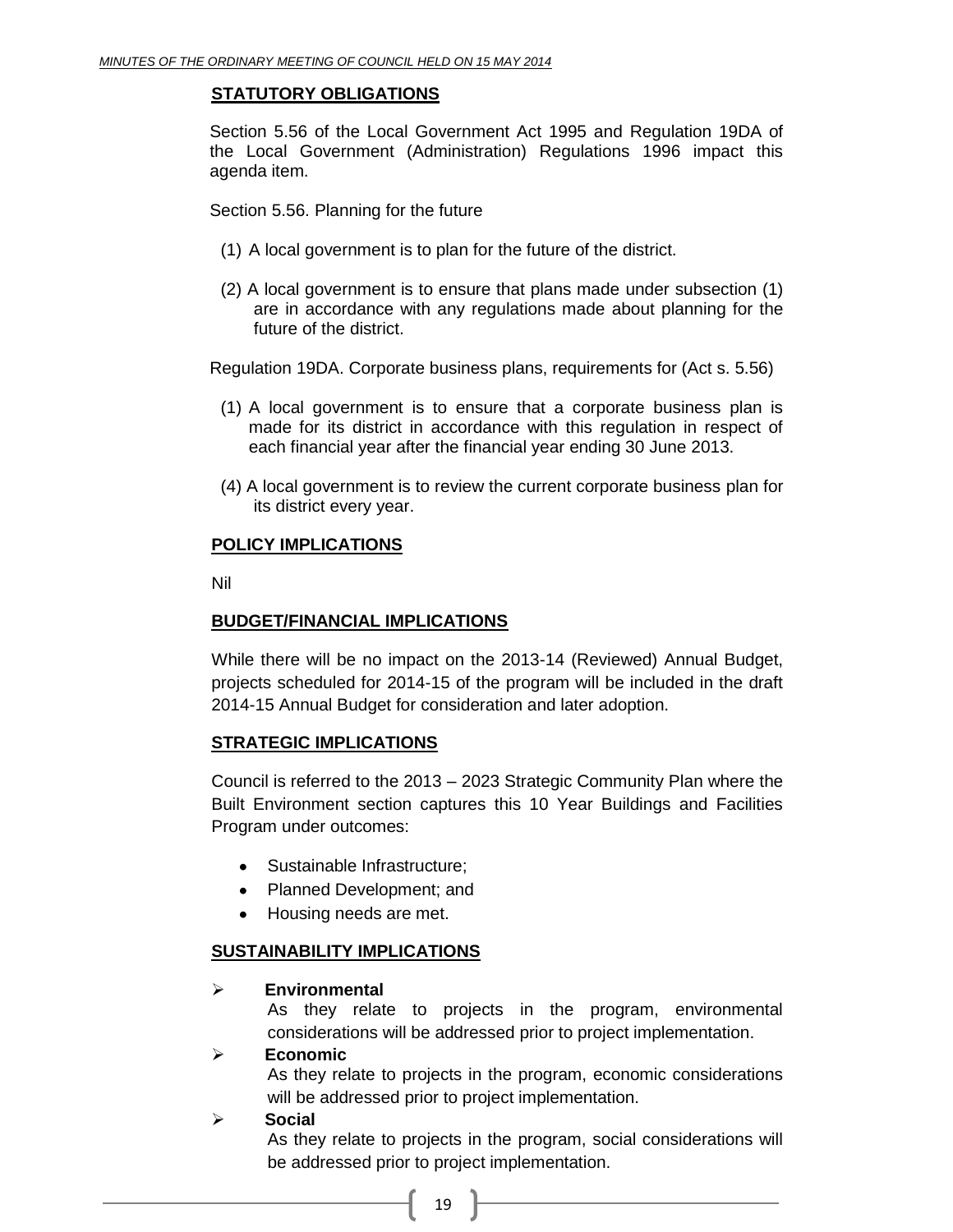#### **VOTING REQUIREMENTS**

Simple Majority

#### **COUNCIL DECISION & OFFICER RECOMMENDATION – Item 8.2.4**

**MOVED: Cr Oversby SECONDED: Cr Kaltenrieder**

**That Council adopts the 10 Year Buildings and Facilities Program – 2014-15 to 2023-24 as presented with the addition of an annual provision of \$60,000, for renovation of residents rooms, for 6 years of the plan commencing 2014/15. Elements included in the program are for development of the 2014-15 Annual Budget and inclusion in Council's wider Integrated Planning processes.**

**Carried 9/0 Res 57/14**

#### **NOTE**

The Officer Recommendation was amended by the CEO at the meeting to include planned upgrade works at the Citizens Lodge. The previous plan included a significant provision extensive renovation works but an inspection by Council indicated a more modest program was warranted. This work had previously been discussed by Council and was missed, in error, from the plan as presented.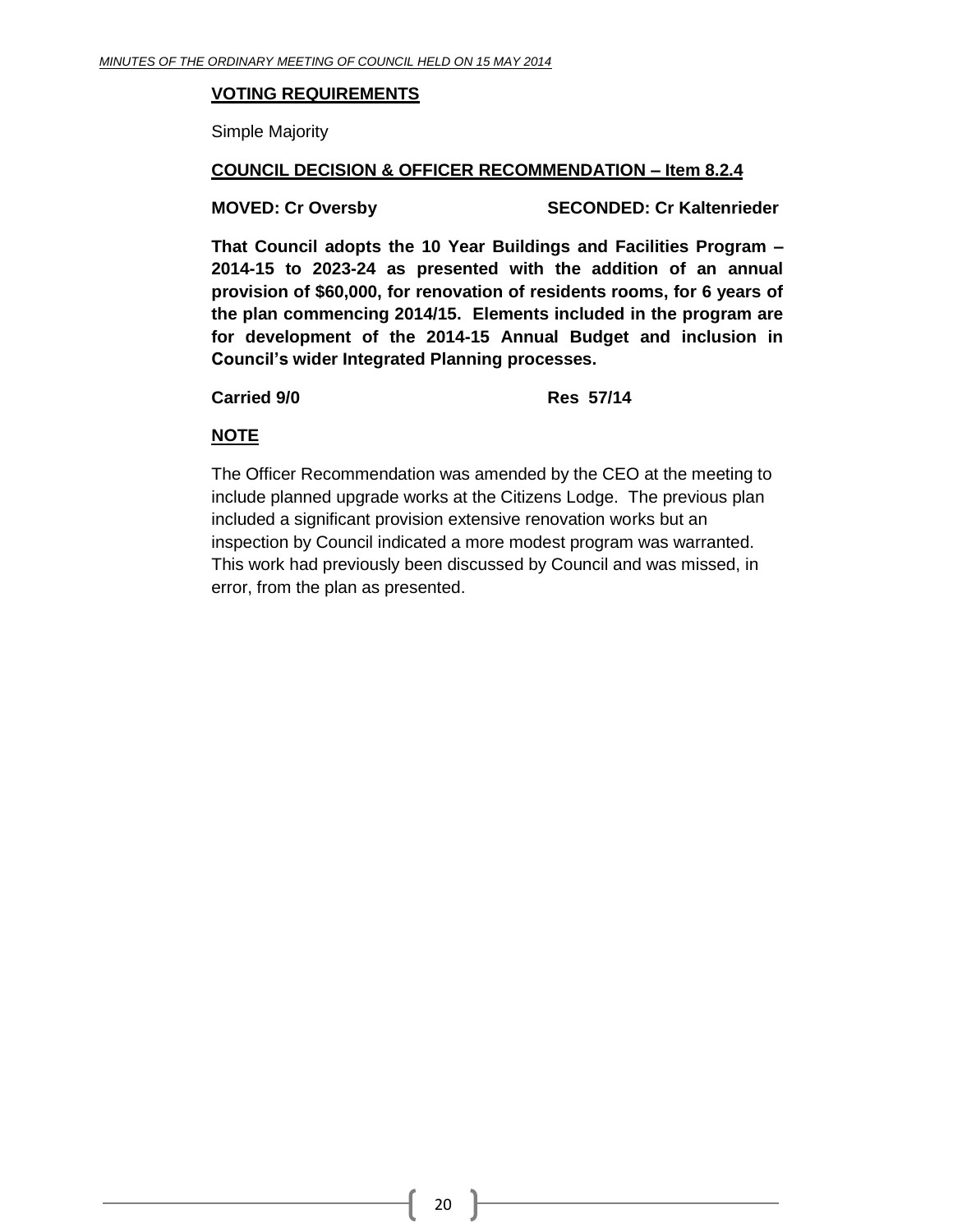#### <span id="page-20-0"></span>**8.2.5 Donations**

| Location:                   | N/A                                                                                                                                                                                                     |
|-----------------------------|---------------------------------------------------------------------------------------------------------------------------------------------------------------------------------------------------------|
| <b>Applicant:</b>           | Various                                                                                                                                                                                                 |
| <b>File:</b>                | <i>FM/25/008</i>                                                                                                                                                                                        |
|                             | <b>Disclosure of Officer Interest:</b> The author is a member of the Boyup Brook<br>Country Music Club and his granddaughter<br>attends St Marys School, and so makes a<br>declaration of impartiality. |
| <i>Date:</i>                | 8 May 2014                                                                                                                                                                                              |
| Author:                     | Alan Lamb - CEO                                                                                                                                                                                         |
| <b>Authorizing Officer:</b> | Not applicable                                                                                                                                                                                          |
| Attachments:                | Confidential attachment - summary<br>οf<br>donation applications and copy of letter from<br>the Boyup Brook Club.                                                                                       |

#### **SUMMARY**

The purpose of this report is to put before Council applications for donations with the recommendation that the recommended donations be included in the draft budget for Council consideration.

 $\overline{\phantom{a}}$  ,  $\overline{\phantom{a}}$  ,  $\overline{\phantom{a}}$  ,  $\overline{\phantom{a}}$  ,  $\overline{\phantom{a}}$  ,  $\overline{\phantom{a}}$  ,  $\overline{\phantom{a}}$  ,  $\overline{\phantom{a}}$  ,  $\overline{\phantom{a}}$  ,  $\overline{\phantom{a}}$  ,  $\overline{\phantom{a}}$  ,  $\overline{\phantom{a}}$  ,  $\overline{\phantom{a}}$  ,  $\overline{\phantom{a}}$  ,  $\overline{\phantom{a}}$  ,  $\overline{\phantom{a}}$ 

#### **BACKGROUND**

 Each year Council calls for donations. Staff assess and summarise the applications and the Council decision is made at budget adoption time.

#### **COMMENT**

It will be noted that all but two requests for a donation have been recommended and the attachment provides comments on all applications.

The Boyup Brook Club has written seeking a reduction to its annual rates or a donation (copy of letter attached). This request has been made outside of the annual donation process and, according to Council's policy, the CEO should reject it. It is however put forward at this time so that Council could consider the matter. Council received a similar request last year in a similar manner, and the matter was dealt with by including a donation of \$2,500 in the budget. It is recommended that Council deal with this request in the same manner as it did last year.

Other regular contributions that have not been included in the attachment are the annual provision of \$500, as per the policy, and the Boyup Brook School annual scholarship and award (\$200).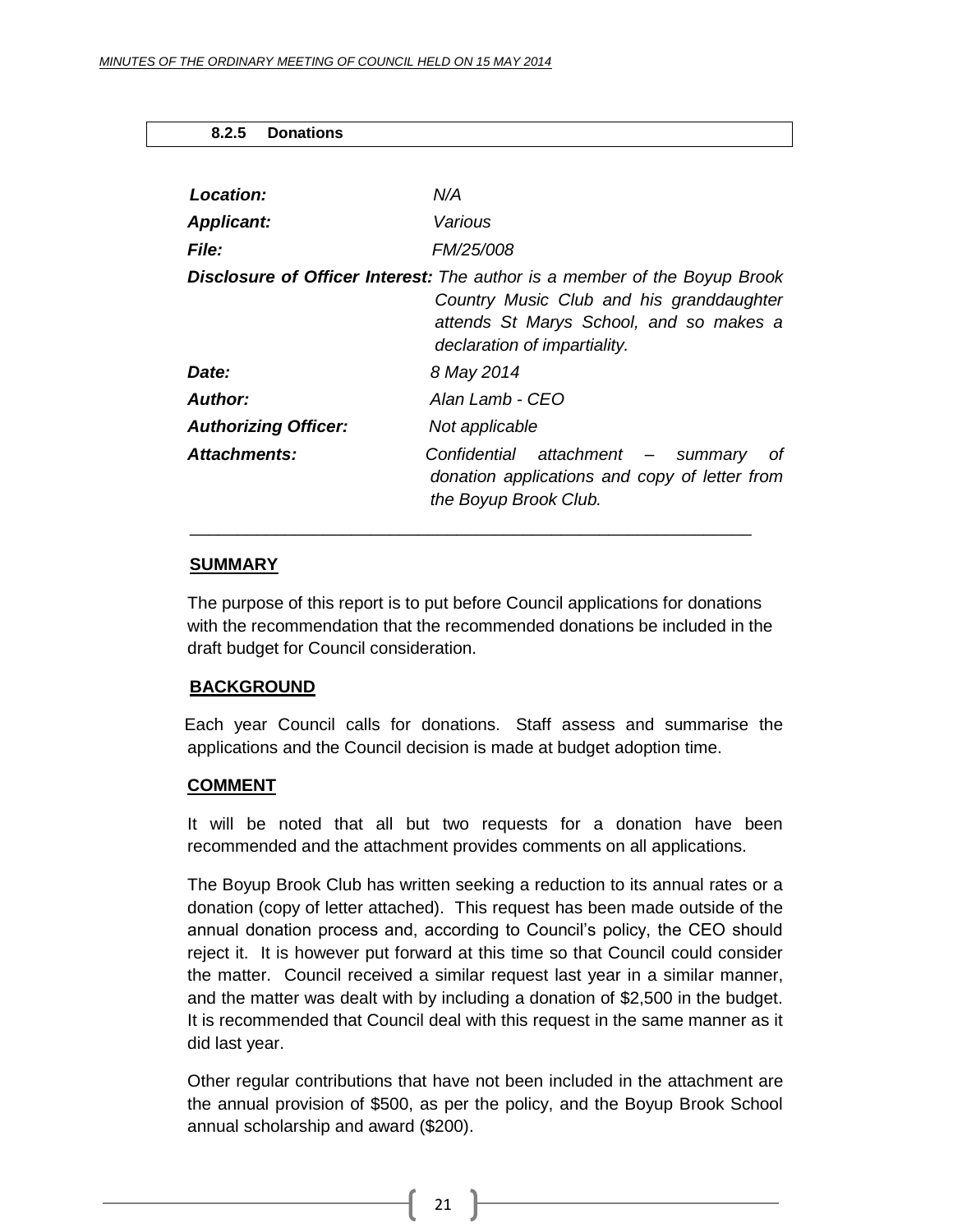#### **CONSULTATION**

The author consulted with some applicants.

#### **STATUTORY OBLIGATIONS**

Nil

#### **POLICY IMPLICATIONS**

Council's Donations Policy applies.

| <b>POLICY NO.</b>     | F.02             |
|-----------------------|------------------|
| <b>POLICY SUBJECT</b> | <b>Donations</b> |
|                       |                  |
| <b>ADOPTION DATE</b>  | 17 June 2004     |
| <b>VARIATION DATE</b> | 21 December 2007 |

#### *Objective*

*To promote and support community-based initiatives, which meet Shire's strategic direction.*

#### *Statement*

#### *Definitions*

*The following definitions apply to this policy:*

- *Organisation is an incorporated body under the Associations Incorporation's Act 1987 or a recognised corporate body created by government with an Australian Companies Number (ACN).*
- *Individual is a resident of the Shire.*
- *Grant – is the provision of a set amount of funds for a single year in order to achieve a specific identified purpose.*
- *Sponsorship- is the provision of cash, in–kind support or subsidy to organisations or individuals in return for specifically identified promotional opportunities for the Shire.*
- *Subsidy is the provision of in-kind in the form of a cash book entry which enables the Shire to determine the real cost of support provisions and donations to community groups.*

#### *Eligibility*

*Only organisations are eligible for funding support. In some instances, organisations may apply for funding on behalf of individuals who must be residents of the shire. Only one application per year may be funded for any one organisation.* 

*In general, applications for funding shall fulfil the following criteria:-*

- *Not for direct profit or financial gain to the organisation or an individual;*
- *The proposal supports the mission statement, values and strategic direction of the Shire;*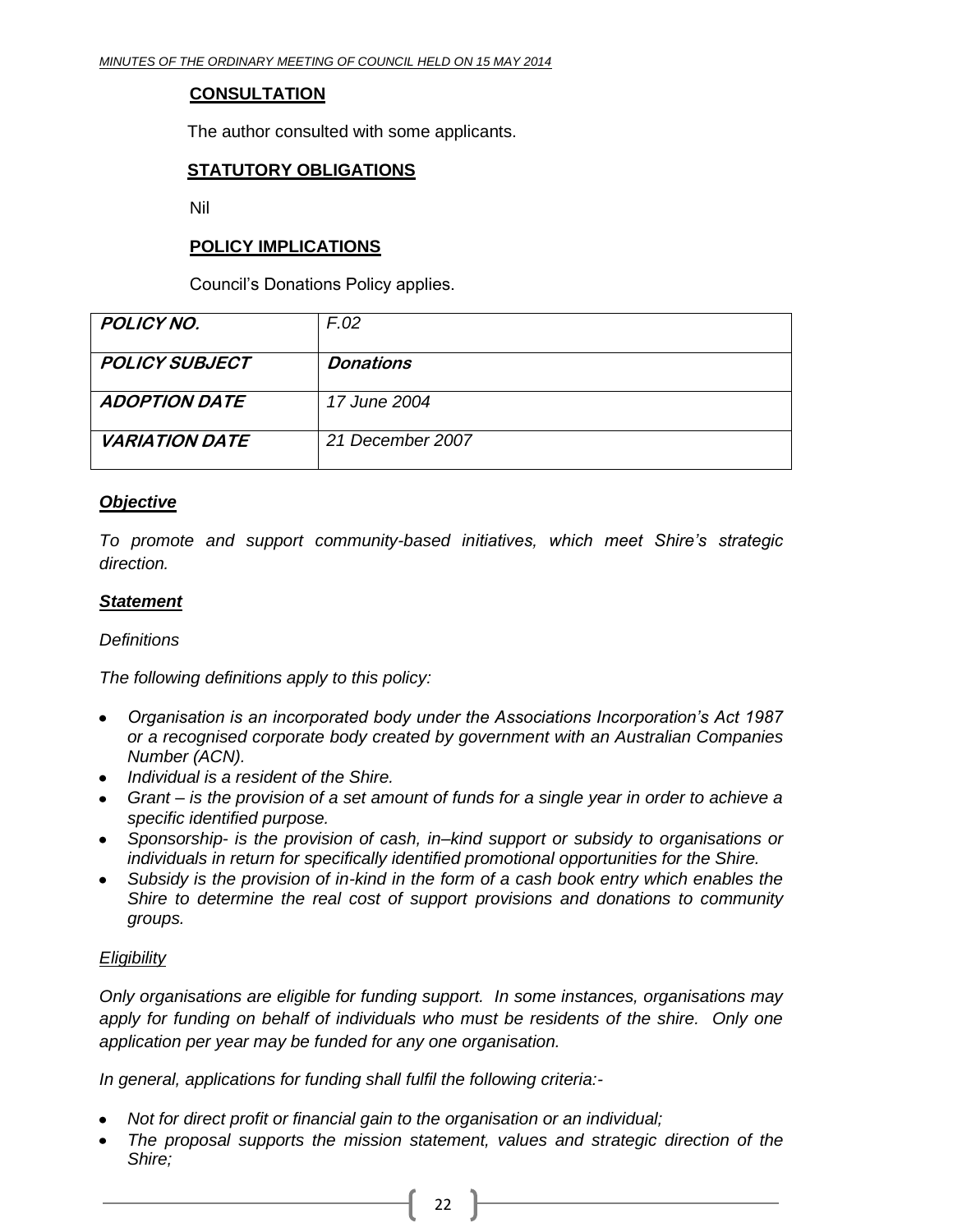- *The applicant organisation can demonstrate the capacity to manage and be accountable for the funds and the project.*
- *The Council will: -*
- *only allocate funds for identified purposes and with specific expenditure estimates provided and will not provide block grants under any circumstances;*
- *require each applicant organisation to submit a new funding application on each occasion before Council will commit any funds;*
- *require each successful applicant to agree that they do not represent the Shire in any capacity.*

#### *Program Promotion*

*All funding programs will be advertised annually in March with all applicants advised of the outcome of their application within one month of the adoption of the annual Budget.*

*These requests will be presented to the Council with a brief precis.* 

#### *Lodging of Applications*

*Applications for assistance should be made on the application form available from the Shire Office.*

*The information required for applications of less than \$500 shall include:-*

- *The name of the organisation and applicant, accompanied by contact details;*
- *The purpose and value of the funding required;*
- *The value of funding which will be provided by the organisation;*
- *The timeframe for completion of the project or activity;*
- *Such other details as required from time to time.*

*The information required for applications of more than \$500 shall include: -*

- *The name of the organisation and applicant, accompanied by contact details*  $\bullet$
- *The purpose and value of the funding required;*
- *The value of funding which will be provided by the organisation;*
- *The timeframe for completion of the project or activity;*
- *confirmation by the President or Secretary that the application has been supported by resolution of the Organisation;*
- *the names of current Office Bearers and Committee members and a copy of the Certificate of Incorporation;*
- *A copy of the most recent audited financial statements;*
- *Such other details as required from time to time.*

#### *Accountability*

*Organisations successful in their application are generally required to:-*

*Acquit the funds by 30 June in the year following their successful grant application. The acquittal is to include the appropriate financial statements as determined by the Shire, and to demonstrate that the funds have been spent on the purpose for which they were allocated;*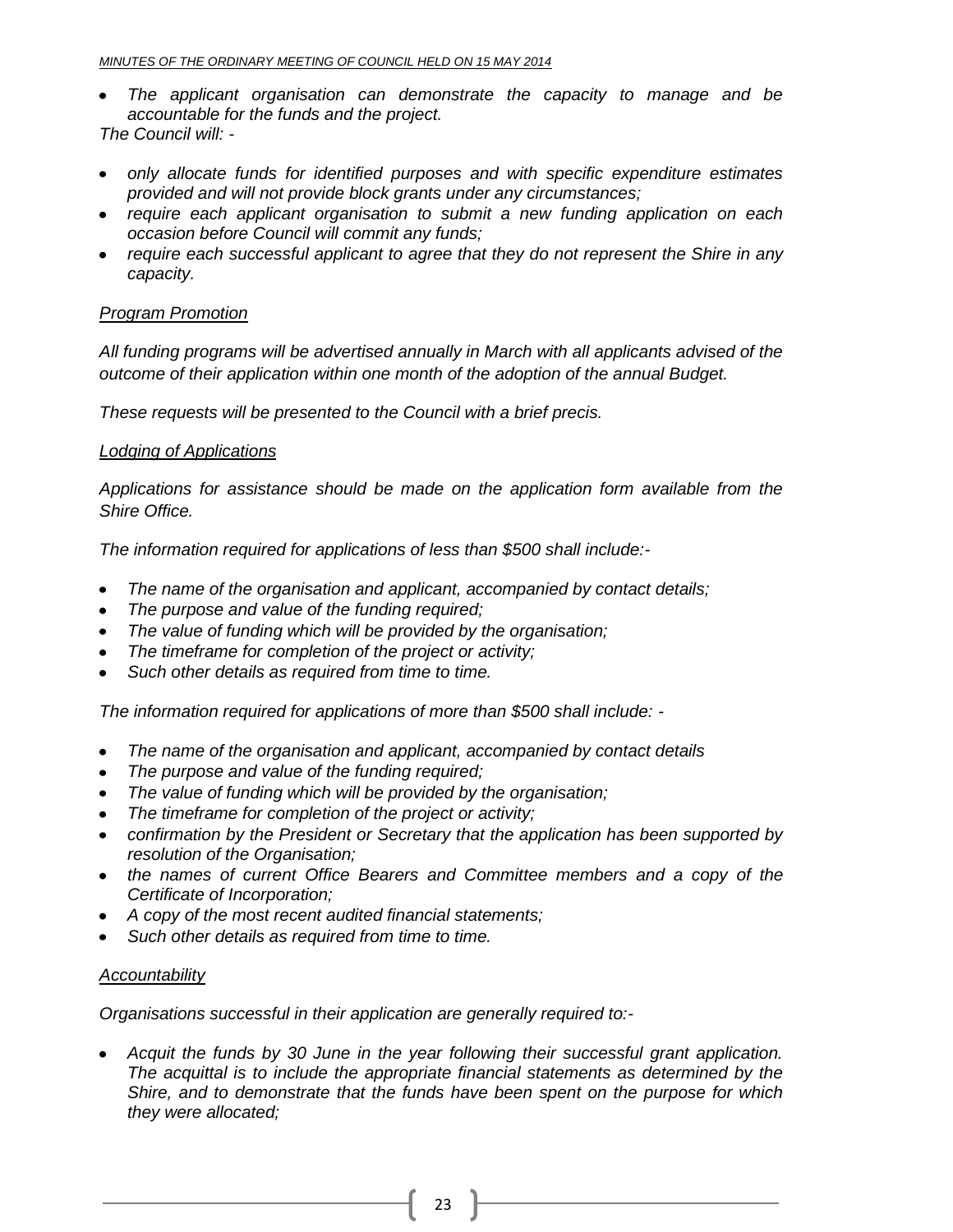• Provide a written report to the Shire on the outcome of their project including relevant *statistics and whether objectives of the project have been met. The contents of the report requirements will be determined by the Shire;*

*Where an organisation has applied for funds, an individual on behalf of the group may be required to make a presentation to the Council, participate in an interview or address a group of people regarding the activity.*

*It is expected that all projects, events and activities will:-*

- *acknowledge Shire's support in its advertising, promotion and any media publicity to the satisfaction of the Shire;*
- *utilise Shire's logo where appropriate;*
- *provide a detailed report at the conclusion of the project, which outlines the project's achievements measured against the objectives.*

#### *Availability of Information*

*A central register of grants will be maintained and will be submitted to Council for noting annually. The register will contain the following information: -*

- *Name of recipient organisation and individual concerned (where applicable);*
- *Amount of funds provided;*
- *Purpose of funds provision;*
- *Date project/activity is expected to be complete;*
- *Date funds were approved;*
- *Date/notification of satisfactory acquittal of funds has been received by the Shire;*
- *Any other information considered by the Chief Executive Officer to be of value to the Council in its decision-making and funds management.*

#### *Decision Final*

*Decisions regarding funding applications are final and will not be reconsidered during the financial year in which the application was made.*

#### *Procedures for grants or contributions of \$10,000 or more:*

*On receipt of approval of a grant application the recipient agrees:-*

- *that the funds be applied only for the purpose approved;*
- to supply an audited statement of income and expenditure supported by copies of *invoices on the completion of the project;*
- *that 50% of the grant will be provided at the commencement of project (and following receipt of the duly signed approval terms).*
	- *Progressive claims (to a maximum of 50%) will be payable upon production of an income and expenditure statement accompanied by relevant invoices, or as otherwise agreed to in writing by the Shire.*

#### *General*

*The Chief Executive Officer may in consultation with the Shire President approve extraordinary donation requests up to \$100.00 in cash, or \$500.00 in-kind (excluding*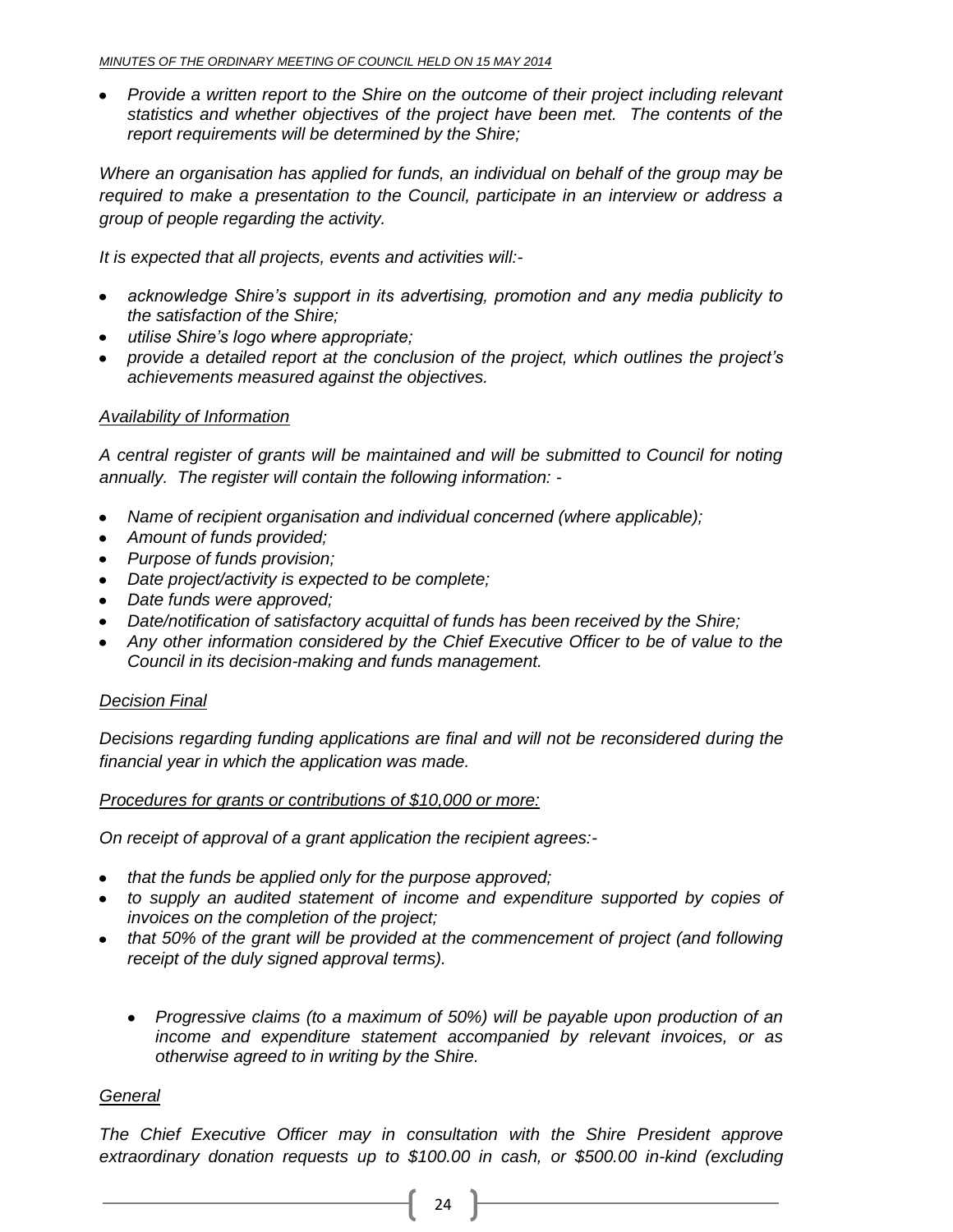*administrative support e.g. photocopying), to local community groups throughout the year when requested.*

*The Annual Budget to include \$500.00 per year in cash for this purpose.*

*Extraordinary in-kind support may be carried out during normal working hours where there is no impact on work programs.*

*The CEO shall reject all other requests throughout the year outside the donation funding program.*

#### **BUDGET/FINANCIAL IMPLICATIONS**

Nil at this stage as the recommendation deals with inclusion in the draft budget only and so is not a commitment of funds.

The following is included for comparison purposes:

| <b>Detail</b>                              | 2013/14 | 2014/15 |
|--------------------------------------------|---------|---------|
| Group 1 Small Grants (\$500 or below)      | 1,000   | 2,000   |
| Group 2 \$501 to \$5,000                   | 6,346   | 10,351  |
| Group 3 \$5,001 to \$10,000                | 20,000  | 15,300  |
| Sub Total                                  | 27,346  | 27,651  |
| Standard annual contributiuons             | 27,130  | 27,130  |
| Total applied for and agreed contributions | 54,476  | 54,781  |
| Annual provision as per policy             | 500     | 500     |
| <b>School Awards</b>                       | 200     | 200     |
| Boyup Brook Club                           | 2,500   | 2,500   |
| <b>Total donations</b>                     | 57,676  | 57,981  |

#### **STRATEGIC IMPLICATIONS**

Nil

#### **SUSTAINABILITY IMPLICATIONS**

 **Environmental** There are no known significant environmental issues. **Economic** There are no known significant economic issues. **Socia**l

There are no known significant social issues.

#### **VOTING REQUIREMENTS**

Simple majority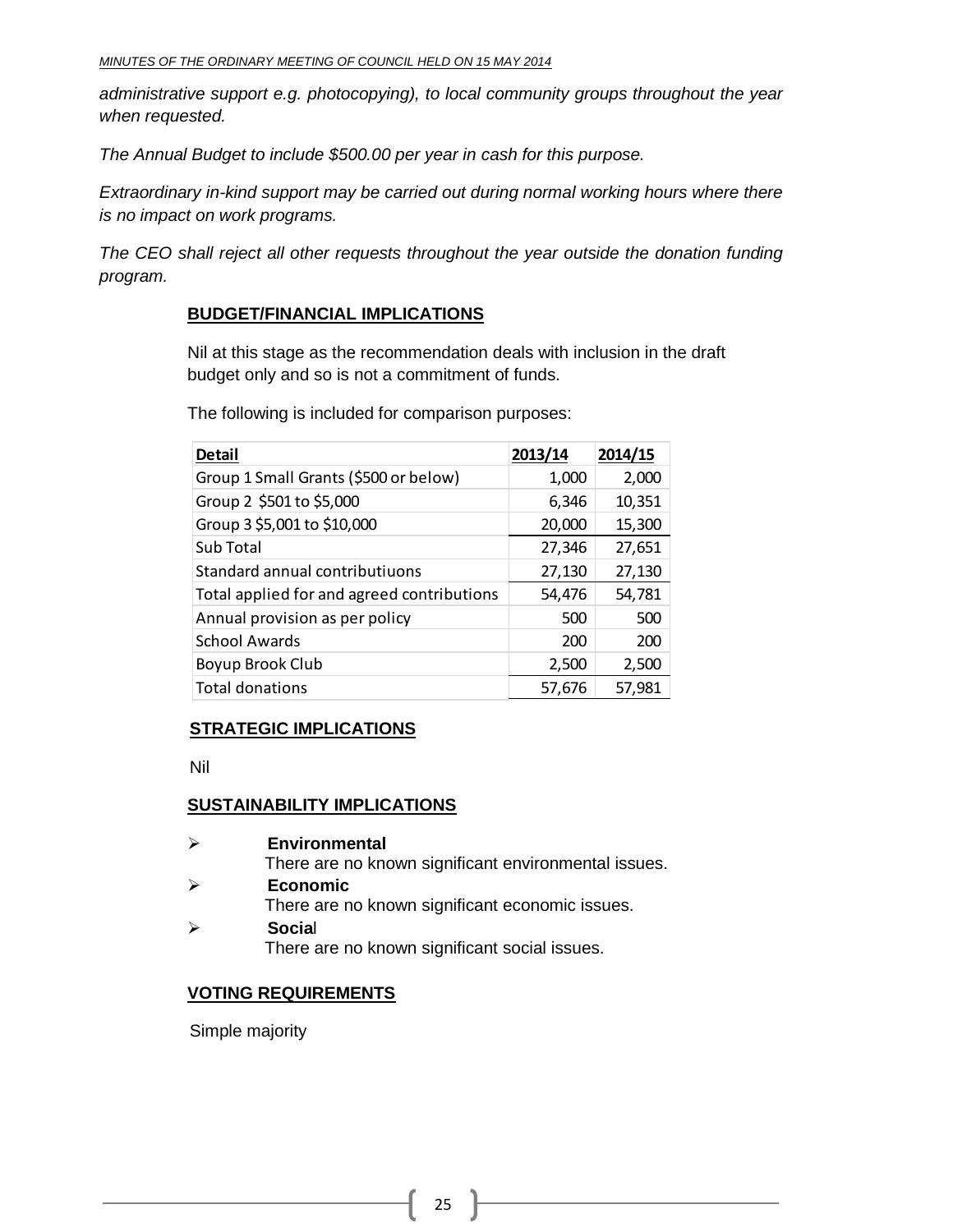#### **COUNCIL DECISION & OFFICER RECOMMENDATION – Item 8.2.5**

**MOVED: Cr Aird SECONDED: Cr Blackburn**

**That administration includes the donations as recommended in the confidential attachment, and in the table under Budget/Financial implications, in the draft budget for 2014/15.**

**Carried 9/0 Res 58/14**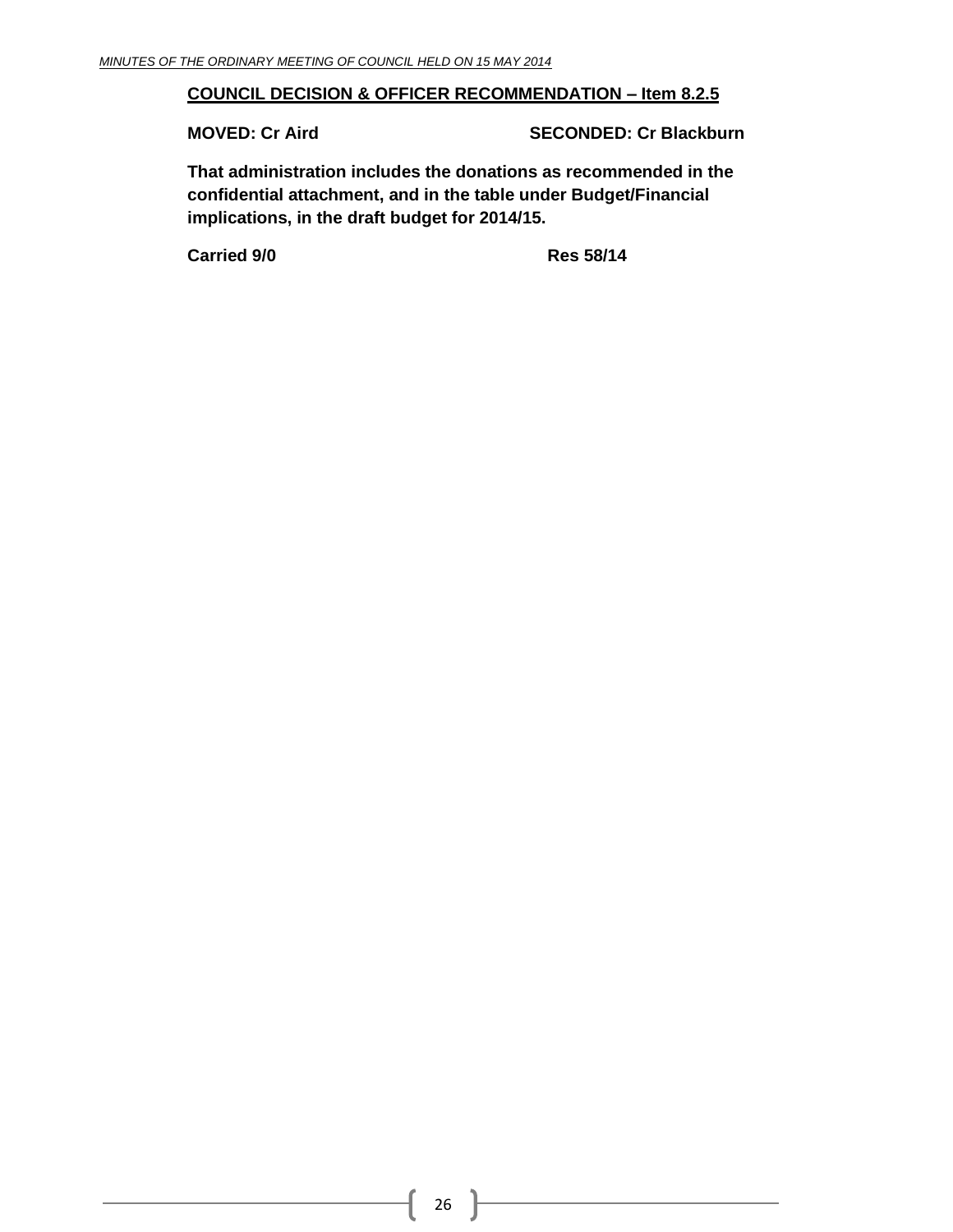#### <span id="page-26-0"></span>**8.3 CHIEF EXECUTIVE OFFICER**

#### <span id="page-26-1"></span>**8.3.1 Lot 33 Reid Place – Dwelling with reduced setbacks**

| Location:                       | No 14, Lot 33 Reid Place                                   |
|---------------------------------|------------------------------------------------------------|
| <b>Applicant:</b>               | Country Builders on behalf of S Tweedie<br>and T Thompson. |
| <b>File:</b>                    | A1500                                                      |
| Disclosure of Officer Interest: | None                                                       |
| Date:                           | $7th$ May 2014                                             |
| Author:                         | Geoffrey Lush (Council Consultant)                         |
| <b>Authorizing Officer:</b>     | A Lamb                                                     |
| Attachments:                    | 1 Location Plan                                            |
|                                 | 2 Site Plan                                                |
|                                 | 3 Western Elevation                                        |

#### **SUMMARY**

This report is to consider a planning application for a dwelling on Lot 33 Reid Place.

*\_\_\_\_\_\_\_\_\_\_\_\_\_\_\_\_\_\_\_\_\_\_\_\_\_\_\_\_\_\_\_\_\_\_\_\_\_\_\_\_\_\_\_\_\_\_\_\_\_\_\_\_\_\_\_\_\_\_\_*

The dwelling will be a "pole" home and requires Council approval for a reduced setback to a side boundary.

The application is supported subject to conditions.

#### **BACKGROUND**

The subject land is Lot 33 P13493 which has an area of 907sqm. The subject land is located at the eastern end of Reid Place as shown in Attachment 1.

The subject land slopes to the north east and adjoins a Council reserve. The land on the western side of the site is a large "double" sized residential lot having an area of 1,754sqm. The dwelling on this adjoining lot is located on the western side of the property.

The application is to construct a timber framed, raised, pole home. The proposed site plan is contained as Attachment 2.

The applicant has stated that the basis for the application is that the site is not optimally suited to a brick dwelling due the slope and the presence of granite and clay. Preparing the block for a "traditional" dwelling would result in significant and expensive site works.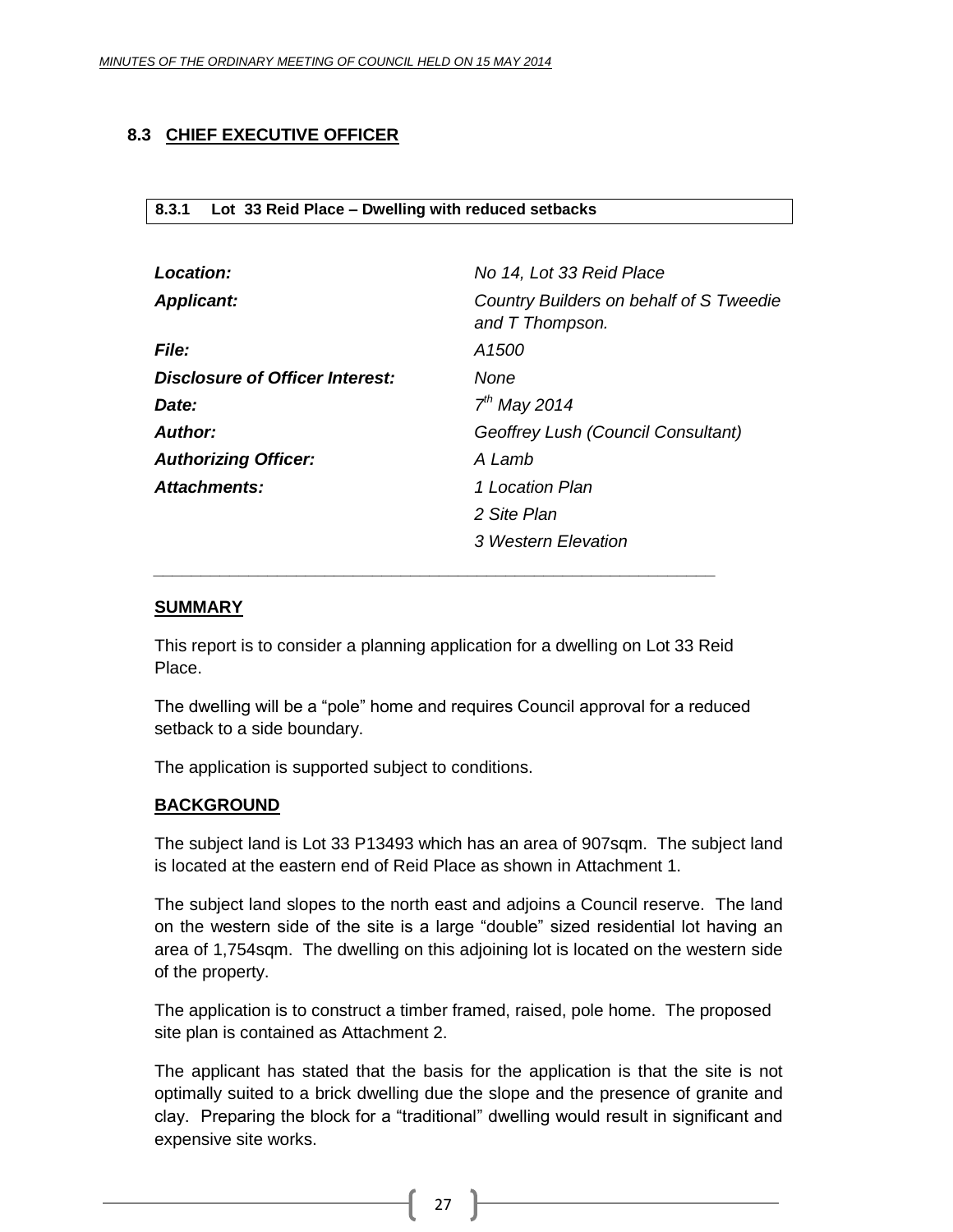The floor level at the rear of the dwelling will be approximately 2.8m above natural ground level with the ceiling being another 2.4m. The top of the gable roof will be approximately 7.0m above ground level. The dwelling is 24m in length.

The western elevation plan is contained as Attachment 3.

There is also a restrictive covenant on the subject land which stipulates that all dwellings must be:

- Constructed from brick or brick veneer;
- Have tiled roof; and  $\bullet$
- Must be greater than 112 square metres.

#### **CONSULTATION**

The application was advertised to the surrounding landowners and no submissions were received.

#### **STATUTORY OBLIGATIONS**

The subject land is zoned Residential with a R15 Coding. The development of a dwelling is subject to the provisions of the Residential Design Codes.

Table 2a of the R Codes stipulates that a wall with no "major opening" shall be setback from the property boundary as follows:

- 1.5m where the wall height is 3.5m or less and 24m in length; and  $\bullet$
- 1.7m where the wall height is 4.0m or less and 24m in length.

Table 2b of the R Codes stipulates that a wall with a "major opening" shall be setback from the property boundary as follows:

- 1.5m where the wall height is 3.5m or less and 24m in length; and
- 3.6m where the wall height is 4.0m or less and 24m in length.  $\bullet$

A "major opening" is a window, door or other opening in the exterior wall of a habitable room that provides external means of light or view for that room or space.

Clause 5.4.1 Visual Privacy then also requires that major openings which have a floor level of more than 0.5m above natural ground level and overlook any part of any other residential property behind its street setback line are to be:

- Setback 4.5m; or
- Be provided with permanent screening to restrict views within the cone of vision from any major opening or an unenclosed outdoor active habitable space.

Screening devices can include obscure glazing, timber screens, external blinds, window hoods, shutters and fencing which is at least 1.6m in height, at least 75 per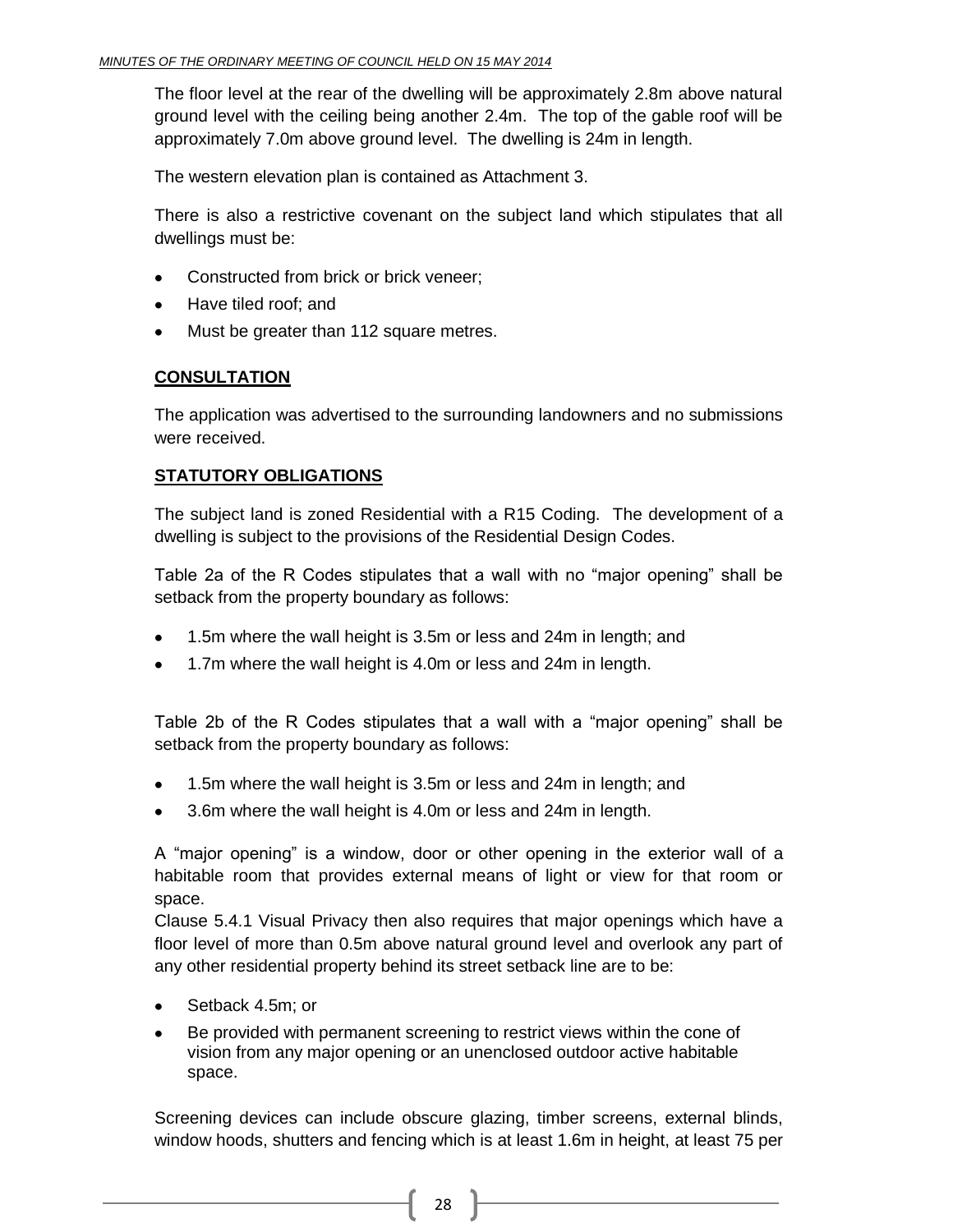cent obscure, permanently fixed, made of durable material and restrict view in the direction of overlooking into any adjoining property.

Clause 2.4 provides that where a proposal does not meet deemed-to-comply provision(s) of the R-Codes then Council's approval is required. Council is required to exercise its judgement to consider the merits of proposals having regard to objectives and balancing these with the consideration of design principles provided in the R-Codes.

#### **COMMENT**

Given the site conditions the general principal of a pole type dwelling is supported as a suitable design approach subject to the overlooking/privacy issue being addressed. The R Code guidelines promote that the design dwellings should minimise adverse impact on the privacy of adjoining dwellings and private open spaces

In this instance the neighbouring dwelling is situated more than 20m distance from the proposed dwelling which reduces the impact of any overlooking. However the neighbouring property is large enough to potentially be subdivided with a new house being located much closer to the proposed residence.

The obvious response is that a screen fence should be provided on the boundary. However due to the slope all of the windows will be above the height of any fence. The alternative is then to provide other forms of screening including external blinds. This will be more relevant to the living area which has the larger window than to the bedrooms. It is also noted that as these room face west then external blinds are likely to be required due to the afternoon sun direction.

In relation to the restrictive covenant, Council as a statutory authority cannot refuse any Building Licence or planning permit on the basis of the covenant. This matter was considered by Council at its Meeting of the  $20<sup>th</sup>$  March at which time it resolved:

That prior to considering an amendment to the Planning Scheme, Council write to the affected landowners seeking their views on the possibility of removing the covenant on Deposited Plan 13493.

#### **POLICY IMPLICATIONS**

None

#### **BUDGET/FINANCIAL IMPLICATIONS**

None

#### **STRATEGIC IMPLICATIONS**

None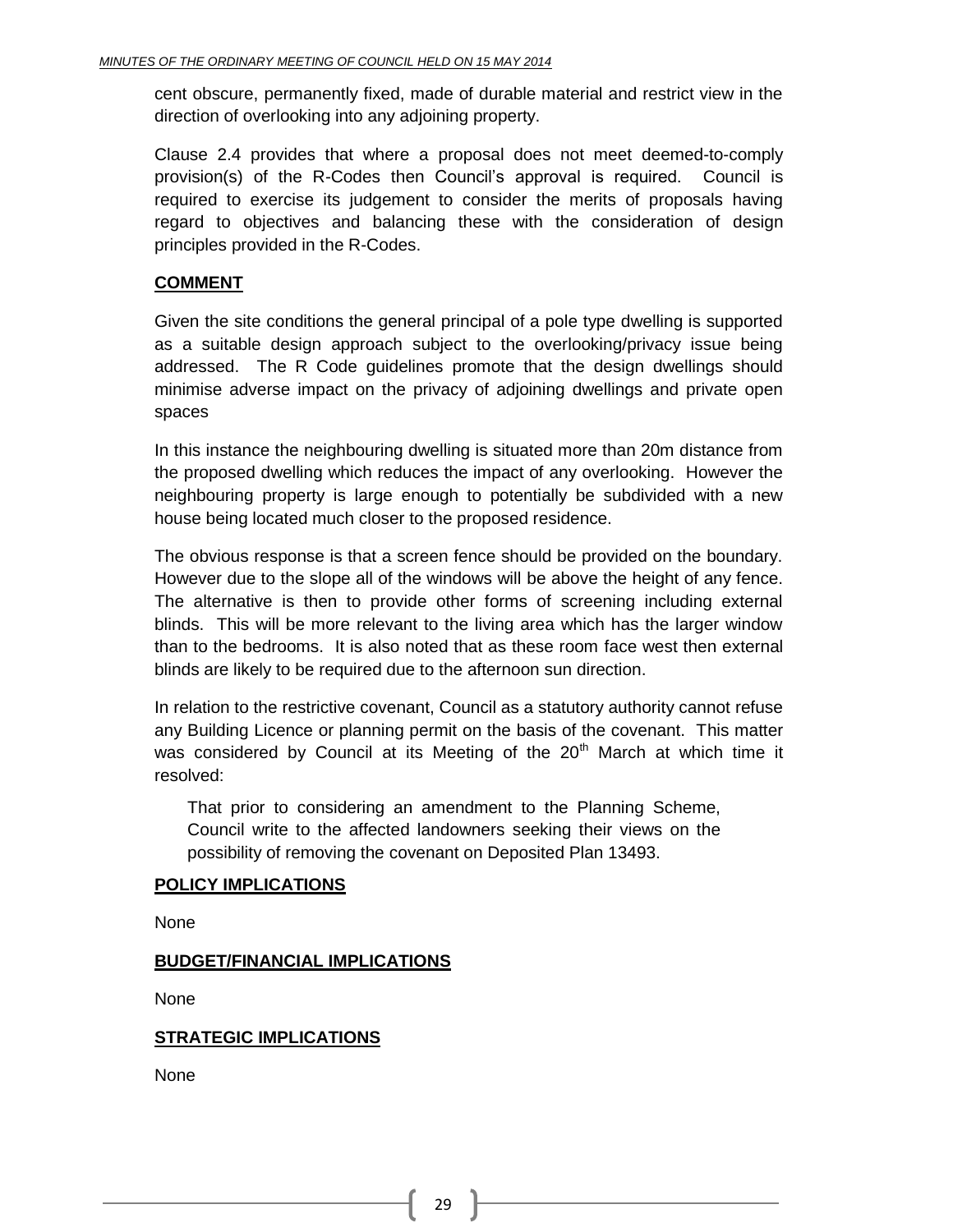#### **SUSTAINABILITY IMPLICATIONS**

| <b>Environmental</b>                                 |
|------------------------------------------------------|
| There are no known significant environmental issues. |
| Economic                                             |

- There are no known significant economic issues.
- **Social**  There are no known significant social issues.

#### **VOTING REQUIREMENTS**

Simple Majority

#### **COUNCIL DECISION & OFFICER RECOMMENDATION – Item 8.3.1**

**MOVED: Cr Blackburn SECONDED: Cr Imrie**

**That Council approve the proposed dwelling at Lot 33 P13493 Reid Place subject to the following conditions:**

- **1 The development hereby approved shall occur generally in accordance with the plans and specifications submitted with the application and these shall not be altered or modified without the prior written approval of the Council.**
- **2 Major opening on the western side of the dwelling shall be screened to the requirements and satisfaction of Council so as to restrict view in the direction of overlooking into the adjoining property and these shall be at least 75 per cent obscure, permanently fixed, made of durable material.**
- **3 This approval shall expire if the development hereby permitted is not completed within two years of the date hereof, or within any extension of that time which, upon written application (made before or within 21 days after the expiry of the approval) to the Council, is granted by it in writing.**

**Carried 9/0 Res 59/14**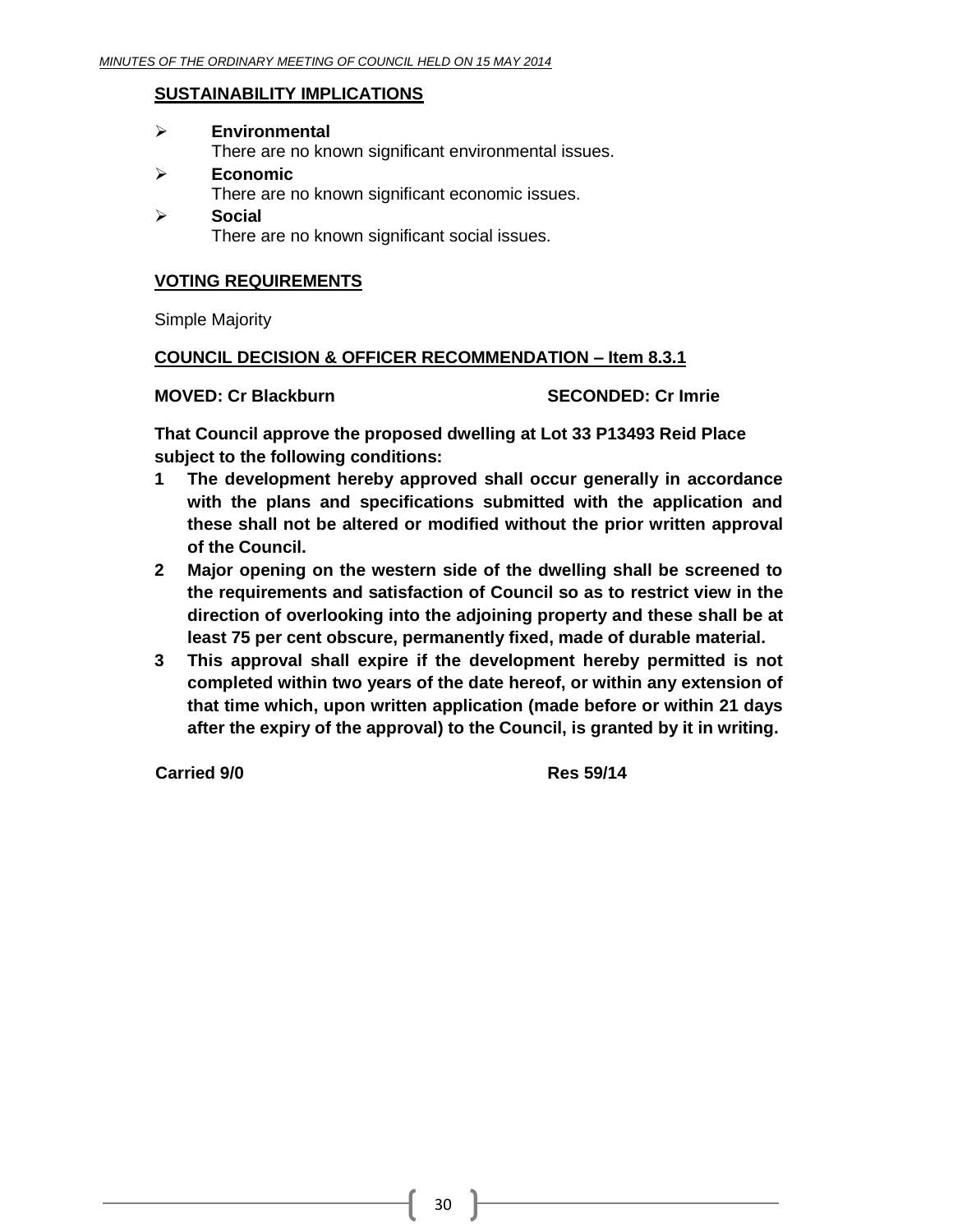#### <span id="page-30-0"></span>**8.3.2 Hire Canoe Fleet - replacements**

| Location:                              | N/A                                                            |
|----------------------------------------|----------------------------------------------------------------|
| <b>Applicant:</b>                      | N/A                                                            |
| <b>File:</b>                           |                                                                |
| <b>Disclosure of Officer Interest:</b> | None                                                           |
| Date:                                  | 8 May 2014                                                     |
| <b>Author:</b>                         | Alan Lamb                                                      |
| <b>Authorizing Officer:</b>            | Not applicable                                                 |
| Attachments:                           | Copy of letter from Boyup Brook<br><b>District High School</b> |

#### **SUMMARY**

The purpose of this report is to put before Council the position with the canoes, options and a recommendation that 6 new craft be purchased.

\_\_\_\_\_\_\_\_\_\_\_\_\_\_\_\_\_\_\_\_\_\_\_\_\_\_\_\_\_\_\_\_\_\_\_\_\_\_\_\_\_\_\_\_\_\_\_\_\_\_\_\_\_\_\_\_\_\_\_

#### **BACKGROUND**

Council had six canoes, located at the caravan park, for hire. The main user appears to be the school where their use is a significant feature of the schools term 2 program and has been so for 20 years.

At this time there are three Canadian canoes (the sort normally used in hire fleets and for schools) and one sit on unit. Apparently there were six Canadian type units but over time some have been lost and damaged. One was replaced by the sit on unit but this is now old and missing integral bits.

The school has paid the hire fee each year and also done annual maintenance on the craft. It has replaced paddles, hatches and life jackets at its expense. And these items are then made available to other hirers when they hire the canoes from Council. This annual maintenance program is a part of the tuition so that students gain the experience and knowledge of how to keep the craft in a workable and safe condition.

As with all commercial craft, these canoes as subject to annual inspection and licensing. Currently this costs \$80 per boat per annum. Department of Transport has advised that as from 1/7/2014 the system will be changed and that it will then issue certificates for the fleet at a cost of \$682.40 and that this certification will last for 5 years. So instead of paying \$80 per year for each craft the Shire will pay \$682.40 for the fleet for 5 years. Each time a new craft is introduced into the fleet a new fleet certificate will be required and the cost will be \$682.40 (or whatever the current fee is at the time).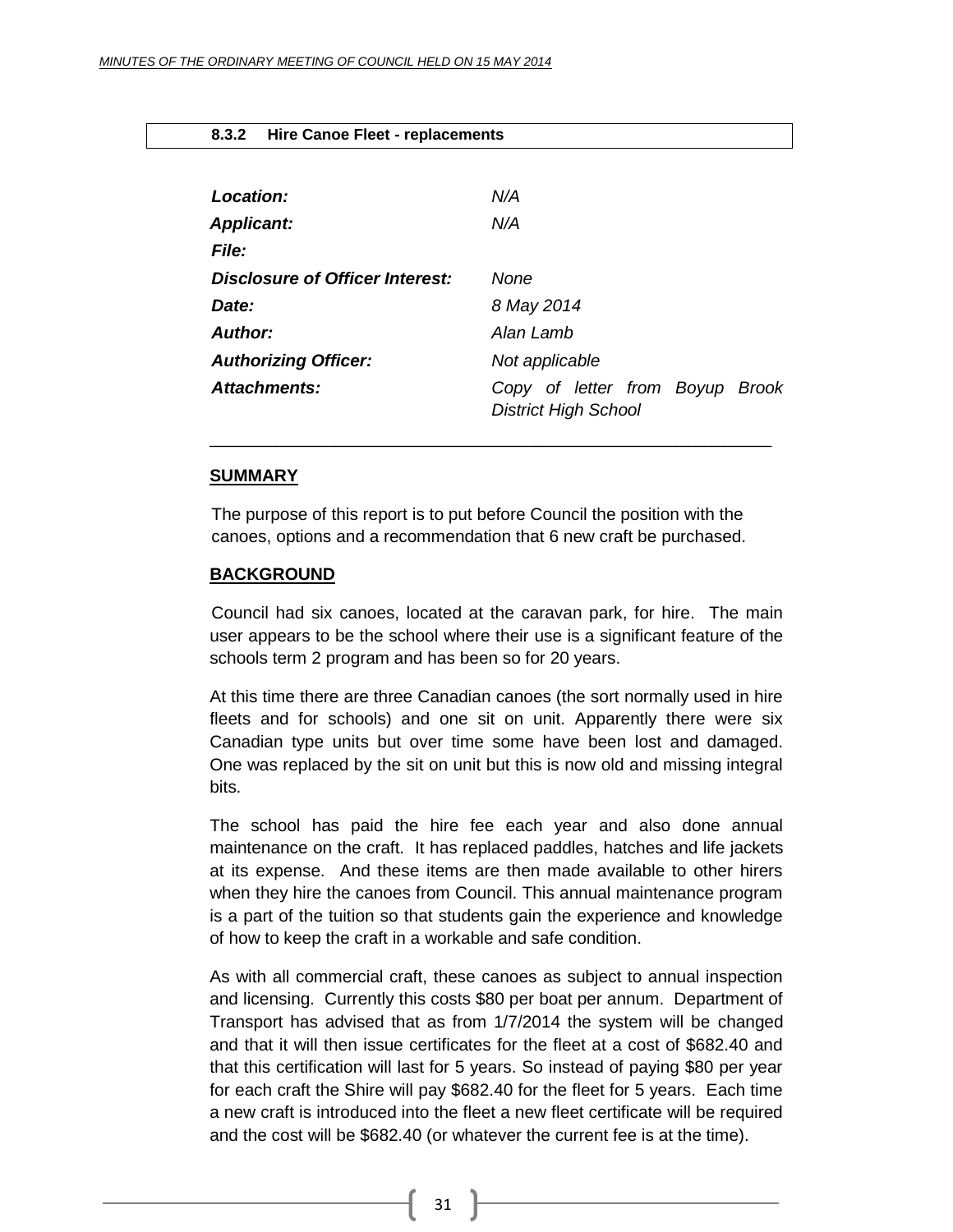In order to meet certification requirements, the craft will have to meet with the relevant national standards (that is craft of a certain class will not be surveyed but will have to meet a set standard. It is understood that the relevant standard is AS 1799.

#### **COMMENT**

No records are kept of the annual income from hiring these craft, to date all income from the caravan park operation is recorded as fees. The current units are old (it is suspected that the Canadian canoes are probably 20 years old) and the three Canadian canoes would be ideal spare units.

The school students have made use of the Shire canoes over many years and they, under the supervision of the school and with funds from the school for parts etc, have maintained the craft well. It is fair to say through that they are all showing their age and should be replaced.

It has been established that there are a number of craft type that could be considered but that the Australis Bushranger is used in a number of hire fleets, meets the schools expedition type usage etc. These craft cost in the order of \$1450 (ex GST) each plus freight if applicable (so it would be prudent to work on say \$10,000 for six (this would allow for new lifejackets relevant ropes etc and may also extend to brining the current canoe trailer back into serviceable condition)

Council has a number of options including the following:

- Do nothing. This is as always an option however the current boats are too few in numbers (the school needs to accommodate up to 18 students at a time), and are no longer adequate for hire fleet use (except as back up craft). The current Canadian canoes are two seaters and, ideally, they would be three seaters.
- Purchase two craft now to bring the fleet back up to six. There is no specific provision in the budget for this. It is noted though that there will be a need to replace others in subsequent years and Council will have to pay an additional certification fee each time the fleet is changed.
- Purchase two craft in 2014/15 to bring the fleet back up to six. This option would suit the budgeting process but will ultimately cost more for the reason mentioned above.
- Purchase six craft now (it has been established that the cost per craft will come down for a bulk purchase). Again there is no budget provision for this. This option would allow Council to certify its fleet of six new craft, together with what is left of the current fleet, from 1/7/2014 and there should be no need to amend the certification for the five years it would be current for.
- Look to purchase six new craft in 2014/15. It is probable that the Shire will have to certify the current fleet 1/7/2014 and then get a new certification once the new craft have been purchased (that is incur a second fee of \$682.40 in that year).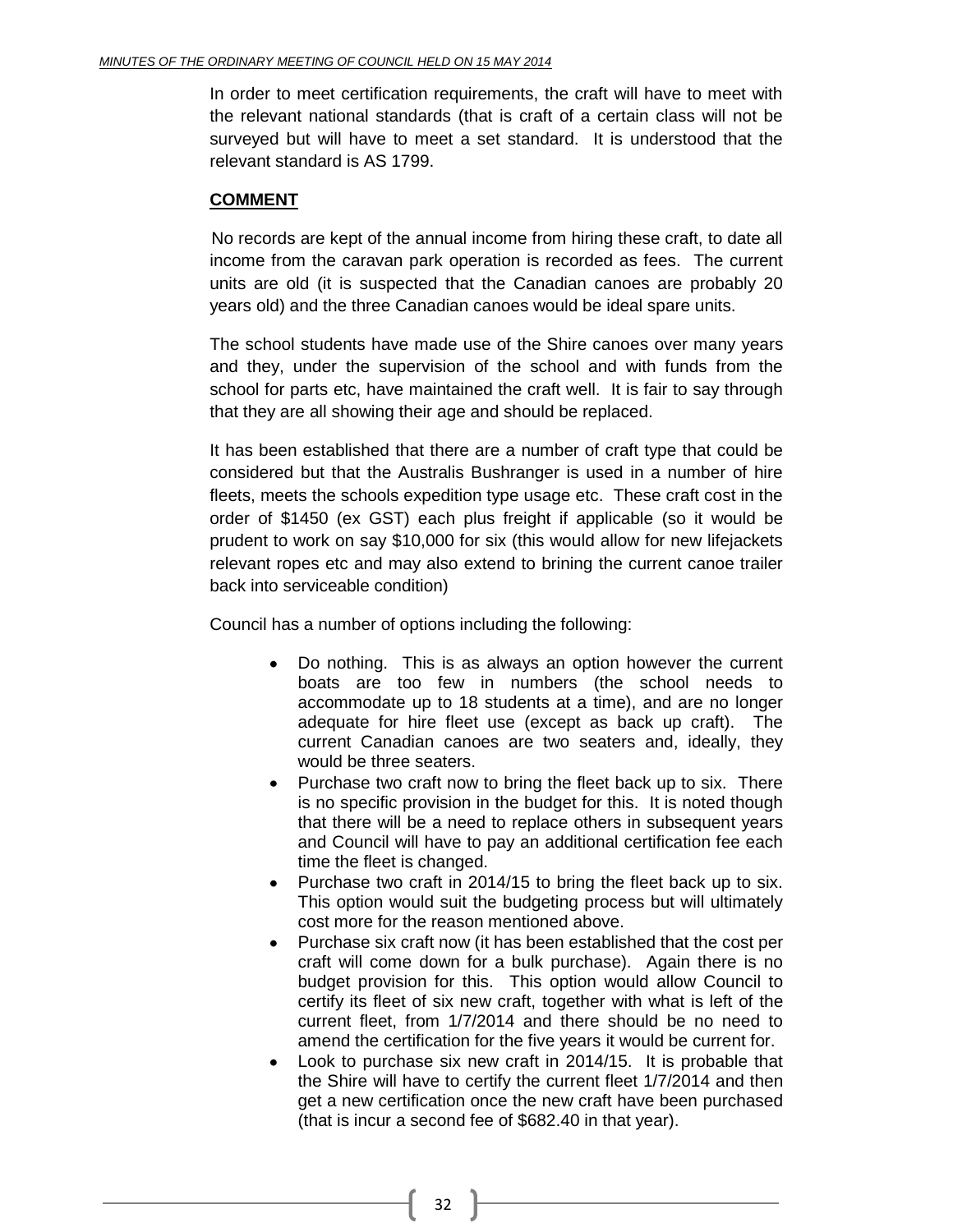Administration has looked at the option of making insurance claims for the missing craft but it is not clear when the craft went missing (or were damaged), there is not sufficient detail to confidently sign and lodge any claims, it is understood that different craft were lost or damaged at different times and so there would be a separate claim for each, there appears to have been no reports to the Police (necessary to support the claim), and the excess is \$1,000 per claim. Based on this, it is intended that no claims be lodged.

Based on the information gleaned from the Department for Transport and potential suppliers, it would be cheaper to purchase six units in one hit and to purchase them in the current financial year. If so, and assuming the intention was to purchase six craft in 2014/15 or at some other time within the next few years, then it looks like it would save at least one certification fee of \$682.40 if the purchase was brought forward into the current year.

When, and if, Council gives approval to make any purchase, the intention is to involve the school, and its students, to the extent the teacher sees as being beneficial. This will ensure the appropriate craft and gear are purchased, give a level ownership to the teacher and students who will maintain the craft going forward.

#### **CONSULTATION**

The author has consulted at length with DOT staff. He also spoke with a potential supplier and the school representative.

#### **STATUTORY OBLIGATIONS**

The operation of a hire fleet of craft is controlled by legislation, the Department of Transport and AMSA.

#### **POLICY IMPLICATIONS**

Nil

#### **BUDGET/FINANCIAL IMPLICATIONS**

No provision was made in the current budget for the purchase of canoes. Council could however approve the purchase with the cost to be met by the end of year position.

#### **STRATEGIC IMPLICATIONS**

Nil

#### **SUSTAINABILITY IMPLICATIONS**

**Environmental**

There are no known significant environmental issues.

**Economic**

There are no known significant economic issues.

 **Socia**l The new craft would enhance the educational experience of local students.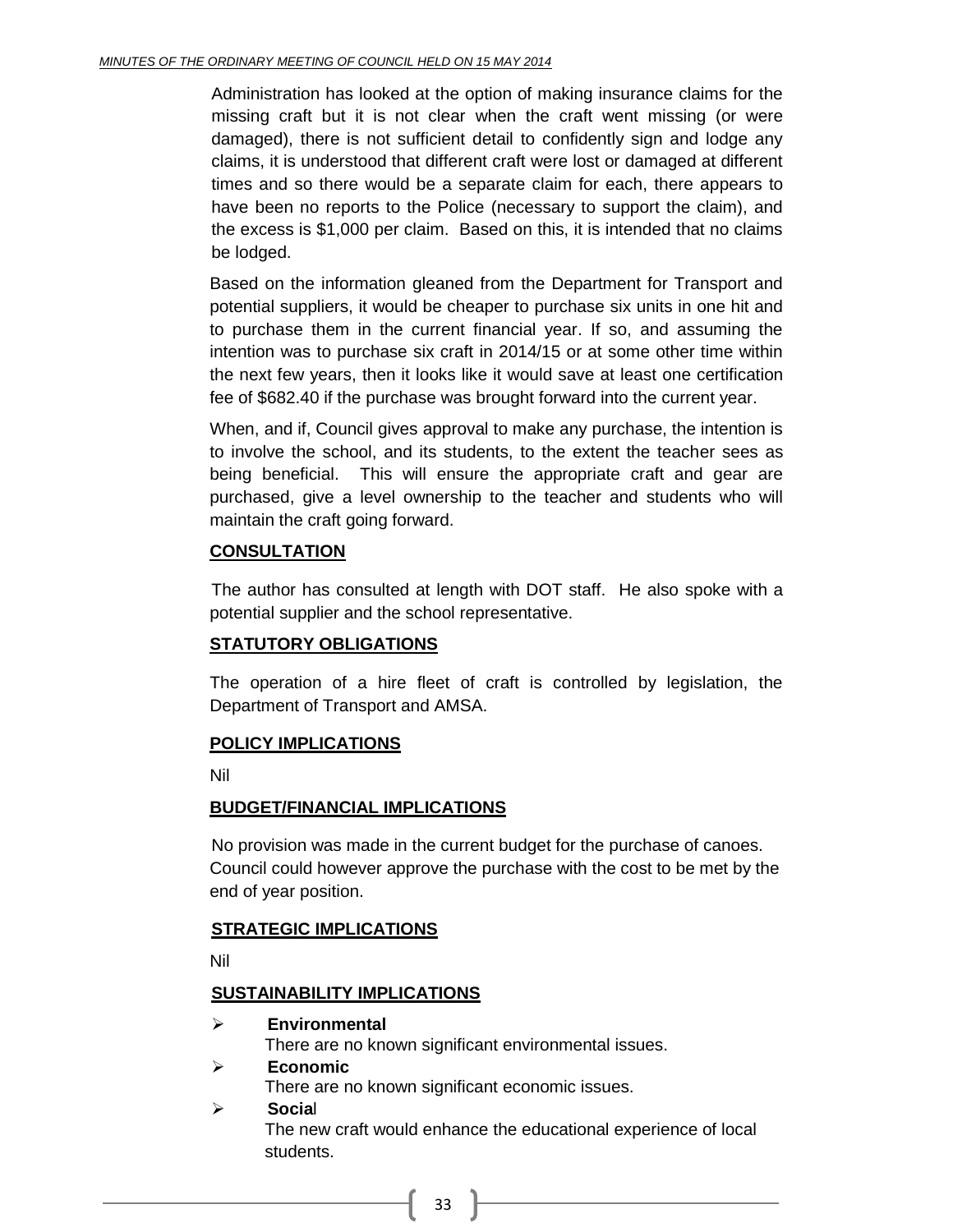#### **VOTING REQUIREMENTS**

Absolute majority

#### **COUNCIL DECISION &OFFICER RECOMMENDATION – Item 8.3.2**

**MOVED: Cr Kaltenrieder SECONDED: Cr Oversby**

**That Council approve the out of budget expenditure of \$10,000 for the purchase of canoes and ancillary equipment, and the upgrading of the canoe trailer and the CEO devise better security and management systems.**

**Carried by Absolute Majority 6/3 Res 60/14**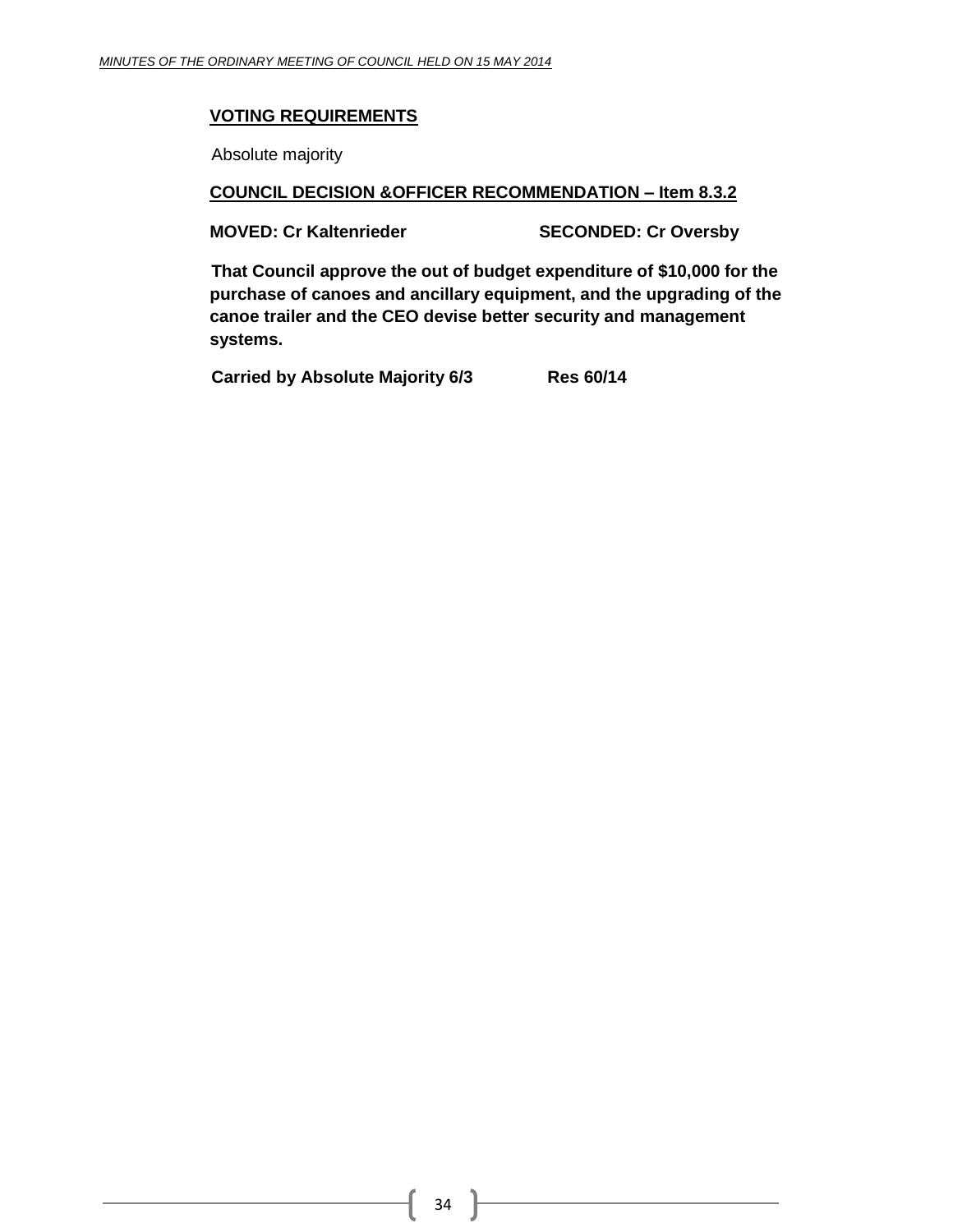#### <span id="page-34-0"></span>**8.3.3 Sheds at rear of 80 Abel Street - potential lease**

| 80 Abel Street Boyup Brook<br><b>Multiple</b> |
|-----------------------------------------------|
| None<br>8 May 2014                            |
| Alan Lamb - CEO<br>Not applicable<br>Nil      |
|                                               |

#### **SUMMARY**

The purpose of this report is to put before Council the request by two entities for use of one of the sheds, with the recommendation that the CEO be authorised to lease the two sheds.

\_\_\_\_\_\_\_\_\_\_\_\_\_\_\_\_\_\_\_\_\_\_\_\_\_\_\_\_\_\_\_\_\_\_\_\_\_\_\_\_\_\_\_\_\_\_\_\_\_\_\_\_\_\_\_\_\_\_\_

#### **BACKGROUND**

Council purchased the shops to provide for the potential expansion of the medical centre. The two vacant shops were rented out and the agreement with the occupier of the third was renewed.

There are two large sheds at the rear of the shops that are not currently used. Representation was made this week to use the shed closest to the medical centre for two years for the storage of donated books, electrical items and the like, prior to them being shipped to PNG. The application was made on behalf of a church group as part of a charitable pursuit. The hope was that the rental would be a peppercorn.

It appears that another entity (a nearby business) had sought to rent the shed some time ago and was still waiting for a response.

#### **COMMENT**

It is now apparent that the sheds are marketable (from a rental perspective) and authorisation is sought to, within the bounds of the legislation, work toward getting both sheds occupied.

If Council delegates the power to lease/rent to the CEO it will need to set a financial parameter but is may wish to set others as well.

#### **CONSULTATION**

The author has spoken with staff and one of the applicants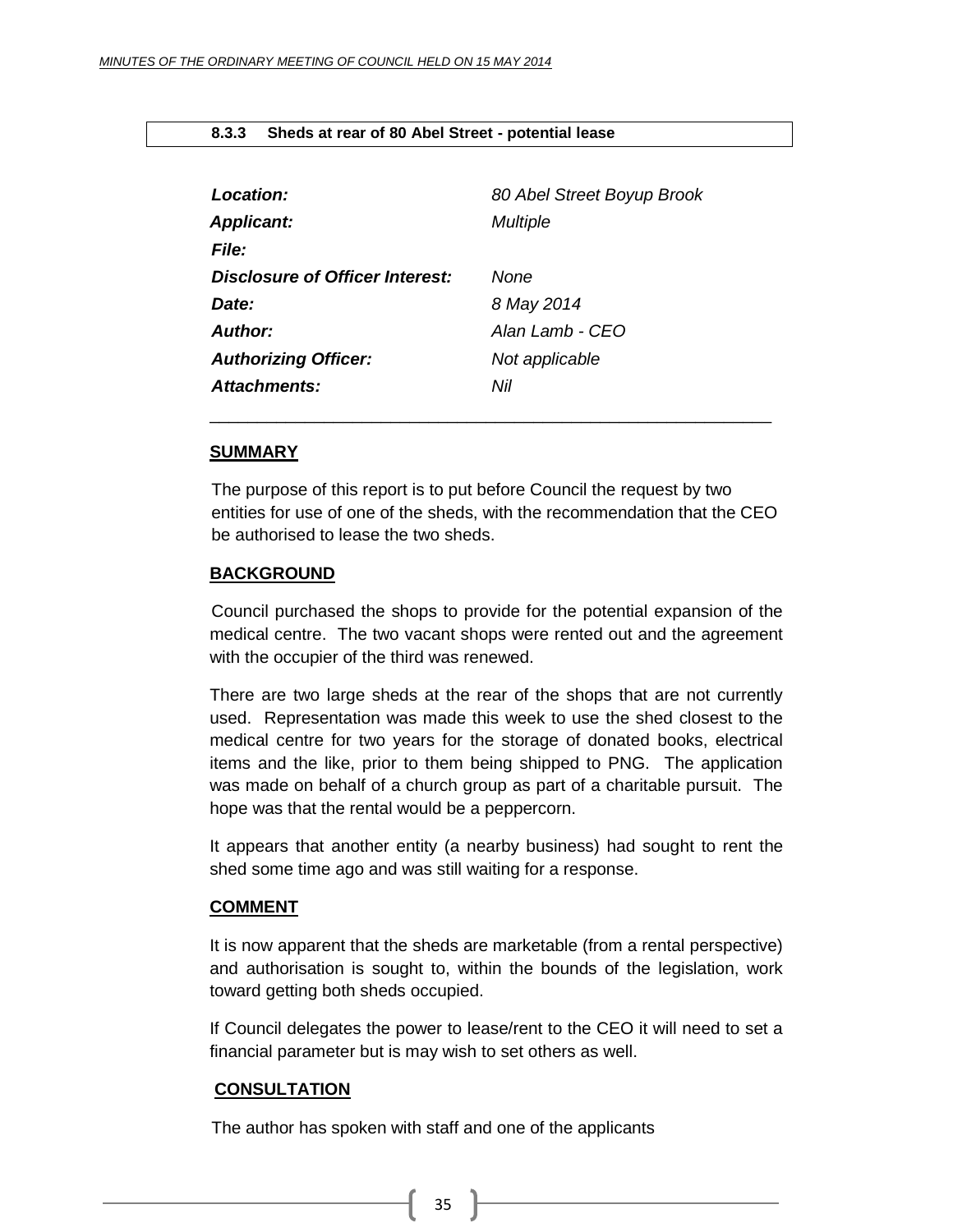#### **STATUTORY OBLIGATIONS**

The following section of the Local Government Act has relevance

#### *3.58. Disposing of property*

*(1) In this section —*

*dispose includes to sell, lease, or otherwise dispose of, whether absolutely or not;*

*property includes the whole or any part of the interest of a local government in property, but does not include money.*

- *(2) Except as stated in this section, a local government can only dispose of property to —*
	- *(a) the highest bidder at public auction; or*
	- *(b) the person who at public tender called by the local government makes what is, in the opinion of the local government, the most acceptable tender, whether or not it is the highest tender.*
- *(3) A local government can dispose of property other than under subsection (2) if, before agreeing to dispose of the property —*
	- *(a) it gives local public notice of the proposed disposition —*
		- *(i) describing the property concerned; and*
		- *(ii) giving details of the proposed disposition; and*
		- *(iii) inviting submissions to be made to the local government before a date to be specified in the notice, being a date not less than 2 weeks after the notice is first given;*

*and*

- *(b) it considers any submissions made to it before the date specified in the notice and, if its decision is made by the council or a committee, the decision and the reasons for it are recorded in the minutes of the meeting at which the decision was made.*
- *(4) The details of a proposed disposition that are required by subsection (3)(a)(ii) include —*
	- *(a) the names of all other parties concerned; and*
	- *(b) the consideration to be received by the local government for the disposition; and*
	- *(c) the market value of the disposition —*
		- *(i) as ascertained by a valuation carried out not more than 6 months before the proposed disposition; or*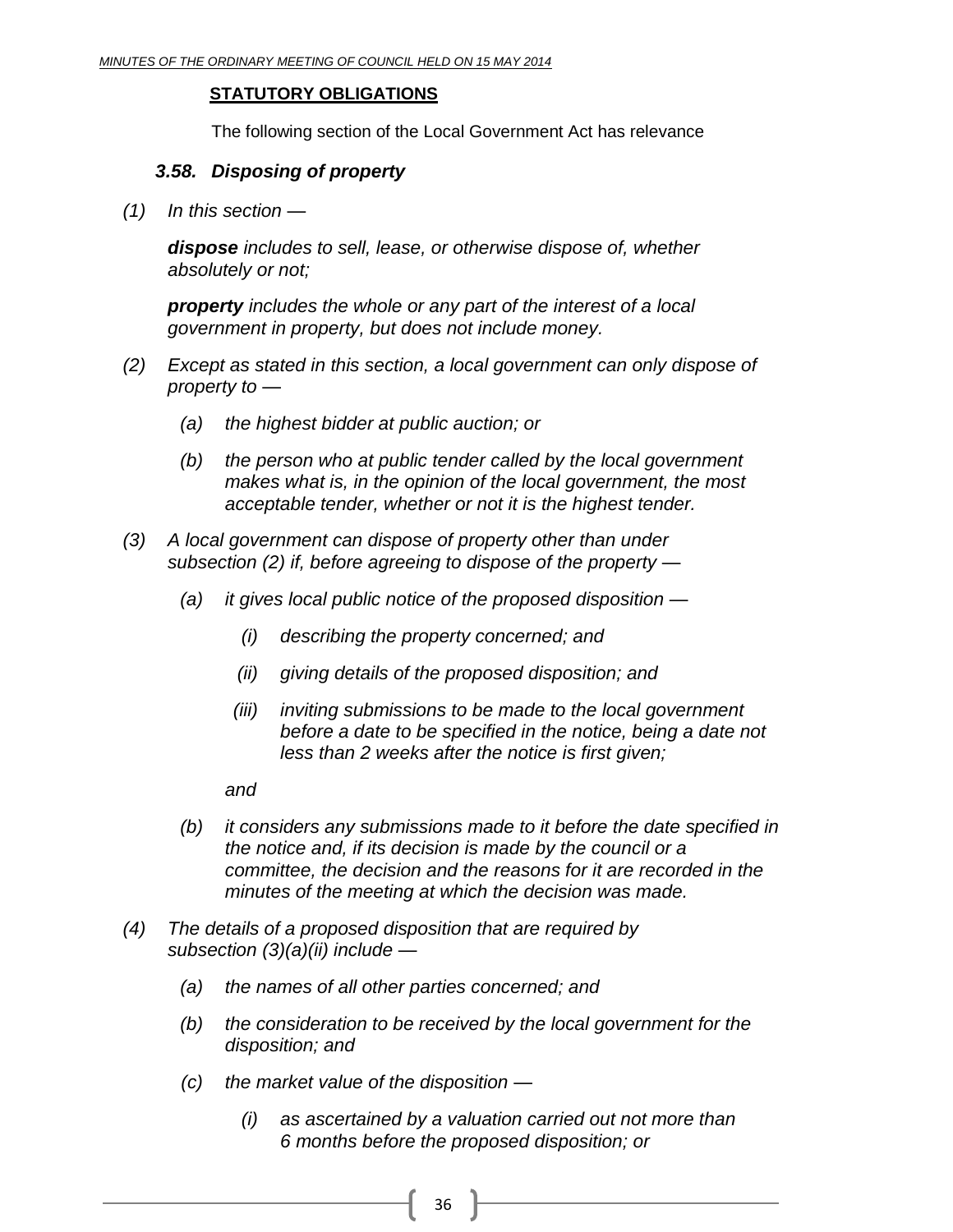- *(ii) as declared by a resolution of the local government on the basis of a valuation carried out more than 6 months before the proposed disposition that the local government believes to be a true indication of the value at the time of the proposed disposition.*
- *(5) This section does not apply to —*
	- *(a) a disposition of an interest in land under the Land Administration Act 1997 section 189 or 190; or*
	- *(b) a disposition of property in the course of carrying on a trading undertaking as defined in section 3.59; or*
	- *(c) anything that the local government provides to a particular person, for a fee or otherwise, in the performance of a function that it has under any written law; or*
	- *(d) any other disposition that is excluded by regulations from the application of this section.*

*[Section 3.58 amended by No. 49 of 2004 s. 27; No. 17 of 2009 s. 10.]*

The following section applies to delegations:

## *5.43. Limits on delegations to CEO*

*A local government cannot delegate to a CEO any of the following powers or duties —*

- *(a) any power or duty that requires a decision of an absolute majority or a 75% majority of the local government;*
- *(b) accepting a tender which exceeds an amount determined by the local government for the purpose of this paragraph;*
- *(c) appointing an auditor;*
- *(d) acquiring or disposing of any property valued at an amount exceeding an amount determined by the local government for the purpose of this paragraph;*
- *(e) any of the local government's powers under section 5.98, 5.98A, 5.99, 5.99A or 5.100;*
- *(f) borrowing money on behalf of the local government;*
- *(g) hearing or determining an objection of a kind referred to in section 9.5;*
- *(ha) the power under section 9.49A(4) to authorise a person to sign documents on behalf of the local government;*
- *(h) any power or duty that requires the approval of the Minister or the Governor;*
- *(i) such other powers or duties as may be prescribed.*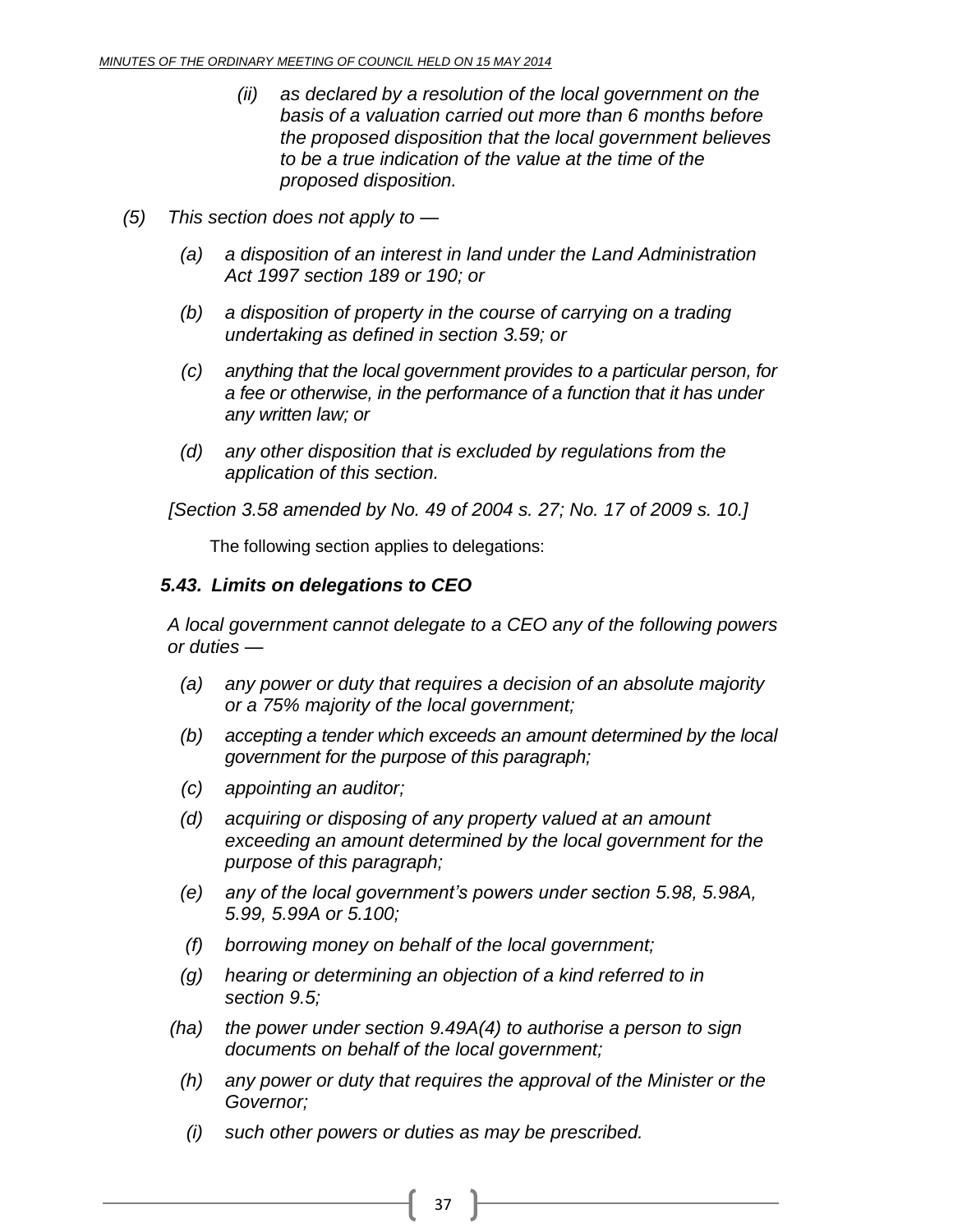*[Section 5.43 amended by No. 49 of 2004 s. 16(3) and 47; No. 17 of 2009 s. 23.]*

The Local Government Act provides for Council to make the requested delegation as follows:

#### *5.43. Limits on delegations to CEO*

*A local government cannot delegate to a CEO any of the following powers or duties —*

*(d) acquiring or disposing of any property valued at an amount exceeding an amount determined by the local government for the purpose of this paragraph;*

#### **POLICY IMPLICATIONS**

Nil

#### **BUDGET/FINANCIAL IMPLICATIONS**

No provision was made in the current budget for rental income for this property.

#### **STRATEGIC IMPLICATIONS**

Nil

#### **SUSTAINABILITY IMPLICATIONS**

- **Environmental** There are no known significant environmental issues.
- **Economic** The use of the shed space should assist a local business. **Socia**l
	- The use of a shed by a church group would assist it with its charitable pursuits.

#### **VOTING REQUIREMENTS**

Absolute majority

#### **COUNCIL DECISION & OFFICER RECOMMENDATION – Item 8.3.3**

**MOVED: Cr Walker SECONDED: Cr Kaltenrieder** 

**That Council delegate to the Chief Executive Officer its power to lease/rent buildings and land at 80 Abel Street Boyup Brook to a maximum annual value of \$10,000 per shop or shed unit.**

**Carried by Absolute Majority 9/0 Res 61/14**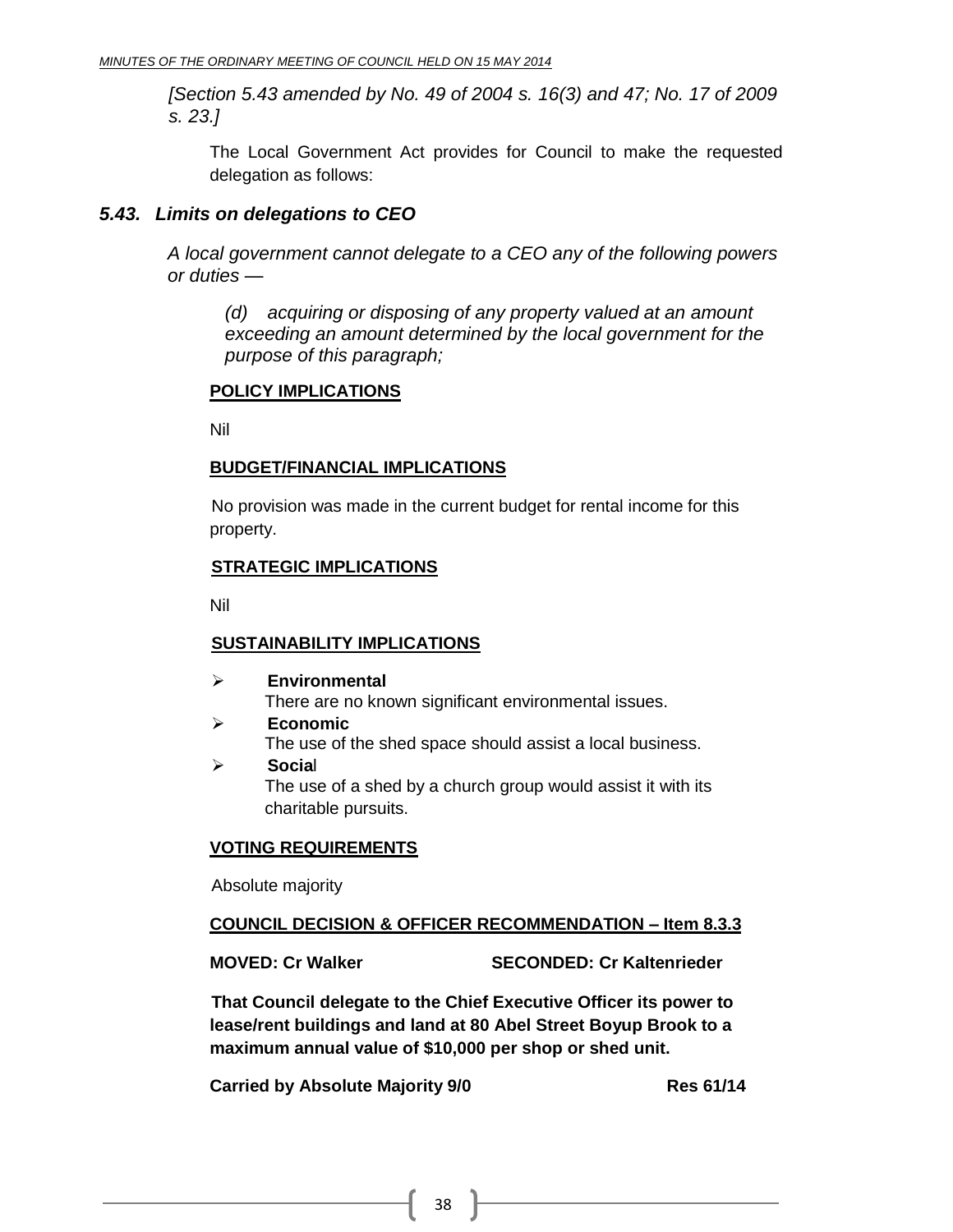**MOVED: Cr Walker SECONDED: Cr Blackburn**

**That the Council adopts enbloc items. 9.1.1, 9.1.2 and 9.1.3.**

**CARRIED 9/0 Res 62/14**

#### <span id="page-38-0"></span>**9 COMMITTEE REPORTS**

<span id="page-38-1"></span>

| 9.1.1 Minutes of the Bunbury Wellington Group |  |
|-----------------------------------------------|--|
|-----------------------------------------------|--|

| Location:                       | Shire of Boyup Brook |
|---------------------------------|----------------------|
| <b>Applicant:</b>               | N/A                  |
| <i>File:</i>                    |                      |
| Disclosure of Officer Interest: | Nil                  |
| Date:                           | 8 May 2014           |
| Author:                         | Alan Lamb - CEO      |
| <b>Attachments:</b>             | Yes – Minutes        |

#### **BACKGROUND**

The Bunbury Wellington Group of Councils meeting was held on 16<sup>th</sup> April 2014.

*\_\_\_\_\_\_\_\_\_\_\_\_\_\_\_\_\_\_\_\_\_\_\_\_\_\_\_\_\_\_\_\_\_\_\_\_\_\_\_\_\_\_\_\_\_\_\_\_\_\_\_\_\_\_\_\_\_\_\_*

Minutes of the meeting are laid on the table and circulated.

#### **COUNCIL DECISION & OFFICER RECOMMENDATION – ITEM 9.1.1**

That the minutes of the Bunbury Wellington Group of Councils meeting held on 16<sup>th</sup> April 2014 be received.

*\_\_\_\_\_\_\_\_\_\_\_\_\_\_\_\_\_\_\_\_\_\_\_\_\_\_\_\_\_\_\_\_\_\_\_\_\_\_\_\_\_\_\_\_\_\_\_\_\_\_\_\_\_\_\_\_\_\_\_*

#### <span id="page-38-2"></span>**9.1.2 Minutes of the South West Zone**

| Location:                              | Shire of Boyup Brook |
|----------------------------------------|----------------------|
| <b>Applicant:</b>                      | N/A                  |
| <i>File:</i>                           |                      |
| <b>Disclosure of Officer Interest:</b> | Nil                  |
| Date:                                  | 8 May 2014           |
| <b>Author:</b>                         | Alan Lamb - CEO      |
| <b>Attachments:</b>                    | Yes – Minutes        |

#### **BACKGROUND**

The South West Zone meeting was held on 24<sup>th</sup> April 2014.

Minutes of the meeting are laid on the table and circulated.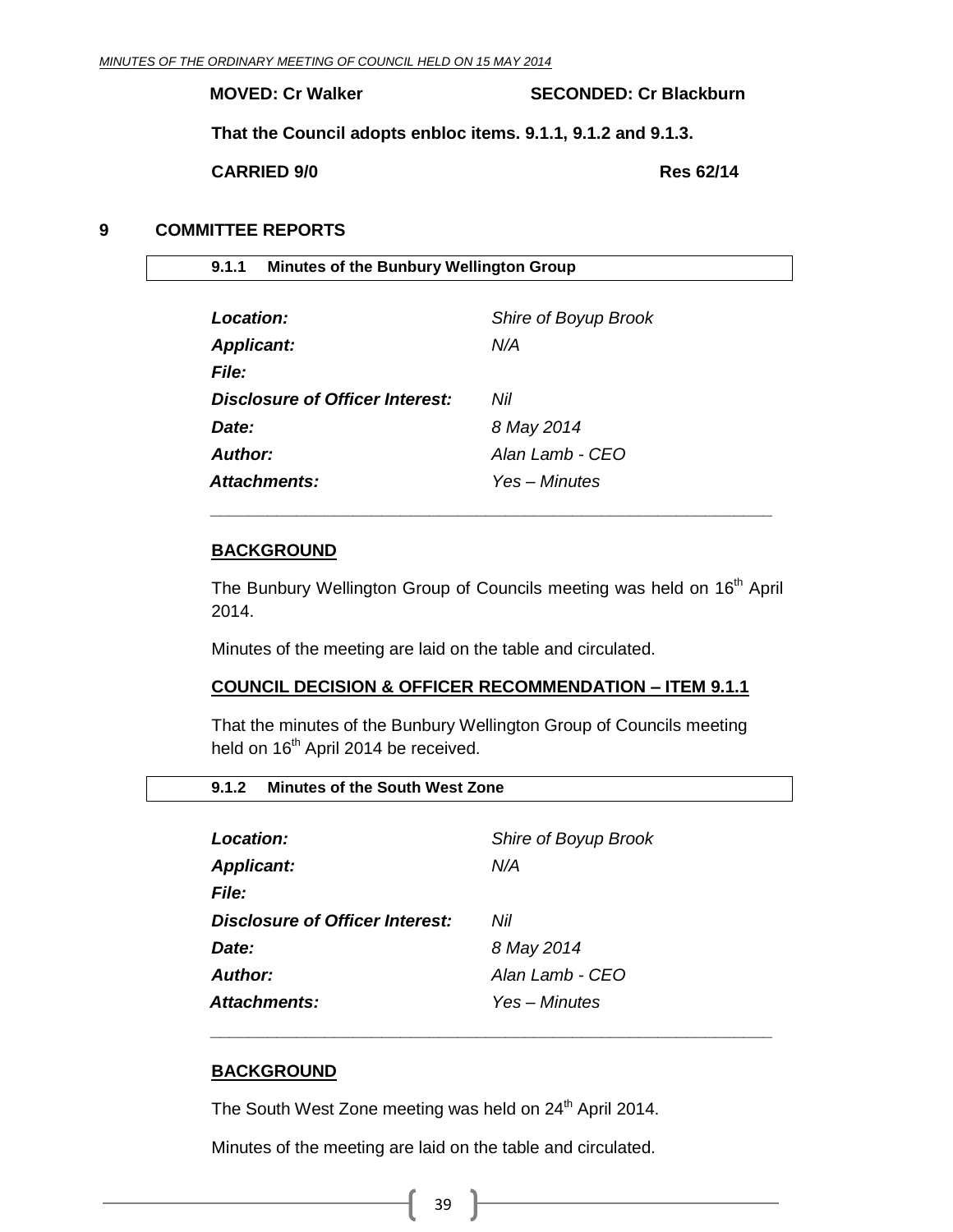#### **COUNCIL DECISION & OFFICER RECOMMENDATION – ITEM 9.1.2**

That the minutes of the South West Zone meeting held on 24<sup>th</sup> April 2014 be received.

<span id="page-39-0"></span>**9.1.3 Minutes of the Blackwood River Valley Marketing Association** 

| Location:                       | Shire of Boyup Brook |
|---------------------------------|----------------------|
| <b>Applicant:</b>               | N/A                  |
| <i>File:</i>                    |                      |
| Disclosure of Officer Interest: | Nil                  |
| Date:                           | 8 May 2014           |
| Author:                         | Alan Lamb - CEO      |
| <b>Attachments:</b>             | Yes – Minutes        |

#### **BACKGROUND**

The Blackwood River Valley Marketing Association general meeting was held on 14<sup>th</sup> April 2014.

*\_\_\_\_\_\_\_\_\_\_\_\_\_\_\_\_\_\_\_\_\_\_\_\_\_\_\_\_\_\_\_\_\_\_\_\_\_\_\_\_\_\_\_\_\_\_\_\_\_\_\_\_\_\_\_\_\_\_\_*

Minutes of the meeting are laid on the table and circulated.

#### **COUNCIL DECISION & OFFICER RECOMMENDATION – ITEM 9.1.3**

That the minutes of the BRVMA general meeting held on 14<sup>th</sup> April 2014 be received.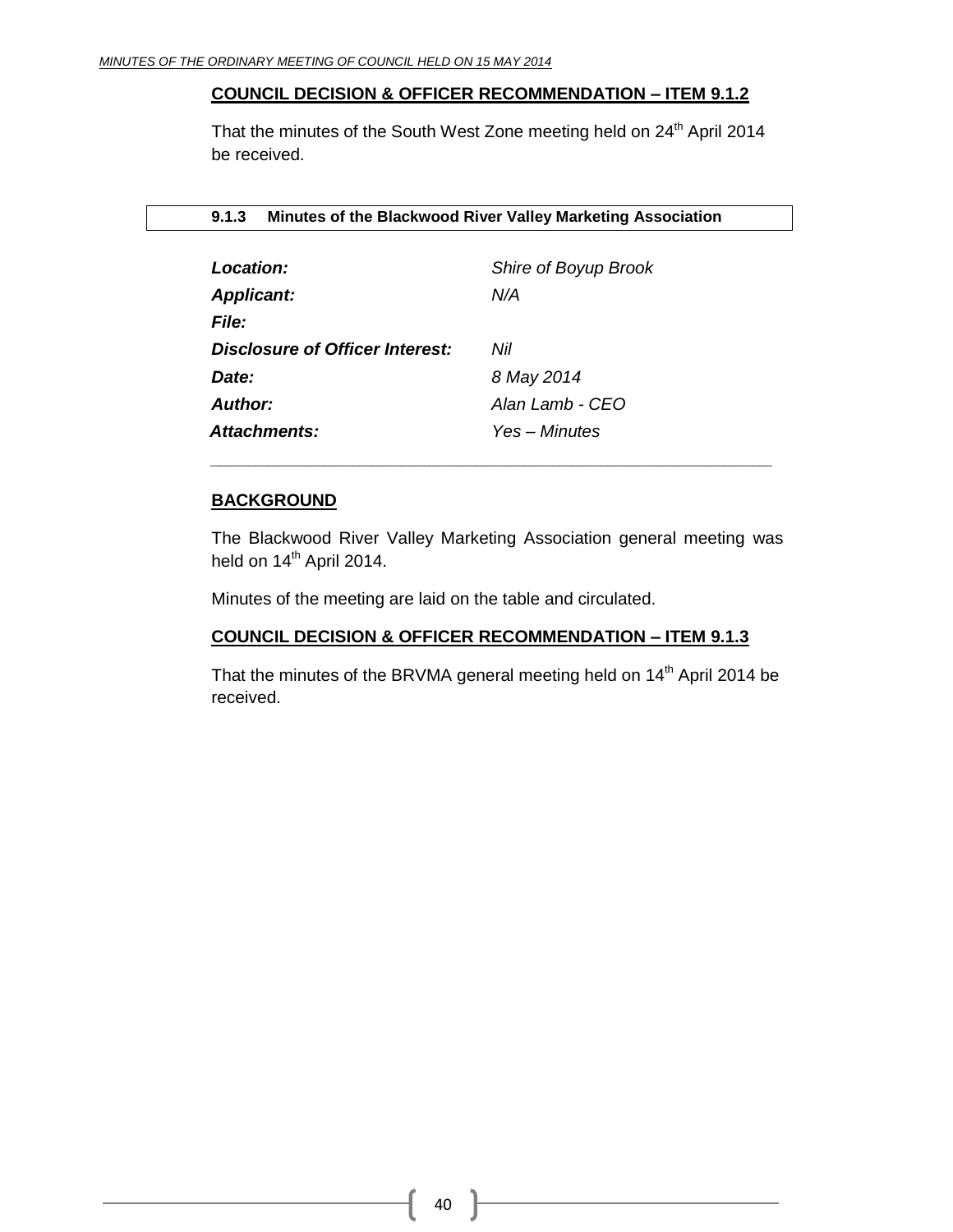#### <span id="page-40-0"></span>**10 MOTIONS OF WHICH PREVIOUS NOTICE HAS BEEN GIVEN**

#### **WITHDRAWN**

Item 10.1 was withdrawn by the Councillor who put forward the notice. The motion was not moved or seconded or debated.

| <b>Notice of Motion from Cr Giles</b> |
|---------------------------------------|
|                                       |

#### <span id="page-40-1"></span>**MOTION**

- **1. That Council approve an amount of \$10,000 being applied to evaluating a shed at the Flax Mill/Caravan Park for improving and leasing for the purposes of a manufacturing business.**
- **2. That subject to the evaluation showing an opportunity Council consider, as part of its 2014/15 budget deliberations, making improvements to the shed and leasing it out.**
- <span id="page-40-2"></span>**11 URGENT BUSINESS BY APPROVAL OF THE PRESIDENT OR A MAJORITY OF COUNCILLORS PRESENT**

**MOVED: Cr Moir SECONDED: Cr Oversby**

**The Shire President approved late item 11.1.1.**

**Carried 9/0 Res 63/14**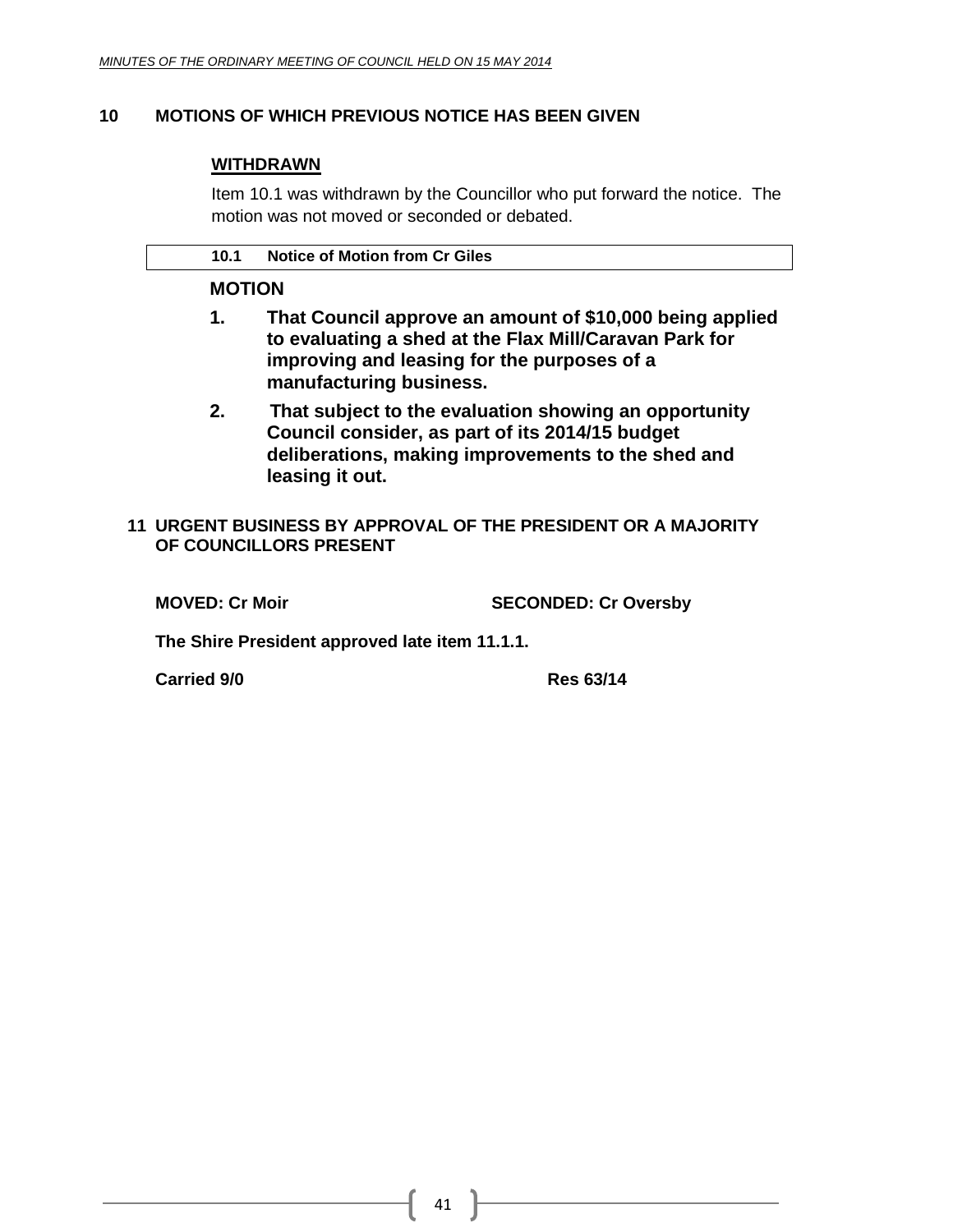#### <span id="page-41-0"></span>**11.1.1 Subdivision Guide Plan Lot 734, Banks Road**

| <b>Location:</b>                | Lot 734 Banks Road                 |  |
|---------------------------------|------------------------------------|--|
| <b>Applicant:</b>               | T Doust                            |  |
| <b>File:</b>                    | A4472                              |  |
| Disclosure of Officer Interest: |                                    |  |
| Date:                           | $13^{th}$ May 2014                 |  |
| Author:                         | Geoffrey Lush (Council Consultant) |  |
| <b>Authorizing Officer:</b>     | A Lamb                             |  |
| Attachments:                    | 1 Revised Subdivision Guide Plan   |  |
|                                 |                                    |  |

#### **SUMMARY**

The West Australian Planning Commission has advised Council that it is prepared to endorse the revised structure plan for Lot 734 subject to modifications.

*\_\_\_\_\_\_\_\_\_\_\_\_\_\_\_\_\_\_\_\_\_\_\_\_\_\_\_\_\_\_\_\_\_\_\_\_\_\_\_\_\_\_\_\_\_\_\_\_\_\_\_\_\_\_\_\_\_\_\_*

It is recommended that Council adopt the revised plan with modifications and submit this to the Commission for final approval.

#### **BACKGROUND**

The subject land was rezoned to Special Rural by Amendment No 13 which was gazetted on the 26th October 2012.

The modified structure plan was considered by Council at its Meeting of the 21st February 2013 at which time it resolved:

1 That Council resolve to adopt structure plan (Ref 13954-02H) pursuant to Special Condition 3(a) of Schedule 3 - Special Rural Zone No 8 dismissing the submissions from DFES and DPaW on the basis that:

The ecological linkage primarily relates to Creekline vegetation which will be subject to a rehabilitation plan; and

The revised fire management plan can be submitted and approved while the Planning Commission examines the revised structure plan.

- 2 That the structure plan be submitted to the Western Australian Planning Commission for endorsement.
- 3. That the applicant be advised of the above and that: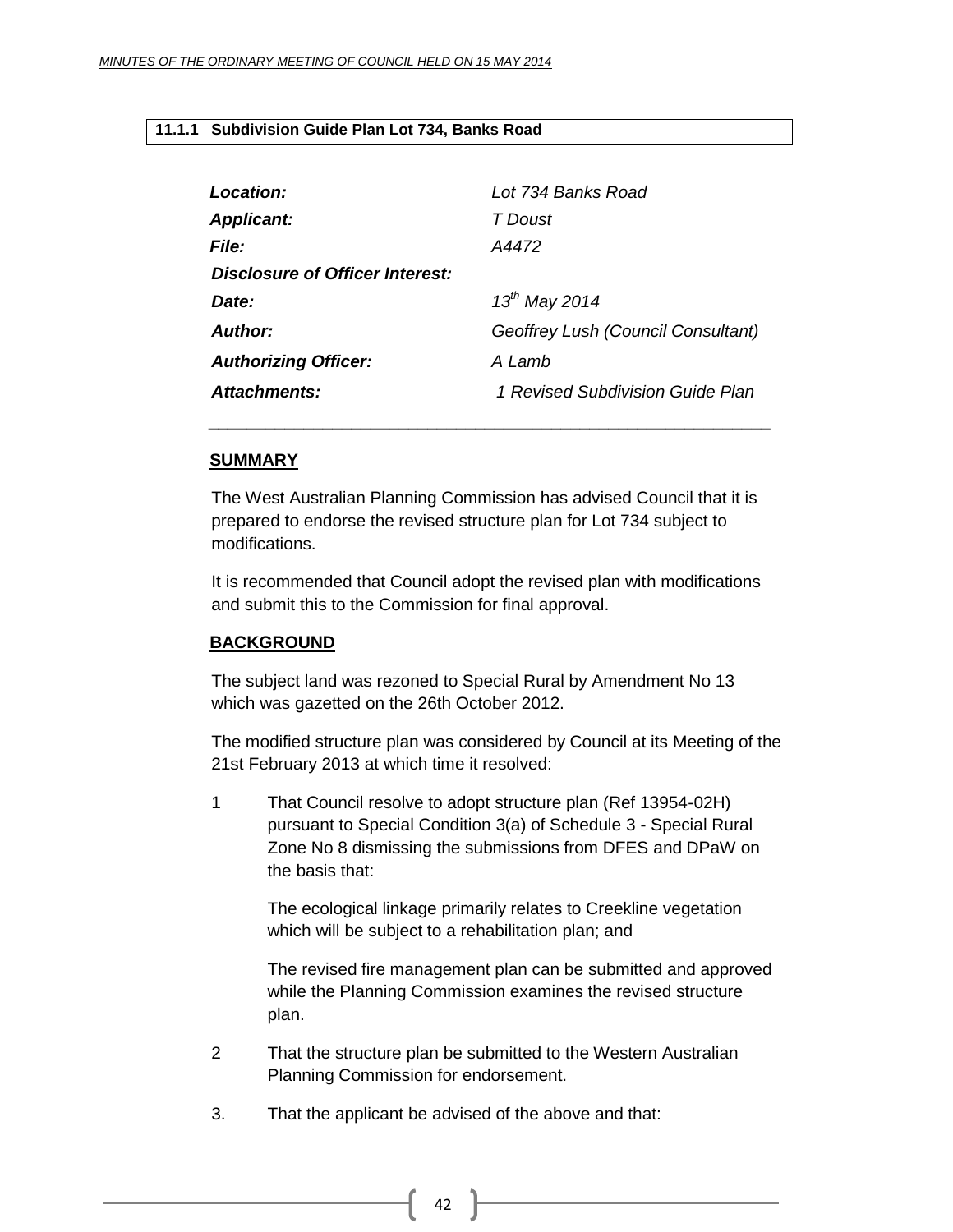That in order to provide appropriate safe egress to Banks Road, Council at the time of subdivision will request the WAPC to require the construction of Banks Road for the full frontage of the subject land for which the applicant is responsible for half the cost in accordance with Council's Policy W.07 Road Contribution Policy as stated in Special Condition 14(a) of Schedule 3 - Special Rural Zone No 8.

The fire management plan is to be updated and approved by DFES.

The creation of driveway crossovers onto Banks Road requires Council's approval and this approval will be based on the premise that Banks Road will be sealed and a reduced speed limit applied.

4. The an application be lodged with Main Roads Western Australia for a reduced speed limit for the section of Banks Road that is now sealed and the section that is to be sealed as part of this subdivision process.

The WAPC has now advised Council that it has resolved to:

- 1. Determine the submissions as set out in the Schedule of Submissions; and
- 2. Endorse the Structure Plan (Ref: HG Ref 13594-02H) subject to deletion of the notation on the Structure Plan which specifies a 10 metre wide, underwidth road reserve for a portion of the proposed road.

The subdivision guide plan showing the proposed modification is contained as Attachment 1.

It has instructed that following these modifications being undertaken and the Shire formally adopting the modified Structure Plan, three copies of the plan are to returned to the Commission for final endorsement.

#### **CONSULTATION**

- Department of Planning; and
- Owner of Lot 720.

#### **STATUTORY OBLIGATIONS**

Special Condition 3(a) requires that a Subdivision Guide Plan (structure plan) is to be submitted to and approved by the Shire of Boyup Brook and WAPC prior to subdivision or development of the land.

The procedures for the approval of a structure plan will be contained in Clause 10.1 of the Scheme. These are being introduced by Amendment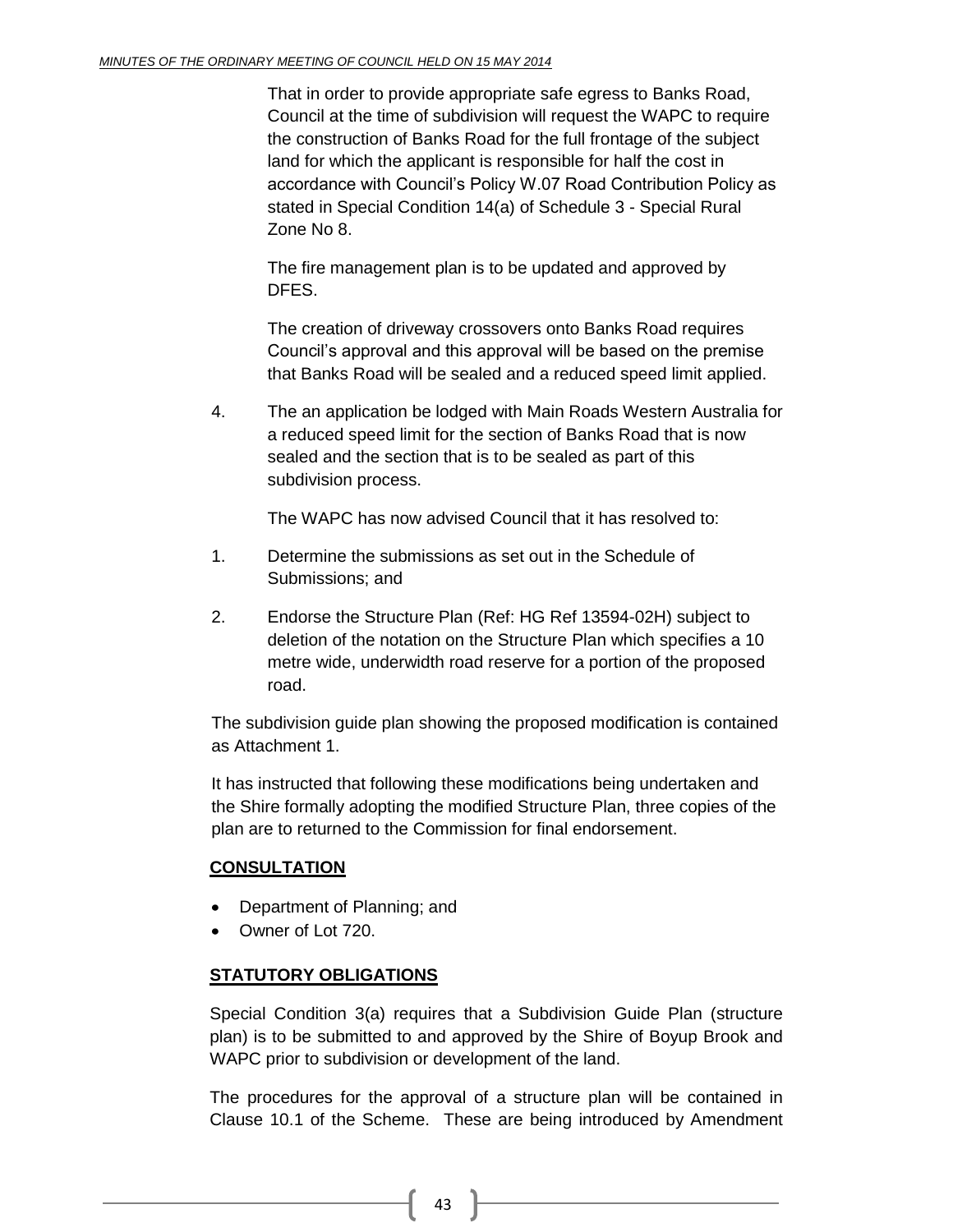No 14 which is currently with the Western Australian Planning Commission for final approval.

#### **COMMENT**

The issue of the connecting road into Lot 720 to the south of the subject land has been a contentious issue. In considering the current version of the structure plan the Commission raised concerns that this road should be not be sited on the common boundary with the adjoining 735 i.e. ten metres on either side of the boundary.

The preference was for the road to be wholly contained within the subject land. A complication with this is that a subdivision approval has been issued for the land to the south (Lot 720) which shows the road connection being on the boundary between Lots 734 and 735. The owner of Lot 720 has been contacted and does not object to the road being realigned so that it is wholly within Lot 734.

This will require the subdivision guide plan for Lot 720 to also be modified to reflect the above.

The proposed modification does not infer that a 10m wide road reserve is to be provided solely in Lot 734 even though this is now shown on the plan.

The revised fire management plan has not been submitted to Council.

#### **POLICY IMPLICATIONS**

These implications are addressed above.

#### **BUDGET/FINANCIAL IMPLICATIONS**

Under the Planning and Development Regulations 2009 Council can charge a fee for the examination and approval of structure plans. These are based upon hourly rates and are generally the same as for amendments. A number of Councils charge a single fee with an additional fee for any advertising.

The applicant has previously been charged for a major amendment and associated advertising.

#### **STRATEGIC IMPLICATIONS**

None

#### **VOTING REQUIREMENTS**

Simple Majority